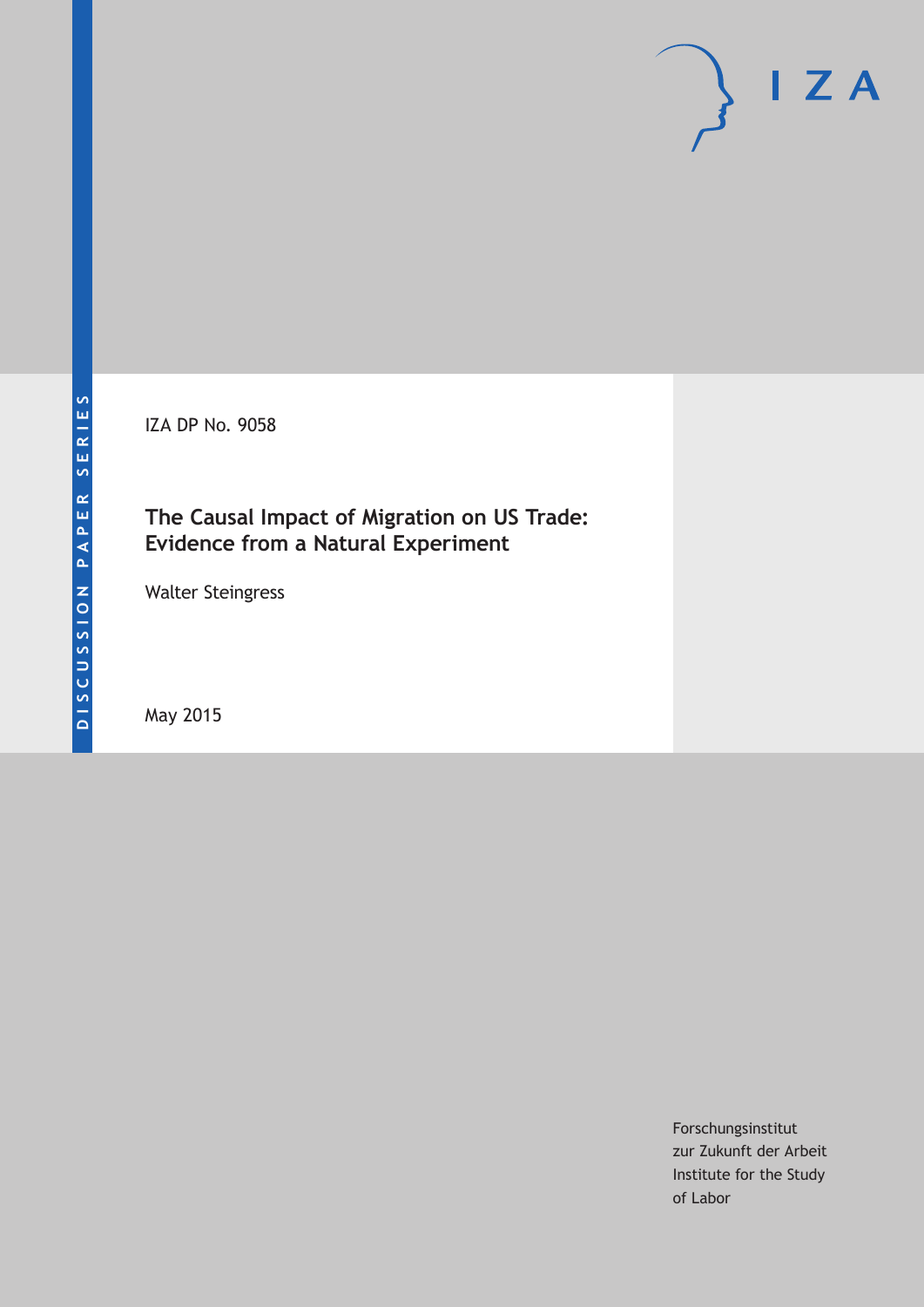# **The Causal Impact of Migration on US Trade: Evidence from a Natural Experiment**

**Walter Steingress**

*Banque de France and IZA*

Discussion Paper No. 9058 May 2015

IZA

P.O. Box 7240 53072 Bonn Germany

Phone: +49-228-3894-0 Fax: +49-228-3894-180 E-mail: iza@iza.org

Any opinions expressed here are those of the author(s) and not those of IZA. Research published in this series may include views on policy, but the institute itself takes no institutional policy positions. The IZA research network is committed to the IZA Guiding Principles of Research Integrity.

The Institute for the Study of Labor (IZA) in Bonn is a local and virtual international research center and a place of communication between science, politics and business. IZA is an independent nonprofit organization supported by Deutsche Post Foundation. The center is associated with the University of Bonn and offers a stimulating research environment through its international network, workshops and conferences, data service, project support, research visits and doctoral program. IZA engages in (i) original and internationally competitive research in all fields of labor economics, (ii) development of policy concepts, and (iii) dissemination of research results and concepts to the interested public.

<span id="page-1-0"></span>IZA Discussion Papers often represent preliminary work and are circulated to encourage discussion. Citation of such a paper should account for its provisional character. A revised version may be available directly from the author.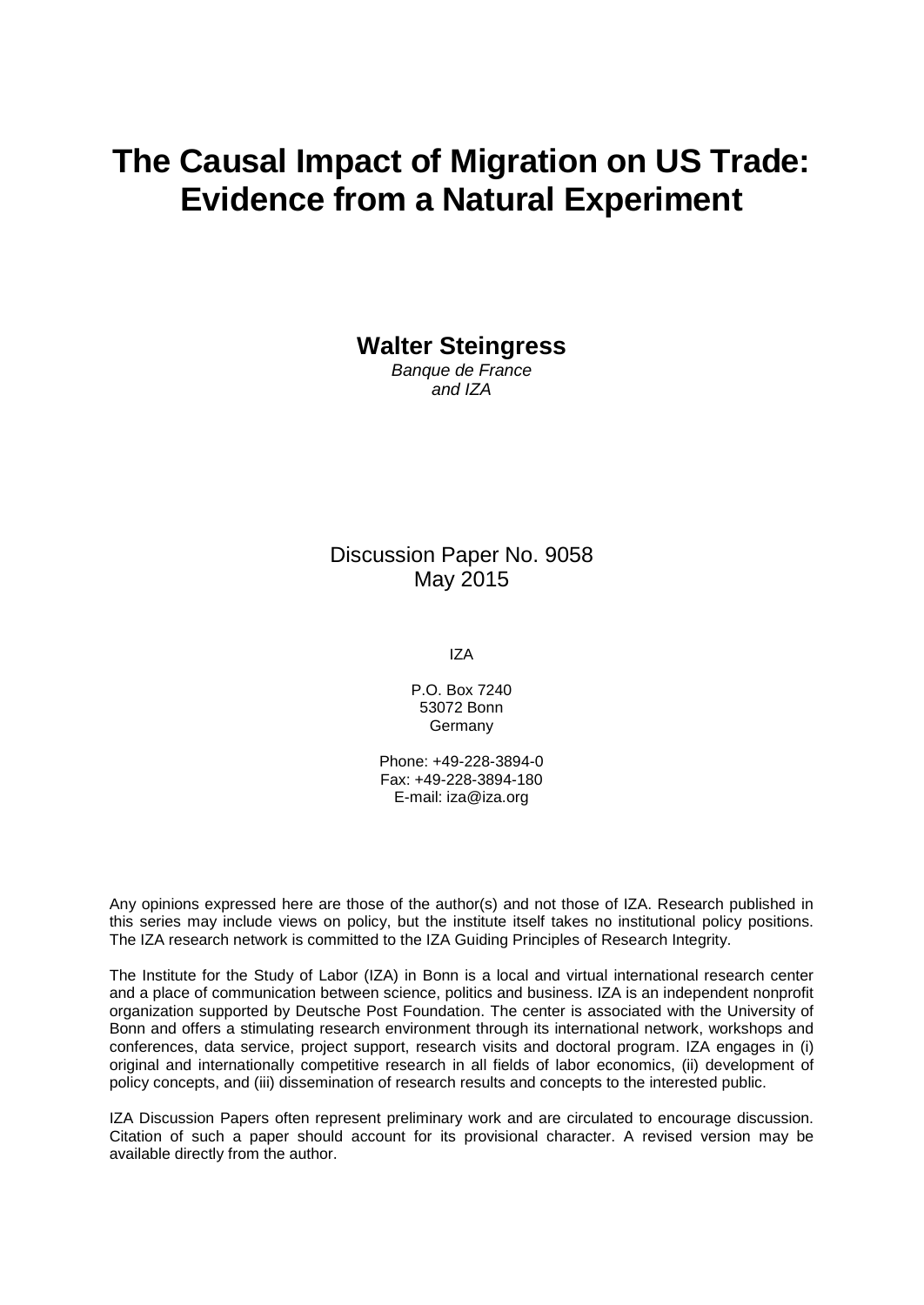IZA Discussion Paper No. 9058 May 2015

# **ABSTRACT**

# **The Causal Impact of Migration on US Trade: Evidence from a Natural Experiment[\\*](#page-1-0)**

Immigrants can increase international trade by shifting preferences towards the goods of their country of origin and by reducing bilateral transaction costs. Using geographical variations across US states for the period 1970 to 2005, we quantify the impact of immigrants on intermediate goods imports. We address endogeneity and reverse causality – which arises if migration from a country of origin to a US state is driven by trade opportunities between the two locations – by exploiting the exogenous allocation of refugees within the US refugee resettlement program. Our results are robust to an alternative identification strategy, based on the large influx of Central American immigrants to the United States after hurricane Mitch. We find that a 10 percent increase in recent immigrants to a given US state raises intermediate imports from those immigrants' country of origin by 1.5 percent.

JEL Classification: F14, F22, J61

Keywords: international trade, international migration, political refugees, hurricane Mitch

Corresponding author:

Walter Steingress Banque de France International Macroeconomics Division 49-1374 DGEI-DERIE-SEMSI 31 Rue Croix des Petites Champs 75001 Paris France E-mail: [walter.steingress@banque-france.fr](mailto:walter.steingress@banque-france.fr)

I would like to thank Andriana Bellou, Rui Castro, Jean Francois Maystadt, Baris Kaymak, Anna Maria Mayda, Giovanni Peri and Sebastian Stumpner for their useful comments and suggestions. All remaining errors are mine. The views expressed in this paper are those of the author alone and do not reflect those of the Banque de France. All remaining errors are mine. The views expressed in this paper are those of the author alone and do not reflect those of the Banque de France.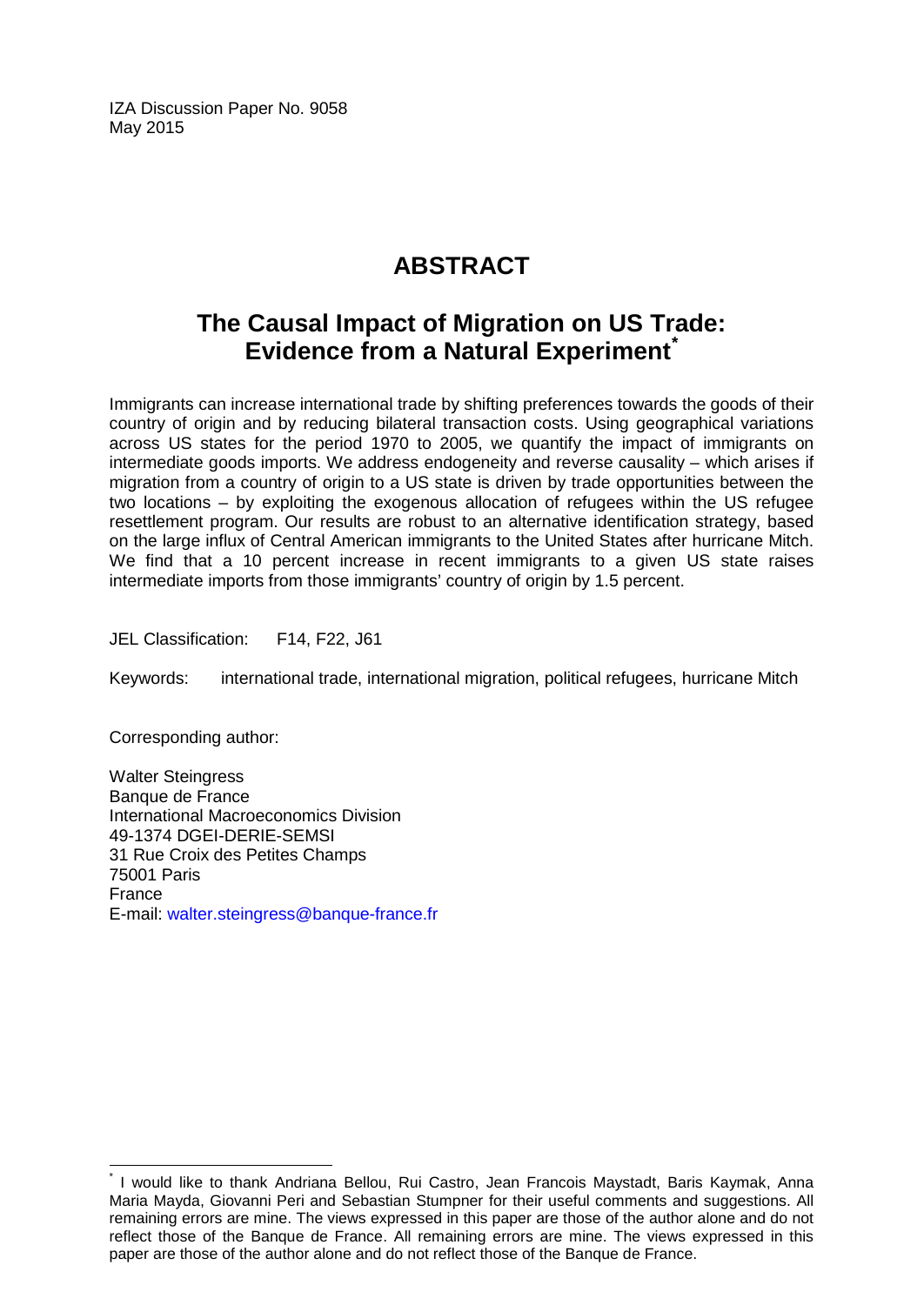# **1 Introduction**

Work on individual attitudes shows that public opinion is not at all favorable to increases in the number of immigrants, see [Mayda](#page-26-0) [\(2006\)](#page-26-0). Yet increasing evidence in the literature shows a range of beneficial effects for the destination country. An important channel that might increase the welfare of the host country is international trade. If migrants reduce transaction costs between countries, either by holding information about relevant market characteristics or by attenuating frictions due to imperfect contract enforcement, gains from trade are realized. Alternatively, if migrants shift preferences towards the goods of their country of origin, consumers in the host country will benefit from more consumption variety. However, no definitive answer has yet been reached on the causal impact of migration on trade.

This paper studies the impact of immigrants on intermediate goods imports by studying geographical variations across US states for the period 1970 to 2005. To generate our results, we follow a gravity approach and regress the log of intermediate imports on the log of recent immigrants. We address reverse causality, and more broadly endogeneity, and find evidence of a significantly positive effect of immigrants on US intermediate imports. To estimate a causal relationship, we analyze the exogenous allocation of refugees within the US refugee resettlement program. Our results are robust to an alternative identification strategy, based on the large influx of Central American immigrants to the United States after hurricane Mitch.

There are two important differences between our analysis and previous studies. First, we focus on regional variations in immigration and intermediate imports *within* the United States. This approach allows us to estimate the trade-migration relationship leaving aside the potential correlation between trade and migration policy at the national level. Since there are no data on the distribution of intermediate imports across US states for the time period under review, we apply a procedure based on [Anderson and Yotov](#page-25-0) [\(2010\)](#page-25-0) to infer this distribution. Using data from the County Business Pattern and applying the techniques from [Autor et al.](#page-25-1) [\(2013\)](#page-25-1) for each US state, we calculate the intermediate imports as the sum of industry-specific imports. The latter are modeled as depending on the relative size of the industry and on bilateral trade costs with respect to each trading partner (geographical distance, border and the value-to-weight ratio). This method allows us to project the observed national import flows by industry onto the state level. To assess the appropriateness of our method, we use data available for recent years on the distribution of intermediate imports across US states and compare the constructed import flows with the observed ones. We find a high correlation between the two flows, i.e. a correlation coefficient of 0.85. In addition, using recent observed import data, we find estimates of the impact of migration on trade to be qualitatively similar to the ones based on constructed import flows for the 1970-2005 period.<sup>1</sup>

Second, and most importantly, we address endogeneity by focusing on exogenous shocks to

<span id="page-3-0"></span><sup>&</sup>lt;sup>1</sup>Before 2008, only national US import data are available.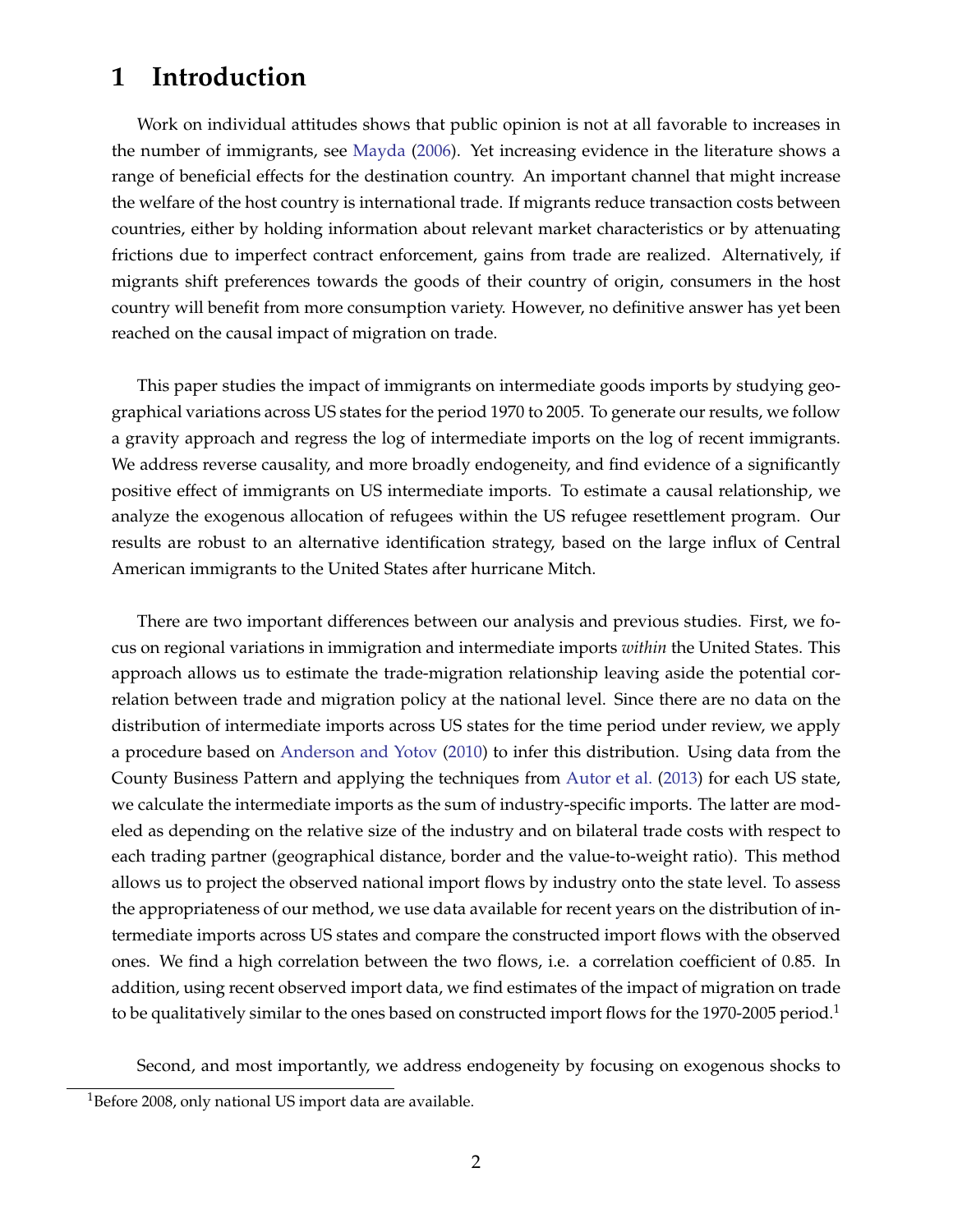immigration. Endogeneity arises because immigrants' decisions regarding their settlement within the United States are likely to be correlated with several variables, such as income, employment opportunities and/or preferences, which in turn are correlated with trade, see [Borjas](#page-25-2) [\(1999\)](#page-25-2). An additional source of endogeneity arises in the form of reverse causality, i.e. immigrants from a given country are likely to settle in states that trade a lot with their country of origin. As a first step towards addressing these issues, we focus on recent immigrants and include the number of non-recent immigrants living in the state as a control variable. The non-recent immigrant population of a given origin will capture the unobserved preferences of immigrants of that origin for a specific location. It will also account for the impact of better income and employment opportunities in a state that are specific to immigrants of that origin, see [Clark et al.](#page-25-3) [\(2007\)](#page-25-3). In addition, and more importantly, we address endogeneity and reverse causality by estimating an IV specification. First, we use the exogenous allocation of political refugees across US states within the refugee resettlement program. Second, we take advantage of an exogenous shock that forces people to migrate. In particular, we look at of the large influx of Central American immigrants to nearby US states following hurricane Mitch in October 1998. The IV approach removes the endogenous component of migration decisions whereby individuals might move to those regions with the best trading opportunities.

Starting with the pioneering work of [Gould](#page-26-1) [\(1994\)](#page-26-1), there exists ample empirical literature that argues that immigrants increase trade across international borders. [Gould](#page-26-1) [\(1994\)](#page-26-1) studies the effect of migration on aggregate US exports and imports for the years 1970-1986. He estimates a gravity model of trade on migration and finds evidence of a strong positive relationship. Many authors follow Gould and study immigration into a single country, for example [Head and Ries](#page-26-2) [\(1998\)](#page-26-2) examine Canada and [Girma and Yu](#page-25-4) [\(2002\)](#page-25-4) the United Kingdom. The drawback of focusing on the aggregate level is that these studies cannot account for correlation in migration and trade policies. More recent studies exploit the regional distribution of immigrants and look at the bilateral trade relationship between US regions and foreign countries, see [Bardhan and Guhathakurta](#page-25-5) [\(2004\)](#page-25-5), [Dunlevy](#page-25-6) [\(2006\)](#page-25-6) and [Parsons and Vézina](#page-26-3) [\(2014\)](#page-26-3). While these studies focus exclusively on US exports, this paper is the first to present evidence on US imports at the state level.

In a recent literature review, [Felbermayr et al.](#page-25-7) [\(2012\)](#page-25-7) argue that the main concern for the identification of the causal effect of immigration is reverse causality. To deal with this issue, authors have adopted different approaches. Drawing upon the seminal work of [Card](#page-25-8) [\(2001\)](#page-25-8), several papers (see for example [Peri and Requena-Silvente](#page-26-4) [\(2010\)](#page-26-4)) instrument changes in immigrants at the sub-national level by applying the growth in immigrants from a given country of origin at the national level to the distribution of immigrants from a given country of origin across regions at a previous point in time. Still, historical migrant stocks can have direct effects on trade even many years after their arrival, therefore violating the exclusion restriction.

The only other paper that has recourse to a natural experiment for identification is [Parsons and](#page-26-3)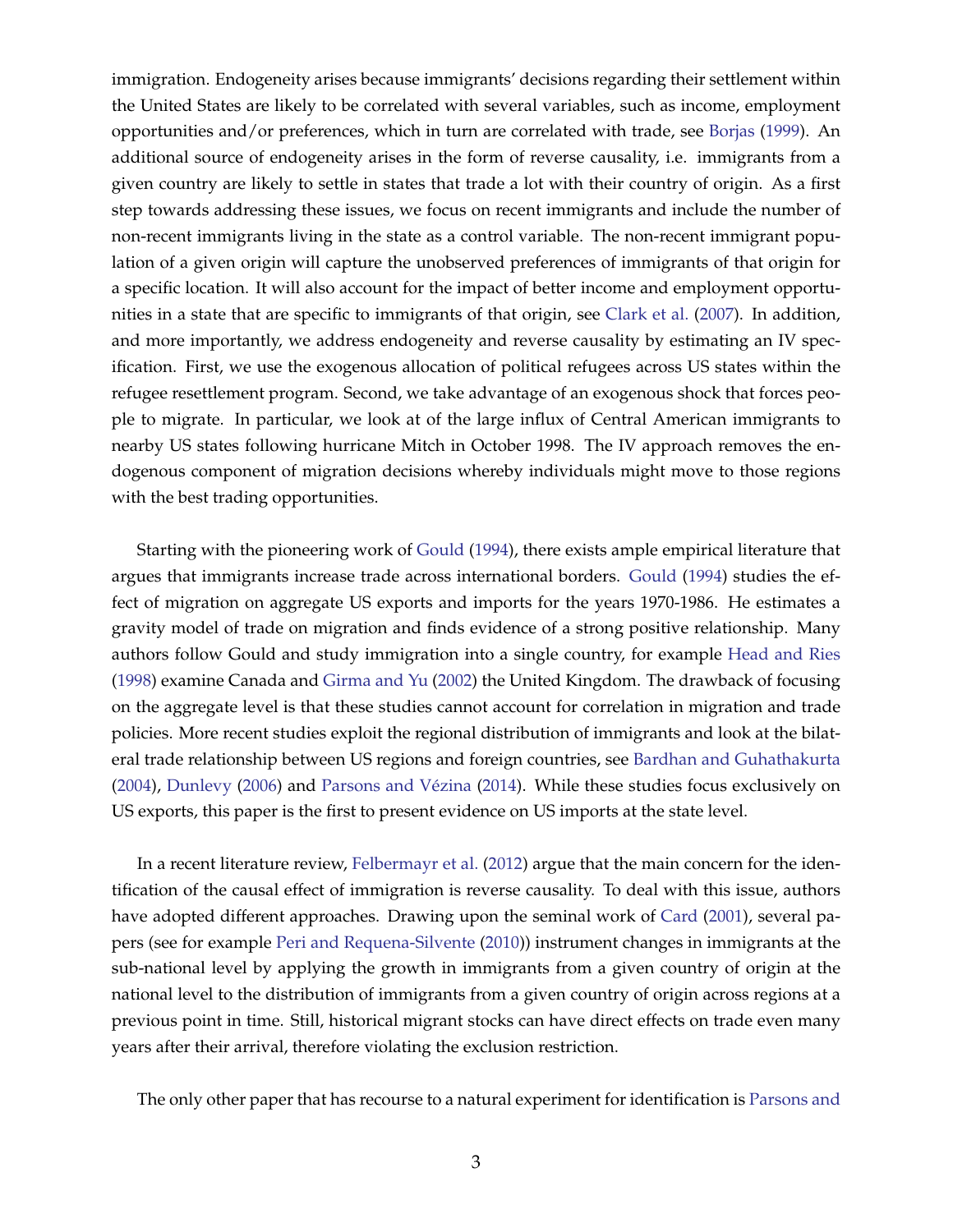[Vézina](#page-26-3) [\(2014\)](#page-26-3). Their strategy is based on the combination of an immigration shock caused by the exogenous allocation of Vietnamese Boat People across US states and a concurrent trade embargo. They use the cross section variation in Vietnamese immigrants and US exports across the 50 US states to estimate the impact of Vietnamese migration on US exports. Rather than focusing on a particular group of migrants at a given point in time, this paper uses data on political refugees to the U.S. from all countries between the years of 1970 and 2005. To establish the causal relationship, our analysis takes advantage of the fact that political refugees to the U.S. are exogenously allocated across locations once we control for the existence of families ties of migrants. As a robustness check, we use the migration flows from several Central American countries following hurricane Mitch. Overall, our findings show that the trade-enhancing effect of immigrants found by [Parsons](#page-26-3) [and Vézina](#page-26-3) [\(2014\)](#page-26-3) also holds in a general setting where we consider regional intermediate imports from many countries.

The rest of the paper is organized as follows. Section 2 describes the identification strategy as well as the details of the natural experiments, the political refugees and hurricane Mitch, which allow us to establish causality between trade and migration. Section 2 also contains the import demand model used to project the aggregate US data onto the state level. Section 3 covers the data and the summary statistics. Section 4 discusses the obtained OLS and IV results. Section 5 discusses the robustness of our findings and section 6 concludes.

# **2 Identification strategy**

Our identification strategy uses variation in intermediate imports and the number of recent immigrants across US states. Once migrants settle in a US state, international trade between the state of residence and their respective home countries is expected to increase. This effect is likely to take place through the following channels. First, migrants might provide information that reduces transaction costs. Second, trade might increase simply because migrants have a preference for the goods from their country of origin. However, in our analysis we do not explicitly distinguish between the two mechanisms.

The reason why we focus on intermediate - as opposed to final - goods' imports is that, for our sample period, we have no information on regional trade data in the United States. Instead, we infer the distribution of trade flows across US states via an intermediate input demand model. This model allows us to project the observed aggregate trade data onto the state level. A key element in the calculation of regional intermediate imports is production data by region and industry. Since consumption data by region and industry is not available, we cannot assess regional imports for final goods.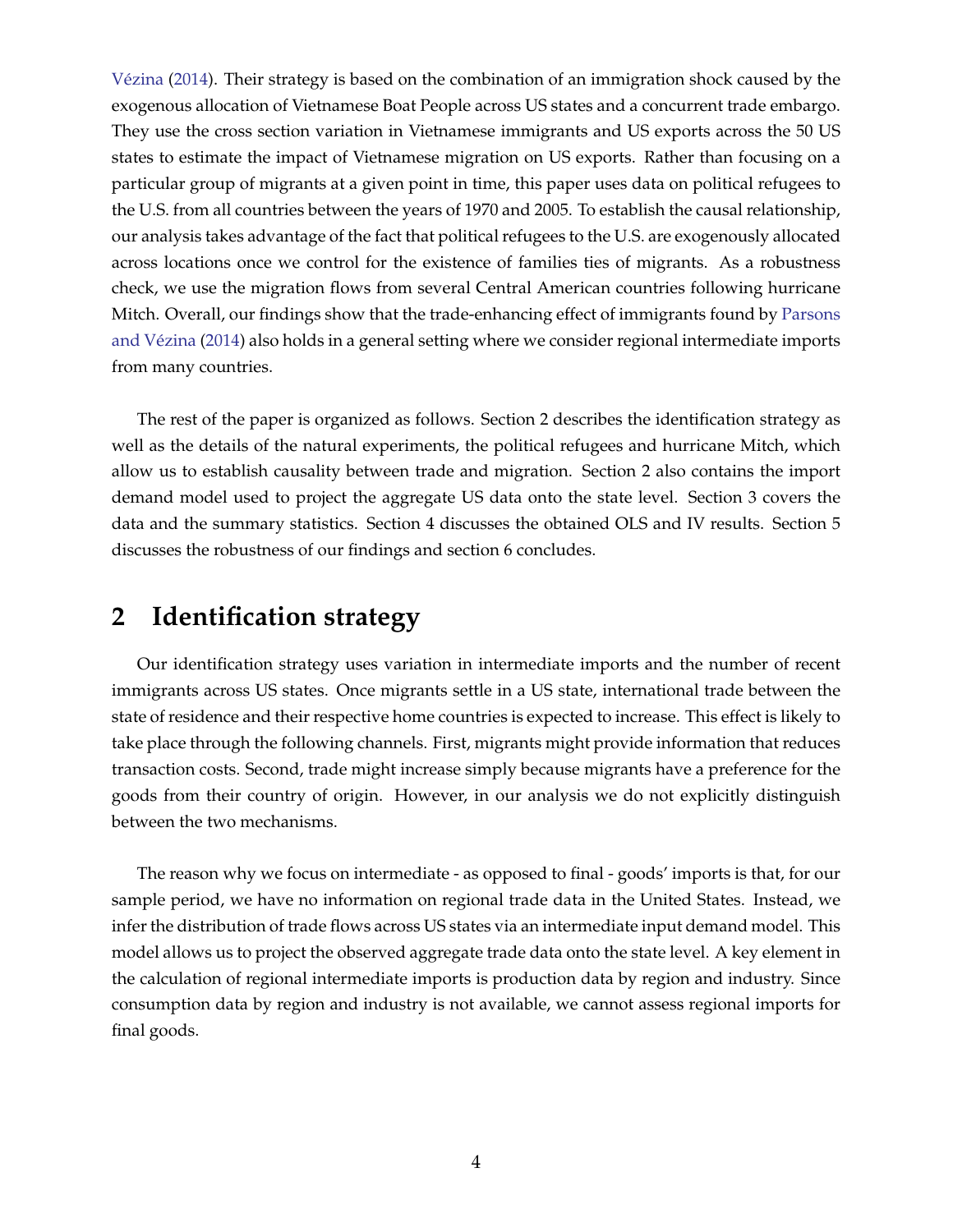## **2.1 Regression specification**

To analyze the impact of immigration on intermediate imports, we follow the literature, [Fel](#page-25-7)[bermayr et al.](#page-25-7) [\(2012\)](#page-25-7), and employ the gravity equation. The gravity equation relates trade flows between state *i* and country *j* to the relative sizes of the participating economies (which in our specification are captured by fixed effects). The log of the import flow of state *i* from country *j* for the period  $t$ ,  $X_{ijt}$ , is given by

<span id="page-6-1"></span>
$$
\log(X_{ijt}) = \beta_1 \log(Imm_{ijt}) + \beta_2 \log d_{ij} + \beta_3 b_{ij} + \beta_4 \log PImm_{ijt} + f_{jt} + f_{it} + \varepsilon_{ijt}.
$$
 (1)

The regressor *Immijt* indicates the number of foreign-born residents in state *i* above the age of 21 who immigrated from country *j* in any of the 5 years prior to time *t*. The other regressors are the log of the distance, *dij*, between the capital of state *i* and the capital in country *j*, measured in kilometers. *bij* represents a dummy variable that indicates whether state *i* shares a border with country *j*. *PImmijt* is the number of foreign-born residents in state *i* above the age of 21 who immigrated from country *j* more than 5 years prior to time *t*. [2](#page-6-0) In addition, we also introduce time varying state and country fixed effects,  $f_{it}$  and  $f_{it}$  respectively. The coefficient of interest is  $\beta_1$ . If  $\beta_1$  > 0, then the presence of recent immigration increases intermediate imports.

Equation [1](#page-6-1) represents the ideal regression in the case of import flows being observed. Given that we approximate import flows within an intermediate input demand model, we introduce a measurement error, *uijt*. The estimation equation becomes

<span id="page-6-2"></span>
$$
\log(\hat{X}_{ijt}) = \beta_1 \log(Imm_{ijt}) + \beta_2 \log d_{ij} + \beta_3 b_{ij} + \beta_4 \log PImm_{ijt} + f_{it} + f_{jt} + v_{ijt}
$$
 (2)

and

$$
\log(\hat{X}_{ijt}) = \log(X_{ijt}) + u_{ijt}
$$

where  $\hat{X}_{ijt}$  represents the estimated state import flows and  $v_{ijt}$  the error in the OLS regression.  $\beta_1$  is consistently estimated if  $Cov(Imm_{iit}, u_{iit}) = Cov(Imm_{iit}, v_{iit}) = 0$ . Due to the presence of the measurement error, the standard errors are larger and the likelihood of not rejecting the null hypothesis of  $\beta_1 = 0$  increases, see [Wooldridge](#page-27-0) [\(2010\)](#page-27-0). Thus, a significant effect of migration on trade will reinforce our confidence in the results obtained. Equation [2](#page-6-2) will be our main regression specification[.3](#page-6-3)

In terms of identification of  $\beta_1$ , it is important to control for geography, since both migration and trade are correlated with distance and border, see [Head and Mayer](#page-26-5) [\(2013\)](#page-26-5). States import more from countries that are relatively close by and with whom they share a common border.

<span id="page-6-0"></span><sup>&</sup>lt;sup>2</sup>Note that *Imm<sub>iit</sub>* and *PImm<sub>iit</sub>* represent the change in the stock of immigrants in the last five years and the preceeding period. Thus, our specification regresses trade flows on migration flows.

<span id="page-6-3"></span><sup>&</sup>lt;sup>3</sup>In addition since the dependent variables is estimated, we address heteroskedasticity by estimating robust standard errors. Quote: Trade Reforms and Income Inequality in Colombia, (with O. Attanasio and P. Goldberg), Journal of Development Economics, 74, August 2004, pp. 331-366.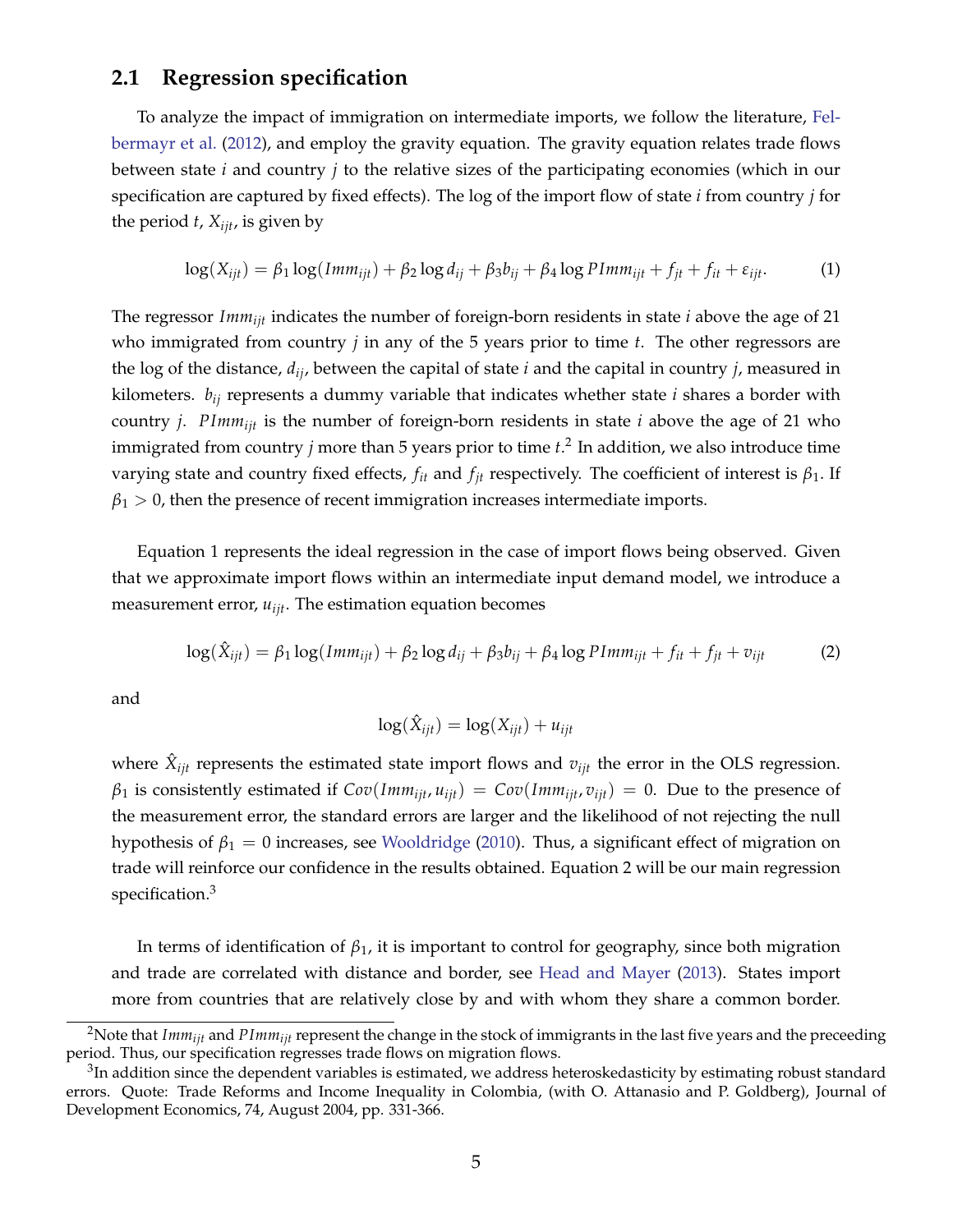At the same time, relatively more people migrate from neighboring countries that are close by. Neglecting these effects will introduce an omitted variable bias.

Note that, by analyzing the trade migration relationship across US states, we directly address the criticism of [Hanson](#page-26-6) [\(2010\)](#page-26-6) with respect to the earlier literature. He argues that "It is difficult to draw causal inference from results based on international trading and migration patterns, since immigration may be correlated with unobserved factors that also affect trade, such as the trading partners' cultural similarity or bilateral economic policies (e.g., preferential trade policies or investment treaties that raise the return to both migration and trade)". Trade policies and investment treaties are negotiated at the federal level and are thus controlled for by fixed effects specific to the country of origin, *fjt*. These fixed effects also control for any effects that are common to all regions in the United States. For example, if a country experiences a positive productivity shock, trade might increase since all regions will face lower import prices from this country and emigration might decrease because of better employment opportunities.

A further concern for the identification of the parameter  $\beta_1$  is the presence of time-varying state-specific characteristics that may be correlated with trade flows as well as immigration. One such candidate is, for instance, economies of agglomeration, i.e more immigrants are likely to settle in larger states and those states have higher demand for intermediate goods. For this reason, we include time-varying state-fixed effects, *fit*, that control for any state-specific effects, such as local demand and income shocks, which are common to all migrants and vary over time.

By looking at regional variations and including state and country time-varying fixed effects, we follow the recent literature, see [Bardhan and Guhathakurta](#page-25-5) [\(2004\)](#page-25-5) and [Dunlevy](#page-25-6) [\(2006\)](#page-25-6). The key difference of this paper with respect to the literature is that we offer a new approach to resolving endogeneity. Endogeneity arises because immigrants' decisions regarding settlement within the United States is likely to be correlated with several variables, such as income, employment opportunities and/or preferences, which in turn are correlated with trade, see [Borjas](#page-25-2) [\(1999\)](#page-25-2). An additional source of endogeneity arises in the form of reverse causality, i.e. immigrants from a given country of origin are likely to go to states that trade a lot with that country.

To tackle endogeneity, we proceed in two steps. First, we distinguish between different groups of immigrants according to their arrival date. Specifically, we focus on newly arrived immigrants and include the previous number of immigrants as an additional control variable, *PImmijt*. This allows us to account for the fact that immigrants are not randomly distributed across geographical locations. Consider for example Austrian immigrants, who have a specific knowledge of the production of skies and decide to emigrate to the United States in order to make use of this knowledge. They may prefer to go to Colorado rather than Texas because of the relatively higher demand for skies, and thus the greater business and employment opportunities for them in the Rocky Mountains. In a similar vein, Italians may prefer to move to California in order to start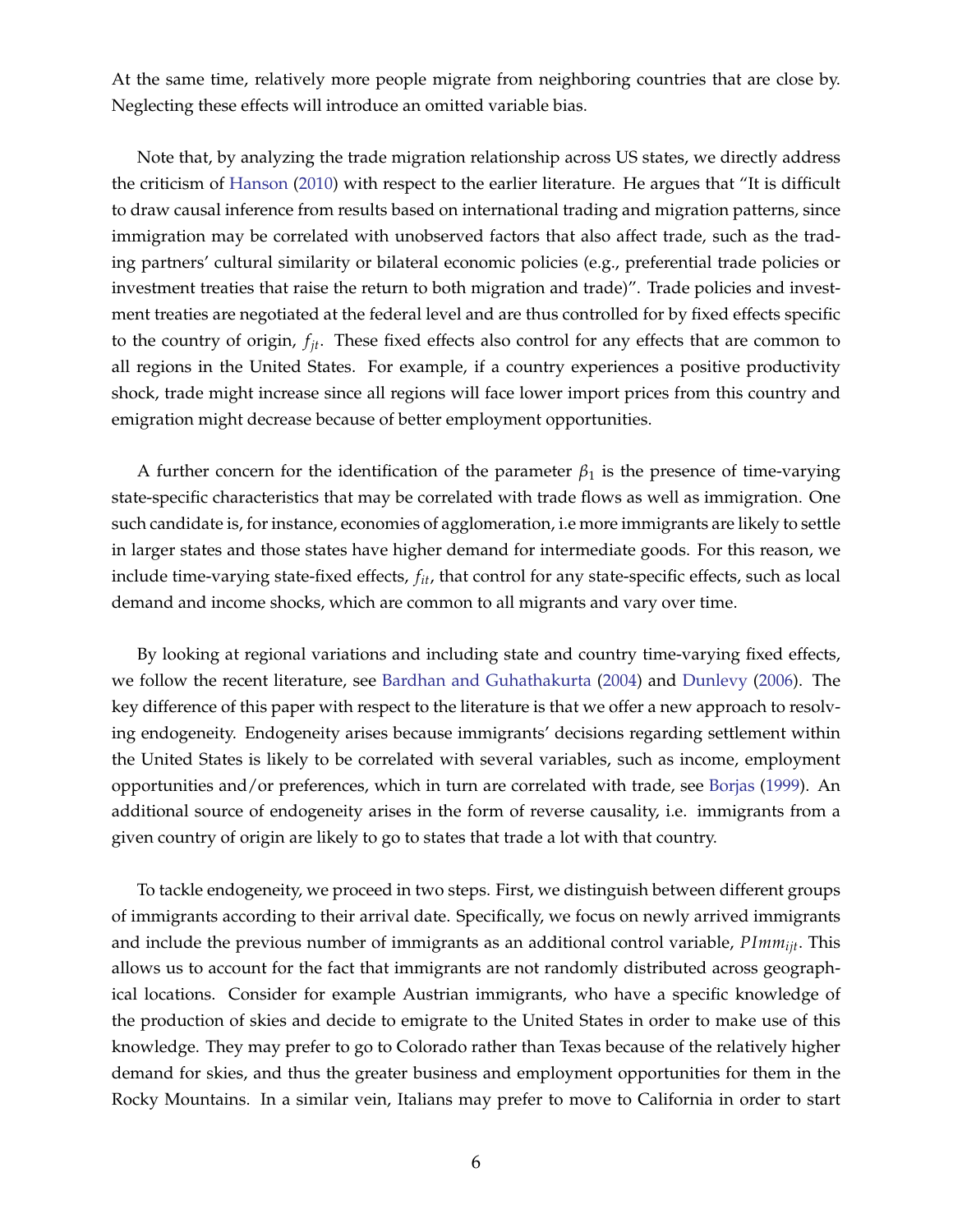producing wine rather than to Montana where climatic conditions prevent wine from growing. In both scenarios, the settlement choice differs across migrants of different origins and is correlated with business and employment opportunities and/or preferences, which in turn are correlated with imports from their countries of origin. We mitigate the resulting bias by looking at the impact of recent immigrants on trade and, at the same time, controlling for the previous number of immigrants from the same country of origin already living in the region. Note that the two immigrant groups, recent and previous, are observed at the same point in time in a given state. Thus, *Pimmijt* allows to control for time varying shocks to location preferences of immigrants from a given country of origin. The only difference between the two groups is the arrival date. Hence, we assume that recent immigrants' settlement preferences are not fundamentally different from those of previous immigrants.

Most importantly, as a second step, we focus on exogenous shocks to migration. These exogenous shocks address reverse causality, i.e. immigrants from a given country of origin are likely to go to states that trade a lot with that country, and more generally endogeneity. [Gould](#page-26-1) [\(1994\)](#page-26-1) argues that immigration occurs before the onset of trade and is therefore predetermined. This is true if the migration decision is based on current or past levels of trade. However, if the migration decision is forward-looking and dependent on expected future trade (for example people emigrate in order to take advantage of information arbitrage, which leads to trade), past immigration is endogenous. As a result, the number of immigrants and the level of trade are jointly determined. Generally, migration is endogenous due to omitted variables such as income, employment opportunities and/or preferences which are correlated with trade. Thus, the OLS estimates are likely to be inconsistent.

To solve for the resulting bias, the literature follows [Card](#page-25-8) [\(2001\)](#page-25-8) and instruments changes in immigrants at the sub-national level by applying the growth of immigrants from a given country of origin at the national level to the distribution of immigrants from that country of origin across regions at a previous point in time, see for example [Peri and Requena-Silvente](#page-26-4) [\(2010\)](#page-26-4). Still, historical migrant stocks could have established long-standing trade relationships, with direct effects on the current level of trade. This will violate the exclusion restriction of the instrument. Instead, we take advantage of an exogenous shock that forces people to migrate to a given state independently of trading opportunities. This shock insultates our results from any endogenous migration decisions whereby individuals might move to those regions with better trading opportunities.

The only other paper that provides evidence of a natural experiment on the trade migration relationship is [Parsons and Vézina](#page-26-3) [\(2014\)](#page-26-3). Their identification strategy is based on the combination of an immigration shock driven by the exogenous allocation of Vietnamese Boat People by the US government across US states and a concurrent trade embargo. They use the cross section variation in the share of Vietnamese immigrants and exports to Vietnam of the 50 US states. They show that after the end of the 1994 trade embargo US states with a higher share of Vietnamese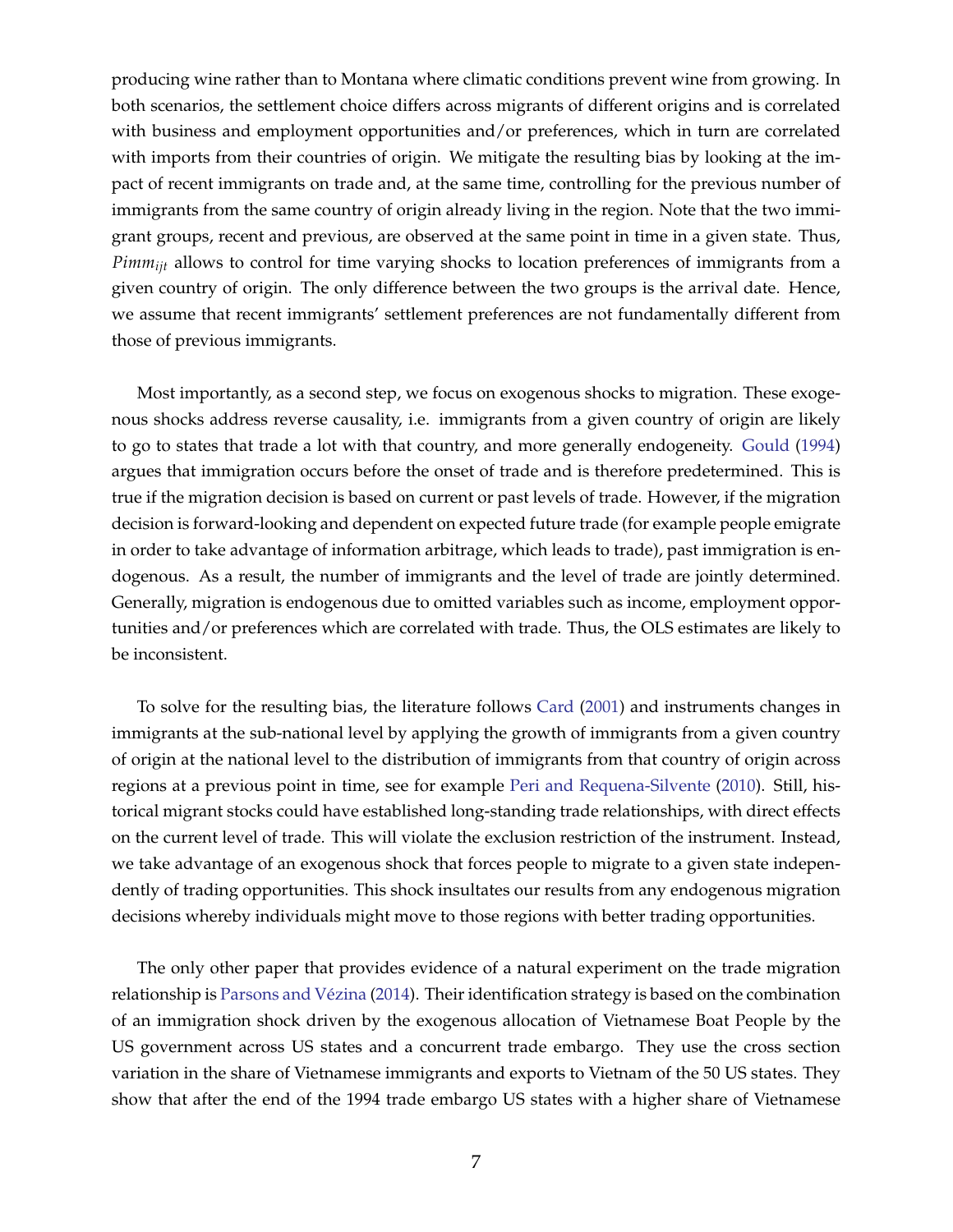immigrants exported significantly more to Vietnam. The key identification assumption is that the settlement choice of Vietnamese immigrants before the trade embargo is exogenous with respect to US exports after the embargo. In contrast, our analysis considers 2 different natural experiments. First, we use the exogenous allocation of political refugees across US states within the refugee resettlement program. Second, we make use of a natural disaster, hurricane Mitch. As we argue below in more detail, this hurricane led to the mass immigration of several hundred thousand people from Central America to the US.

The main differences with respect to [Parsons and Vézina](#page-26-3) [\(2014\)](#page-26-3) are the following. First, we focus on regional differences in US imports, whereas they focus on US exports. Second, and more importantly, our analysis resolves endogeneity by exploiting the *panel* variation of exogenous migration along both, the time and country of origins, dimensions within two natural experiments. As a result, the number of observations increases significantly compared to Parsons and Vezina's cross section of 50 US states. A further benefit from working with the panel structure is that we can exploit the bilateral variation over time and control for any state and country time-varying fixed effects. The third distinction is that we include the pre-existing number of immigrants as an additional regressor. This allows us to control for unobserved settlement preferences, which are specific for a state country pair at a given point in time. Finally, we use the exogenous allocation of the US refugee resettlement program, where migrants' only influence in the settlement decision is to decide whether to be close to family members already living in the United States or not. Given that we control for the number of previous immigrants, the exogenous variation in the migration decision is solely driven by the allocation of "free" application cases, i.e. those where the political refugee has no family ties and friends in the US.

Overall, we see our approach as complementary to that of [Parsons and Vézina](#page-26-3) [\(2014\)](#page-26-3) and as a test of external validity in a multi-country multi-period setting[.Parsons and Vézina](#page-26-3) [\(2014\)](#page-26-3) focus on a specific group of migrants at a given point in time. This paper uses data on refugees to the U.S. from all countries in the period of 1970 to 2005, leading to a more comprehensive sample, both in terms of years and countries of origin.

## **2.2 Refugees**

Refugees are people who have fled their home country and cannot return because they have a well-founded fear of persecution based on religion, race, nationality, political opinion or membership of a particular social group (Immigration and Nationality Act, Sect. 101[a][42]). Each fiscal year, the President of the United States sends a proposal to congress for the maximum number of refugees to be admitted. After a congressional debate, the overall refugee admissions limit for the upcoming fical year is set. The limit varies from year to year. For example, in 2005, 53,738 refugees were admitted to the United States, primarily from Laos (8,487), Somalia (10,106) and the former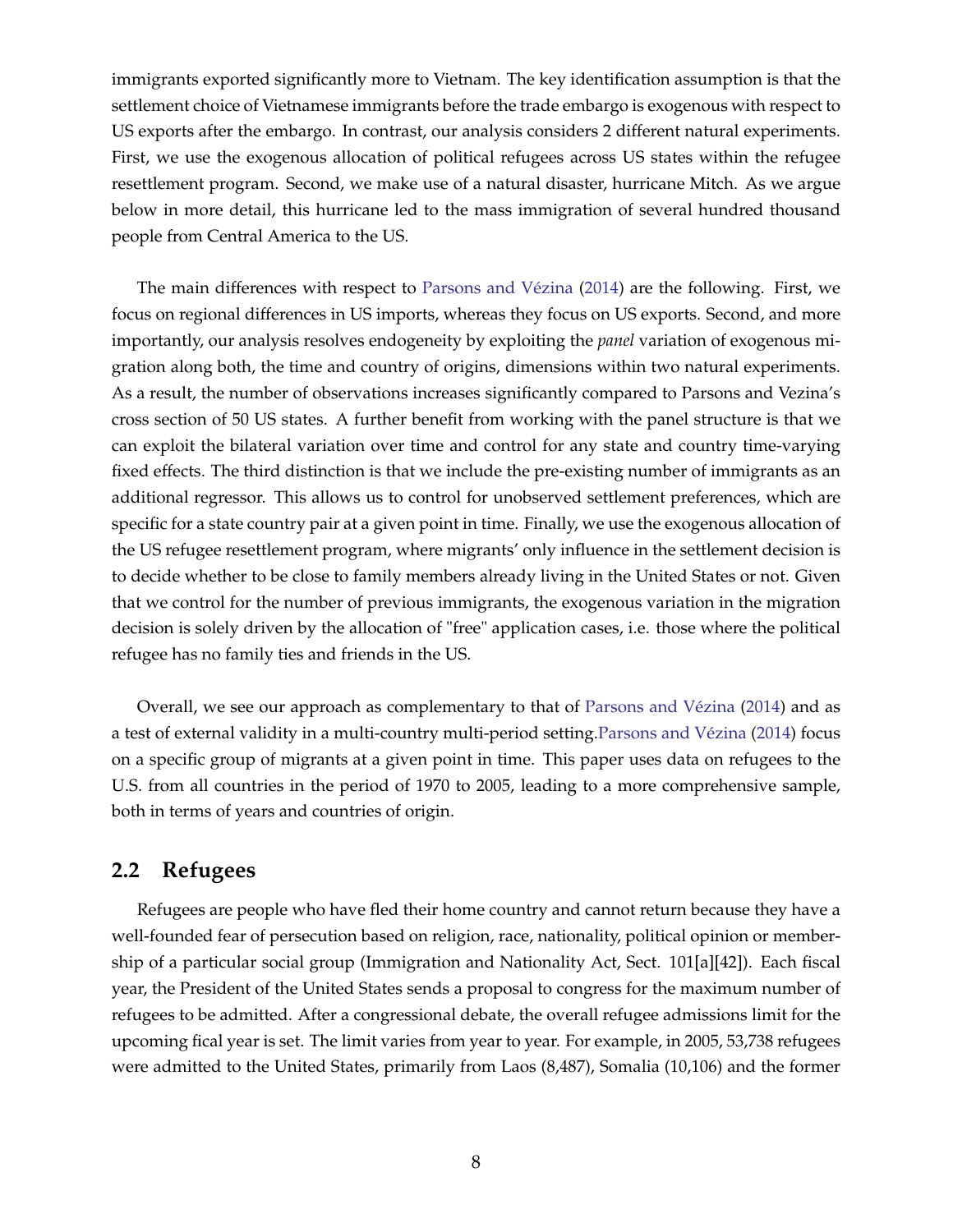USSR (11,272). For more details on the number of refugees per country of origin, see Table [2.](#page-35-0)<sup>[4](#page-10-0)</sup>

Note that this study focuses exclusively on refugees, who are distinct from asylum seekers. To become a refugee, people present their individual case before an Immigration and Naturalization Service officers in one of the refugee processing centers around the world. Once the application was successful, the Bureau of Population, Refugees and Migration (PRM), part of the State Department, handles the oversea processing and transportation to the United States. Upon arrival in the United States, the PRM allocates the refugees to voluntary resettlement agencies, who (1) place the refugees in one of their regional offices in the US and provide social services that foster the integration of the refugees. $5$ 

The allocation of refugees is not random. The voluntary agencies are responsible to settle refugees close to regional offices across the US states. They receive information from the State department about each refugee's characteristics, such as country of origin and demographic information. With this information, the voluntary agencies try to place refugees in the same community as their family members already living in the United States. Otherwise, refugees are placed in a different state to avoid the concentration of ethnic groups, as it was the case for Cuban refugees in Florida in the 1970s, see [Kerwin](#page-26-7) [\(2012\)](#page-26-7). The number of refugees per regional office also depends on the average employment statistics at the regional office. Offices in regions with lower unemployment rates will thus receive relatively more refugees. The Bureau of Population, Refugees and Migration encourages refugees to find employment quickly as it reduces the economic costs for their social services and it helps refugees to integrate faster into American society, see [Martin](#page-26-8) [\(2004\)](#page-26-8). Figure [3](#page-33-0) plots the distribution of refugees across US states over the whole sample period, i.e. 1985 to 2010. The state that took in the most refugees is California with 277,395 refugees. New York ranked second with 144,273 refugees, followed by Florida with 111,657 refugees.

Since the resettlement of refugees depends on the capacity of the local organizations to take care of the refugees, we include state and country fixed effects. The time varying state fixed effects control for the potential correlation between a state's capacity to host refugees and the level of its income, and in further instance trade. To control for family reunification, we include the previous number of immigrants living in the state as a control variable. Finally, the country of origin country fixed effects control for country specific changes in the quota of refugees common to all states. For example, after the war on terror started the number of refugees from Iraq and Afghanistan increases significantly compared to earlier periods. Overall, controlling for time-varying state and country of origin fixed effects in combination with the number of previous immigrants living in the state will ensure the validity of the instrument.

<span id="page-10-0"></span> $4$ The United States has a special concern for a designed group of refugees related to religious activits or minorities in certain countries. This group includes Jews and Christians in the former Soviet Union with close family ties in the United States, civil right activits from Cuba, political refugees from Burma, Iranian members of certain religious minirities and Sudanese Darfurians.

<span id="page-10-1"></span> $<sup>5</sup>$ Figure [2](#page-32-0) in the appendix shows the regional distribution of the voluntary resettlement agencies.</sup>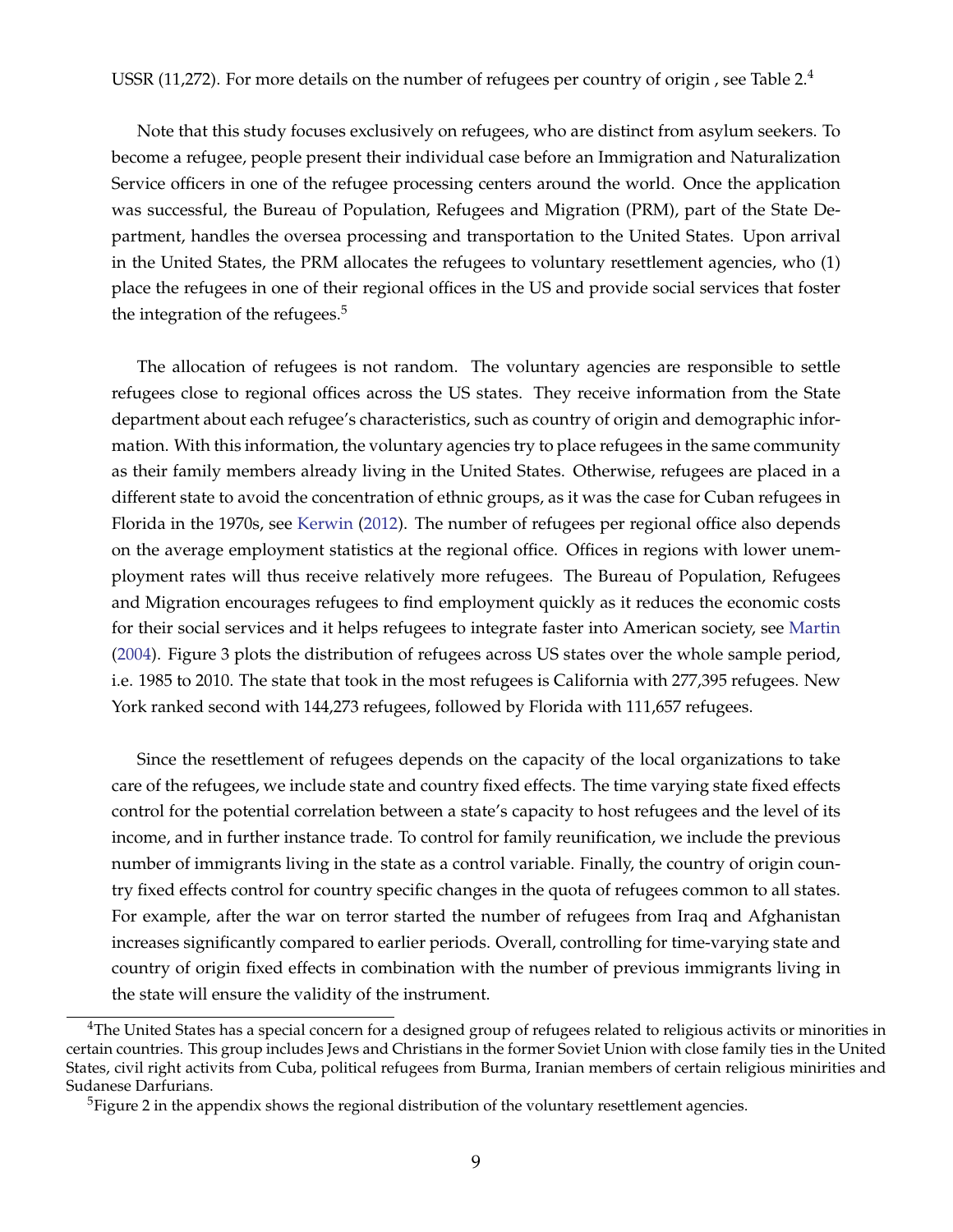In the first stage, we regress the log of the number of immigrants (*Immijt*) who arrived in the 5 years prior to year *t* from country *j* and settle in state *i* on the log of the number of refugees who arrived in the past 5 years (*Refijt*). The first-stage equation is given by:

$$
\log(Imm_{ijt}) = \alpha_0 + \alpha_1 \log Ref_{ijt} + \alpha_2 \log d_{ij} + \alpha_3 \log Plmm_{ijt} + f_{it} + f_{jt} + \epsilon_{ijt}
$$
(3)

where *fit* and *fjt* are country and state year pair fixed effects. As already mentioned, we include the number of previous immigrants, *PImmijt*, in state *i* from *j* to account for the fact that refugees may have a family member already living in that state. The state-year effects, *fit*, control for any state specific change in the allocation of refugees over time that is common to all countries of origin. Country-year fixed effects, *fjt*, control for country of origin specific effects that are common to all states in the United States, such as the nature of the conflict that forced people to emigrate or any other macroeconomic condition in the country of origin. We exclude the border effect because there are no refugees from Mexico or Canada who migrated to the United States in our sample period.

The main advantages of using refugees are that (1) refugees cannot freely choose where they settle in the United States, (2) the refugee sample includes a wide variety of countries and (3) these countries represent a large share of US imports, see Table  $1<sup>6</sup>$  $1<sup>6</sup>$ . However, the correlation between refugees and migrants may potentially be weak because only a limited number of refugees are allowed to enter the United States every year. In addition, the underlying reasons why refugees flee their home country vary greatly across countries and individuals and we have no information on the underlying circumstances that trigger the migration choice.

## **2.3 Consequences of Hurricane Mitch for Migration**

To address the concerns about the generality of migration and trade effects based on political refugees, we also focus on the trade-migration relationship of Central American countries with the United States after hurricane Mitch. We argue that the natural disaster forced people to migrate, while they would not have done so otherwise. We show that (1) the increase in migrants in far away states is higher than in close-by states and (2) the increase in immigrants from hurricaneaffected countries reduces the effect of distance on trade.

Hurricane Mitch hit Central America during the last week of October 1998. The countries impacted the strongest were Honduras and Nicaragua, but Guatemala and El Salvador (and to a much lesser extent Belize) were also affected. The hurricane destroyed a large part of these countries' transportation and social infrastructure, including roads, hospitals and schools, see [World](#page-27-1)[bank](#page-27-1) [\(2001\)](#page-27-1). According to the World Bank, people from Central America responded to the disaster by migrating to the United States. As a formal response to the migration generated by hurricane

<span id="page-11-0"></span><sup>&</sup>lt;sup>6</sup>We discuss the summary statistics in detail below after presenting the data sources.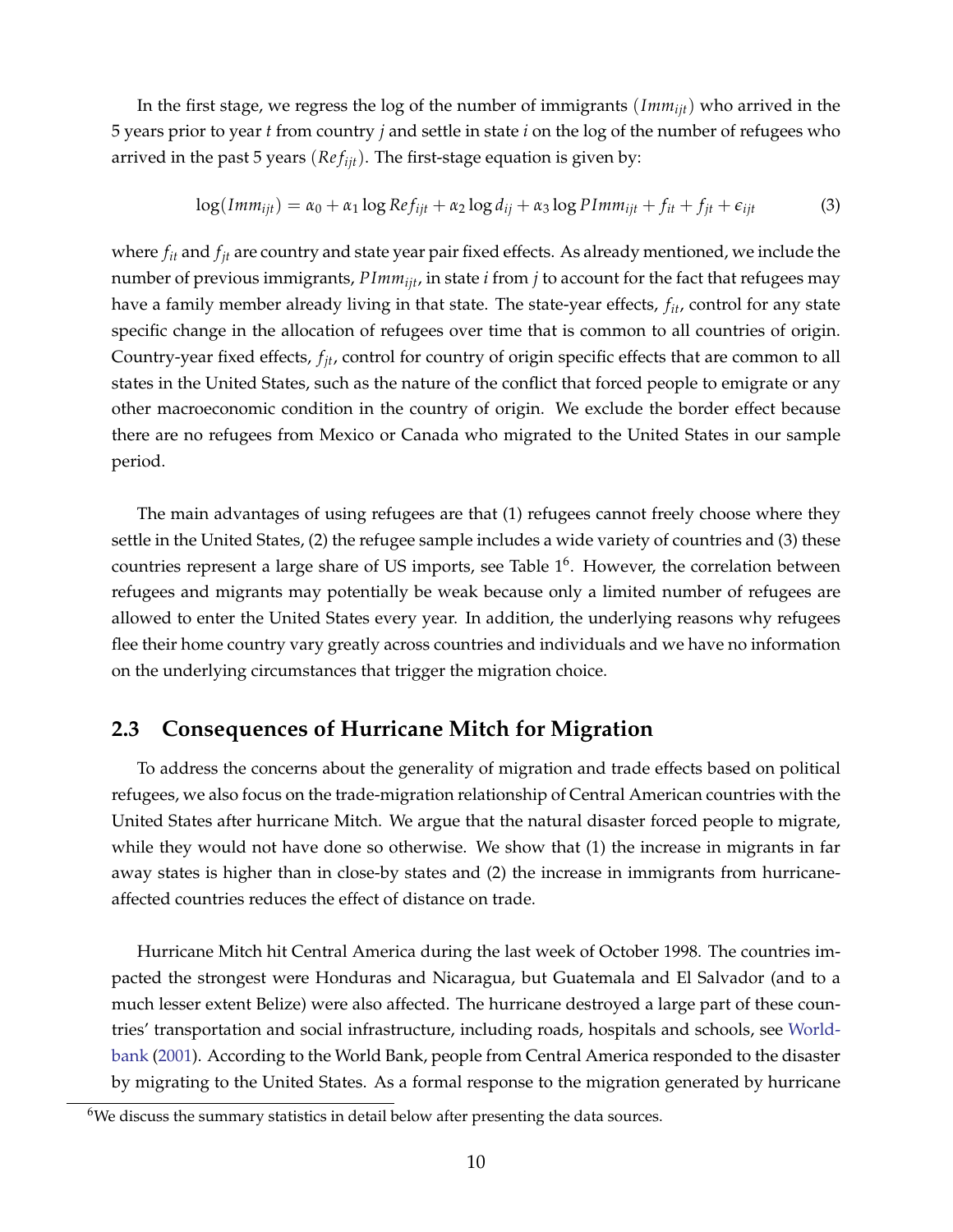Mitch, the Immigration and Naturalization Service (INS) announced in a news release the designation of Temporary Protected Status (TPS) to countries hit by the hurricane for a period of 18 months, which was later extended, see [Kugler and Yuksel](#page-26-9) [\(2008\)](#page-26-9). As a consequence, Central Americans, who entered during this period, were not subject to deportation from the United States and, at the same time, were eligible to work in the United States. The INS estimates that by 2003, close to 50,000 Hondurans and Nicaraguans had been granted Temporary Protected Status (TPS) to allow them to stay and work in the United States. This massive inflow of Central Americans was accompanied by a large amount of illegal immigration, such that the number of Central Americans who came from these countries was probably higher than this official number. According to the immigration data from the US census, a total 637 thousand persons from El Salvador, Honduras, Nicaragua, Guatemala and Belize migrated to the United States, which was significantly higher than in previous years.<sup>7</sup>

Based on Figure [1,](#page-31-0) the migration decision is correlated with distance. Because these migrants have a preference for the goods from their home country and they carry information about the economic conditions in both countries, we consequently expect an increase in trade flows between the two regions. In particular, we expect a lower effect of distance on trade flows. The basic idea is that if the increase in immigrants in far away states is greater than in close-by states and if immigrants have trade enhancing effects, then far away states will experience a greater increase in trade relative to close-by states. As a result, we expect that the effect of distance on trade between the respective state and country of origin decreases due to hurricane Mitch.

The first-stage equation for the IV estimates is:

<span id="page-12-2"></span>
$$
\log(Imm_{ijt}) = \alpha_0 + \alpha_1 \log d_{ij} dPost_{jt} + \alpha_2 \log d_{ij} + \alpha_3 b_{ij} + \alpha_4 \log PImm_{ijt} + f_{it} + f_{jt} + \epsilon_{ijt} \tag{4}
$$

where we restrict our sample to Latin American countries only.<sup>8</sup> We include destination-specific time effects  $(f_{it})$  as well as origin specific time effects  $(f_{it})$  to check whether the increase in the share of immigrants in close-by states simply is due to an ongoing trend or whether there is indeed a discernible break after Mitch. *dPostjt* is a dummy that takes the value of 1 if the immigrant from country *j* arrived after hurricane Mitch and zero otherwise. Our instrument is represented by the interaction between a post-Mitch dummy and distance from Central America to various states in the United States.

An important assumption for the validity of our instrument is that the hurricane did not affect directly the export capabilities of the immigrants' country of origin and that the immigrants

<span id="page-12-0"></span> $<sup>7</sup>$ In the appendix we formally estimate the increase in the number of immigrants per US state following a difference</sup> in differences approach. The results show that the increase in the number of immigrants was 53 percent higher than the increase in immigrants from other Latin American countries.

<span id="page-12-1"></span> ${}^{8}$ Latin American countries affected by hurricane Mitch are Belize, El Salvadore, Guatemala, Honduras and Nicaragua. The remaining Latin American countries, which constitute our control group, are Argentina, Bolivia, Brazil, Chile, Colombia, Costa Rica, Ecuador, Mexico, Panama, Peru, Uruguay and Venezuela.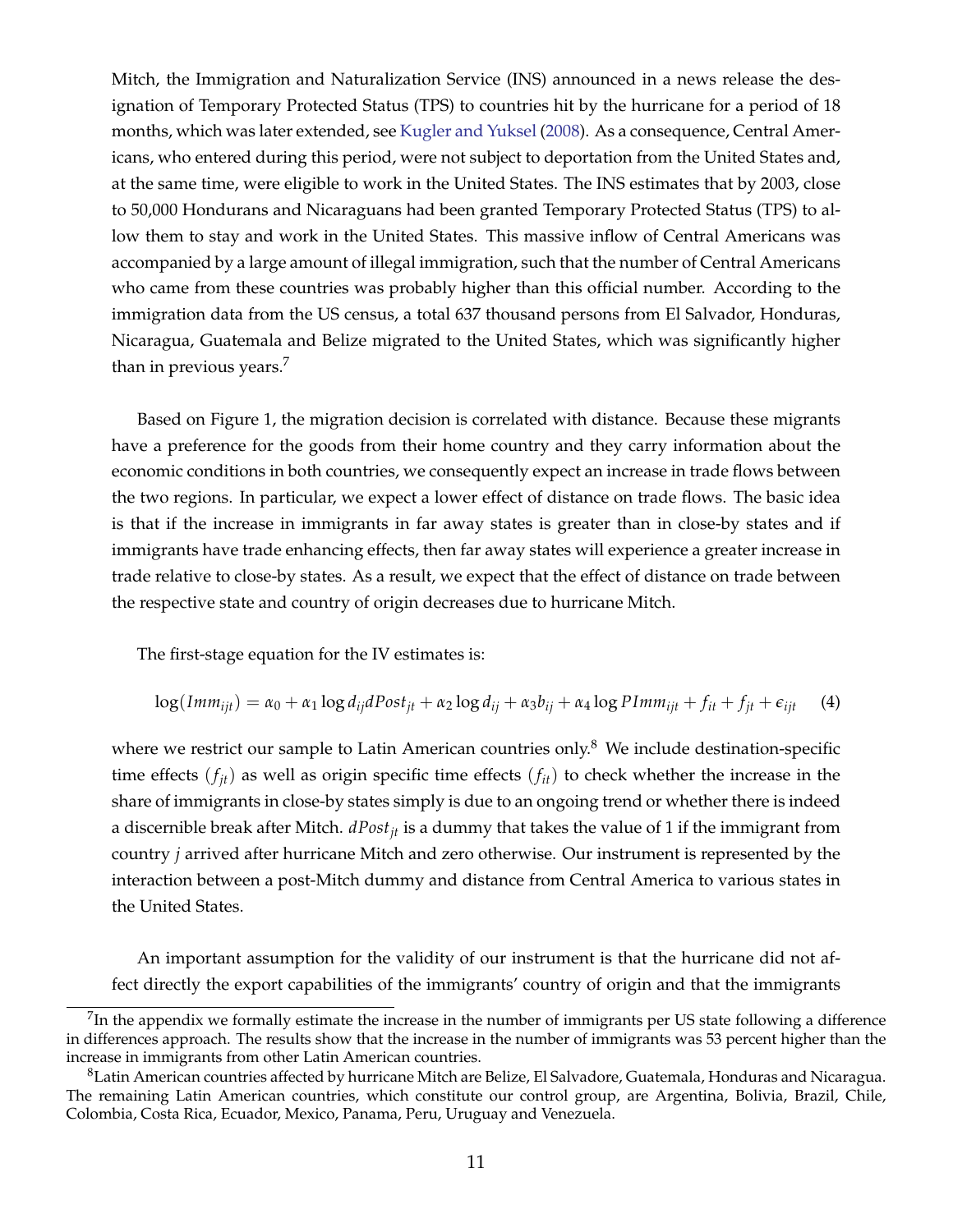were the only factor that reduced the effect of distance on trade. Given our discussion about the hurricane destroying large parts of the local infrastructure and production facilities, exports from hurricane-affected countries decreased significantly after Mitch. For this reason, we include a country of origin-year fixed effect  $(f_{it})$  in regression [4.](#page-12-2)

In the previous paragraphs we described our estimation equation together with the IV strategy. We next describe the intermediate input demand model that generates the distribution of intermediate import flows across US states. The OLS and IV estimation results will follow in section 4.

## **2.4 Inferring state level imports**

To project trade flows onto the state level, we use data on the industry production structure by state and apply the intermediate input demand model put forward by [Anderson and Yotov](#page-25-0) [\(2010\)](#page-25-0). The model distributes the aggregate industry specific trade flows from a given exporting country across states. To begin, consider the unobserved true level of intermediate imports of state *i* from country *j* in year *t*, (*Xijt*). These state level imports can be written as the sum over all industries within the state:

<span id="page-13-0"></span>
$$
X_{ijt} = \sum_{k=1}^{K} w_{ijt}^{k} X_{jt}^{k}
$$
 (5)

where  $w_{ijt}^k$  is the import share of industry *k* in state *i* from country *j* and  $X_{jt}^k$  represents the aggregate US import expenditure of industry *k* from country *j*. These aggregate US industry level imports from country *j* are observed. Hence, we estimate the unobserved regional import share. To do so, we follow [Anderson and Yotov](#page-25-0) [\(2010\)](#page-25-0). Assume that final good producers in a particular state *i* have the following CES demand for the aggregate quantity of imported intermediate inputs in industry  $k$   $(Q_{it}^k)$ :

$$
Q_{it}^k = \left(\sum_{j=1}^J \beta_{jt}^k \left(q_{ijt}^k\right)^{1-1/\sigma_k}\right)^{\sigma_k/(1-\sigma_k)}
$$

where  $q_{ijt}^k$  is the quantity of intermediate inputs from country *j* demanded by industry *k* in state *i*.  $\beta_j^k$  is a share parameter specific to the country of origin and the industry but common to all regions within the United States.  $\sigma_k$  is the industry specific elasticity of substitution. Industry specific intermediate import expenditure,  $X_{it}^k=\sum_{j=1}^J X_{ijt}^k$ , is then given by the quantity demanded,  $Q_{it}^k$ , times the price index,  $P_{it}^k$ . Given the CES demand function, we can express the bilateral import expenditure,  $X_{ijt}^k$ , as the value of shipments at destination prices,  $p_{ijt}^k$ , from the country of origin *j* to the state *i* in industry *k*.

$$
X_{ijt}^k = \left(\frac{\beta_{jt}^k p_{ijt}^k}{P_{it}^k}\right)^{1-\sigma_k} X_{it}^k
$$
\n(6)

Destination prices  $p_{ijt}^k$  are the product of the factory gate prices  $p_{jt}^k$  and trade costs  $t_{ijt}^k \geq 1$  of the shipment of goods from *j* to *i* in industry *k*. The key assumption is that producers in country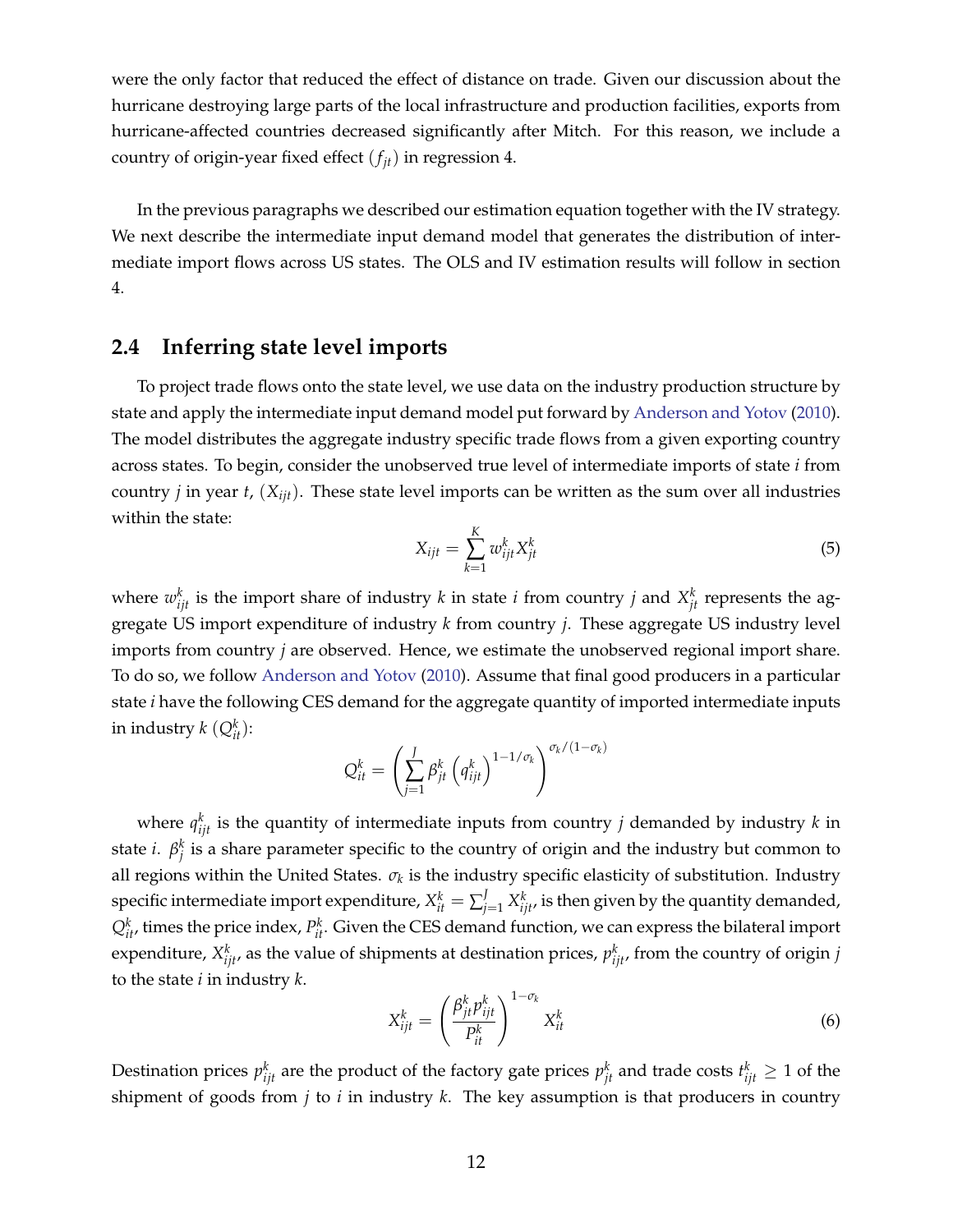*j* charge the same factory gate price to all buyers within the United States. Prices within the United States vary only due to industry-state specific trade costs. The CES price index is given by  $P_{it}^k =$  $\left[ \sum_{j=1}^J$  $\left(\beta_{jt}^k p_{ijt}^k\right)^{1-\sigma_k}$ <sup>1/(1- $\sigma_k$ )</sup> .

Note that US imports from a given country simply the sum over all states, i.e.  $X_{jt}^k = \sum_{i=1}^l X_{ijt}^k$ . We write the normalized industry specific state import share as:

<span id="page-14-1"></span>
$$
w_{ijt}^k = \frac{X_{ijt}^k}{\sum_{i=1}^I X_{ijt}^k} = \frac{\left(t_{ijt}^k / P_{it}^k\right)^{1 - \sigma_k} X_{it}^k}{\sum_{i=1}^I \left(t_{ijt}^k / P_{it}^k\right)^{1 - \sigma_k} X_{it}^k}
$$
(7)

which depends on import expenditure of state *i* on the intermediate goods of industry *k*, the price level and trade costs. States with lower trade costs and higher expenditure import more.

In order to calculate the regional import share, we follow [Stumpner](#page-26-10) [\(2013\)](#page-26-10) and assume the following trade cost function

<span id="page-14-0"></span>
$$
\log(t_{ijt}^k) = \delta_1 \log(\text{Distance}_{ij}) - \delta_2 \log(\text{Distance}_{ij}) \log(\text{Value-to-weight}_t^k) - \delta_3 \text{Border}_{ij}.
$$
 (8)

Trade costs increase with distance and decrease if the state shares a border with Mexico or Canada. Modeling trade costs using an interaction between distance and the value-to-weight ratio will capture the heterogeneous effect of distance on trade flows across industries. Trade costs in industries with a high value-to-weight ratio, for example computer chips, are less sensitive to distance than in industries with a low value-to-weight ratio, for example car engines. [Stumpner](#page-26-10) [\(2013\)](#page-26-10) presents evidence that this parameterization of trade costs reflects well US inter-state trade flows at the industry level. Unlike Stumpner, we include a dummy variable if the region borders Canada or Mexico to account for potential border effects.

Equation [8](#page-14-0) allows us to contruct trade costs. To that goal, one needs estimates of the trade elasticities  $\delta_1 - \delta_3$ , which can be obtained from a gravity model of bilateral trade flows on the right hand side variables of equation [8.](#page-14-0) However, bilateral trade flows are not observed at the state level. To circumvent this problem, we offer two alternative approaches. First, we follow [Stumpner](#page-26-10) [\(2013\)](#page-26-10) and use his elasticities based on US inter-state trade:  $\delta_1 = 0.667$ ,  $\delta_2 = 0.081$ and  $\delta_3 = 0$ . However, these estimates are derived from trade between US states and do not take into account international flows. The resulting trade cost function may not be suitable if there are discontinuities in trade costs when crossing an international border. In an alternative approach, we estimate the trade elasticities using aggregate US industry specific international trade data and impose the estimated elasticities on the state level. Following the estimation procedure described in detail in the appendix, we obtain elasticities similar to Stumpner, i.e.  $\delta_1 = 0.691$ ,  $\delta_2 = 0.154$  and  $\delta_3 = 1.897$ . Note that the results reported below are based on the elasticities using the international trade data and are robust to the values used by [Stumpner](#page-26-10) [\(2013\)](#page-26-10).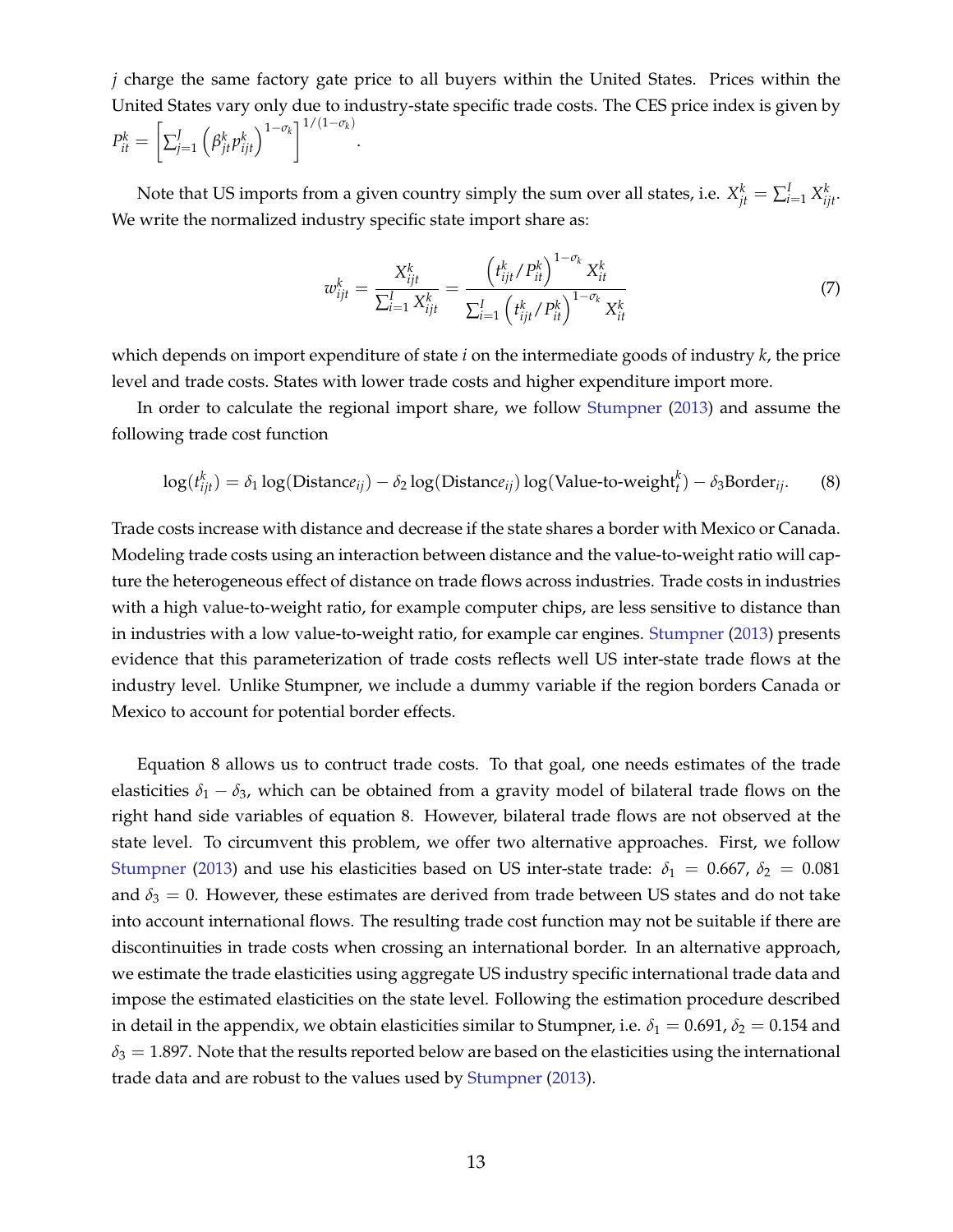To calculate  $w_{ijt}^k$  in equation [7,](#page-14-1) we require information on  $X_{it}^k$ , which following [Autor et al.](#page-25-1) [\(2013\)](#page-25-1) can be proxied by  $L_{it}^k$ , industry  $k$ 's employment in state *i*. This assumption is reasonable if expenditure on intermediate imports is proportional to total production, which again is proportional to employment.<sup>9</sup> Finally, we assume a common demand elasticity  $\sigma_k = \sigma$  and that the law of one price within an industry *k* holds across the United States, i.e.  $P_i^k = P^k$ . The resulting weights are then given by

$$
\hat{w}_{ijt}^k = \left(\frac{\left(t_{ijt}^k\right)^{1-\sigma} L_{it}^k}{\sum_{i=1}^I \left(t_{ijt}^k\right)^{1-\sigma} L_{it}^k}\right)
$$

The intermediate import flow at the state level is simply the sum of the industry specific estimated weights times the industry specific national import flow. The calculated import flows in equation [5](#page-13-0) form the basis of our empirical analysis. The following section explains in detail the underlying data needed to apply equation [5.](#page-13-0) Afterwards, we discuss the estimation results.

# **3 Data and summary statistics**

This section describes the data used and provides basic summary statistics. Particular emphasis is placed on trade flow and industry data. The latter allows us to map aggregate trade flows across states at the industry level. We then provide an overview of the other datasets and discuss the summary statistics

## **3.1 Import data**

The import data comes from the US Census Bureau provided by [Schott](#page-26-11) [\(2008\)](#page-26-11) for the years 1972 to 2005.<sup>10</sup> The data contains import flows at the 5 digit SITC product level to 183 trading partners by mode of transportation, i.e. either air or sea. The import value of shipments is defined as the net selling value exclusive of freight charges and excise taxes. To calculate the intermediate import levels at the industry level, we use a correspondence table from the World Bank that converts 5 digit SITC codes into the Broad Economic Categories (BEC) developed by the United Nations. The BEC classification enables us to group each SITC code into intermediate and final goods so that we obtain product specific intermediate imports for each trading partner.<sup>11</sup> To make the trade flows directly comparable to the industry employment records at the state level, we convert the 5 digit SITC codes into SIC87 industry codes using the procedure described in [Feenstra](#page-25-9) [\(1996\)](#page-25-9). As a result, we obtain the intermediate import value for each 4 digit SIC 87 industry code (409 industries). These values are used as  $X_{jt}^k$  in equation [5.](#page-13-0)

<span id="page-15-0"></span><sup>9</sup>If we assume a Cobb-Douglas production function with labor (*L*), intermediate inputs and potentially other input factors, then demand for intermediate inputs is proportional to total labor employed.

<span id="page-15-1"></span> $10$ We consider the trade data of 1970 to be similar to the trade flows in the year 1972. This enables us to use an additional year of immigration data. In the appendix, we present the results when the year 1970 is excluded.

<span id="page-15-2"></span> $11$ Intermediate goods are defined as the sum of the categories: Processed food and beverages (12), Industrial supplies (2), Capital goods (4) and Parts of transport equipment (53).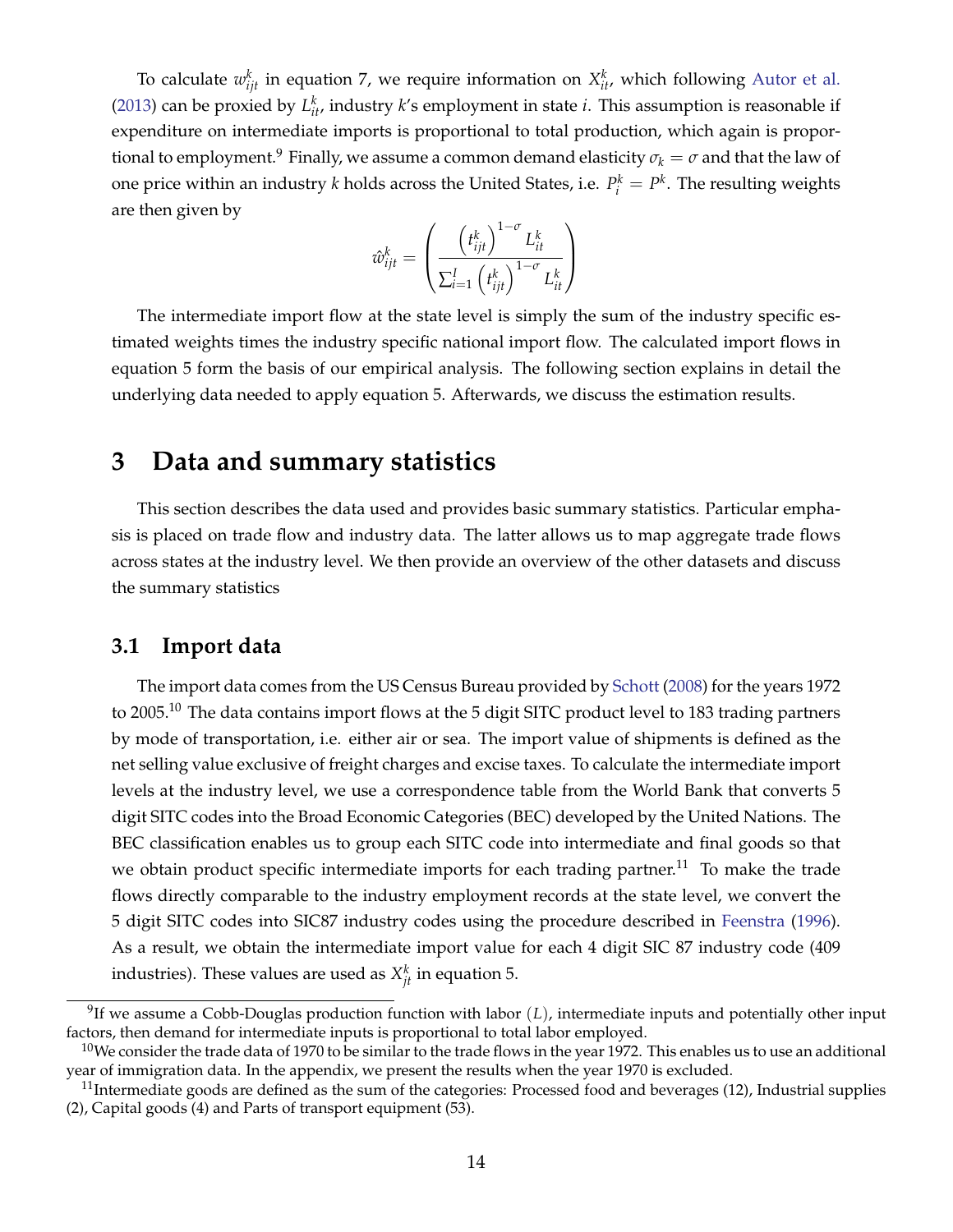### **3.2 Trade cost data**

The average value-to-weight ratio per SIC 87 industry is calculated as follows. For each 4 digit SIC 87 code, we divide the total import value by the total weight and convert it into tons. To compute the average value-to-weight ratio for each industry, take the average value-to-weight ratio across all trading partners for each mode of transportation, i.e. air or sea, and weight the importance of the transportation mode by its share in the total import value per industry.

To calculate the bilateral distances used in the trade cost function, we adopt the procedure used by [Mayer and Zignago](#page-26-12) [\(2011\)](#page-26-12). *dij* is the distance between the capital of state *i* and the capital of country *j* measured in kilometers and calculated by the Great Circle Distance Formula. Like [Mayer and Zignago](#page-26-12) [\(2011\)](#page-26-12), we use 32.19 kilometers as inner-city distance. All data on latitudes and longitudes are from the Global Administrative Areas (GADM) database, see [Hijmans et al.](#page-26-13) [\(2010\)](#page-26-13).

### **3.3 Industry data**

To measure the industry structure at the state level, we follow [Autor et al.](#page-25-1) [\(2013\)](#page-25-1). We take the local employment structure from the County Business Patterns (CBP) for the years 1970, 1980, 1990, 2000 and 2005. The CBP is an annual data series that provides information on employment, firm size distribution and payroll by county and industry and covers all of the United States. Based on the data and the approach of Autor et al., we calculate total employment per state and SIC 1987 industry code and use it as a proxy for intermediate input demand in the regional import weight.<sup>12</sup>

## **3.4 Immigration data**

Our measures of the immigrant population are based on data from the Census Integrated Public Use Micro Samples compiled by [Ruggles et al.](#page-26-14) [\(2004\)](#page-26-14) for the years 1970, 1980, 1990 and 2000, and the American Community Survey (ACS) for 2005. The 1980, 1990 and 2000 Census samples include 5 percent of the US population, while the pooled ACS and 1970 Census samples include 3 and 1 percent of the population respectively. The main explanatory variable in our regressions, i.e. recent immigrants, is defined as the number of immigrants who immigrated up to 5 years prior to the census year. In the robustness section, we control for pre-existing immigrants by all those immigrants who live in the respective state and immigrated ten years or more prior to the census year. We focus only on immigrants who are older than 21 at the census year. We then aggregate the number of immigrants at the state level using the census sampling weight.

<span id="page-16-0"></span> $12$ Given a Cobb-Douglas production function, the demand for intermediate inputs will then be proportional to total employment per industry. As long as this proportionality factor does not vary across US states within an industry, total employment will be a proxy for intermediate input demand within an industry.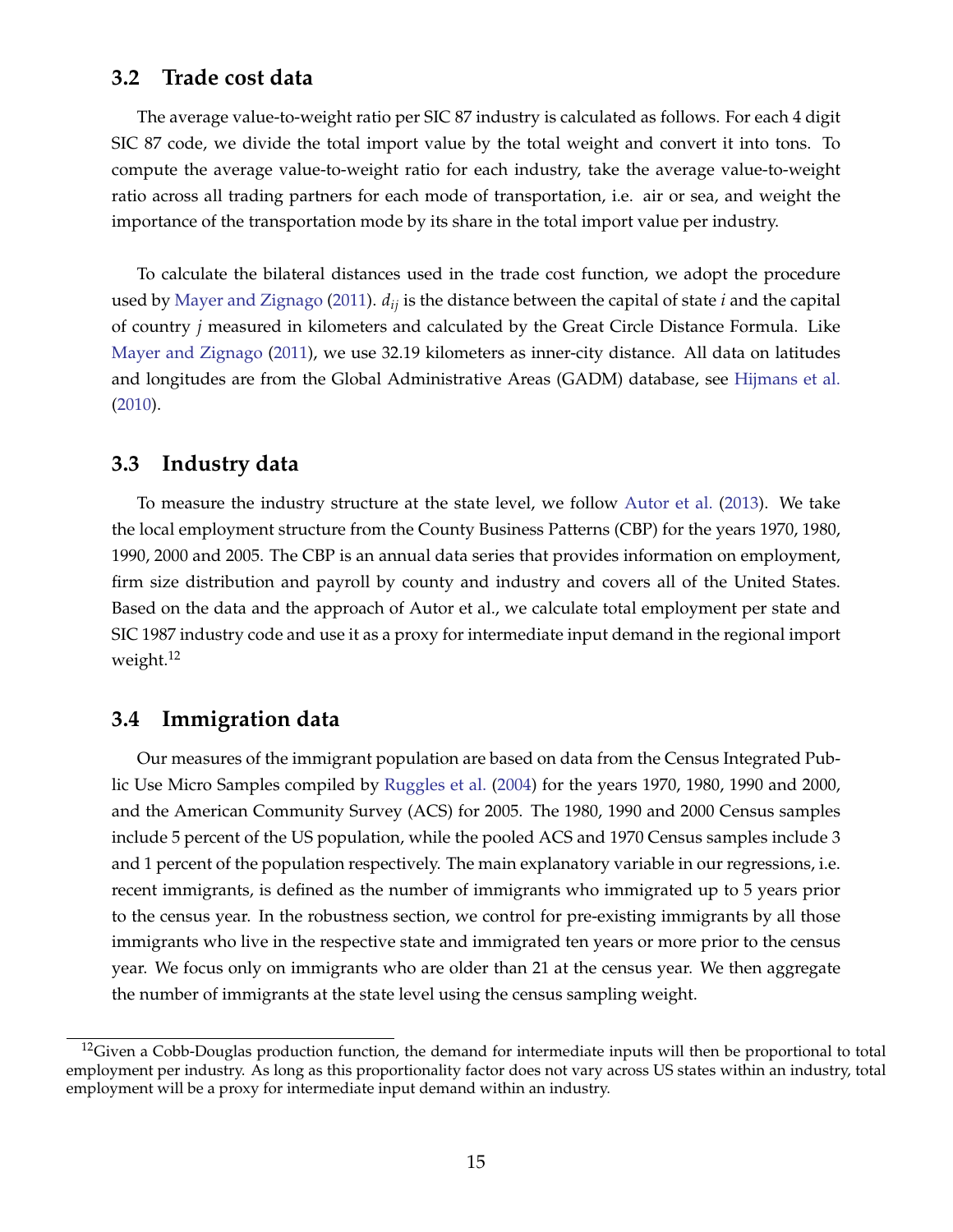As an alternative identification strategy, we use political refugees as an instrument for immigration in the import regression. Data on the number of refugees per US state come from the Office of Refugee Resettlement (ORR). The ORR provides the option to download refugee arrival data sorted by country of origin and state of initial resettlement in the United States for the years 1984 to 2005. Each fiscal year, the US government sets an overall refugee admissions limit based on regional allocations. The limit for refugee admissions varies from year to year depending on the Congress and the geopolitical situation. Figure [3](#page-33-0) plots the number of refugees for each state over the period 1985 to 2005.<sup>13</sup> In order to make the refugee data compatible with the immigration data, we add up the refugee data per country of origin and state for all 5 years prior to the census years 1990, 2000 and 2005 census years. Table [2](#page-35-0) contains the total number of refugees per country of origin who arrived in the United States during our sample period.

#### **3.5 Country treatment**

Finally, we should mention that several countries changed their names and borders during the 1970-2005 sample period. Since we cannot identify the origin of earlier immigrants, for example the number of Ukrainian immigrants prior to 1990 in the United States, we keep the country borders of the year 1970. We group all imports and migrants from former Soviet republics into one country, i.e. the USSR<sup>14</sup>. Immigrants from Bosnia and Herzegovina, Croatia, Macedonia, Serbia and Montenegro, Kosovo, and Slovenia are all included in Yugoslavia. Slovakia and the Czech Republic form Czechoslovakia and Eritrean immigrants count as Ethiopians even though Eritrea became a separate nation in 1993. The exception is Germany, which we assume to be unified as of 1970.

## **3.6 Summary statistics**

Table [1](#page-34-0) presents the summary statistics for each of the 5 census years, 1970, 1980, 1990, 2000 and 2005. Columns 1 to 5 show the total number of immigrants, the number of newly arrived immigrants and the trade statistics for each census year. The total number of immigrants to the United States grew from 9.7 million in 1970 at an annual growth rate of 3.8% to 36.1 million in 2005, which is reflected in the steady rise of recent immigrants, i.e. those immigrants who arrived up to 5 years prior to the census year. From 1965 to 1970, only 1.7 million people arrived, whereas from 2000 to 2005 that number grew to 8.1 million. Immigration became also more diversified. The number of different countries from which immigrants migrated rose from 67 in 1970 to 138 in 2005. During the same period, the total value of intermediate imports increased from USD 2.3 billion in 1970 to USD 82.7 billion in 2005. This increase corresponds to an annual growth rate of 10.7%, much

<span id="page-17-0"></span><sup>&</sup>lt;sup>13</sup>See US Department of Homeland Security. 2005 yearbook of immigration statistics. Washington, DC: US Department of Homeland Security. Available at http://www.dhs.gov/xlibrary/assets/statistics/yearbook/2005 /OIS\_2005\_Yearbook.pdf.

<span id="page-17-1"></span><sup>&</sup>lt;sup>14</sup>The former USSR includes the following present-day nations: Azerbaijan, Armenia, Belarus, Estonia, Georgia, Latvia, Lithuania, Kazakhstan, Kyrgyzstan, Moldova, Russia, Tajikistan, Turkmenistan, Uzbekistan, and Ukraine.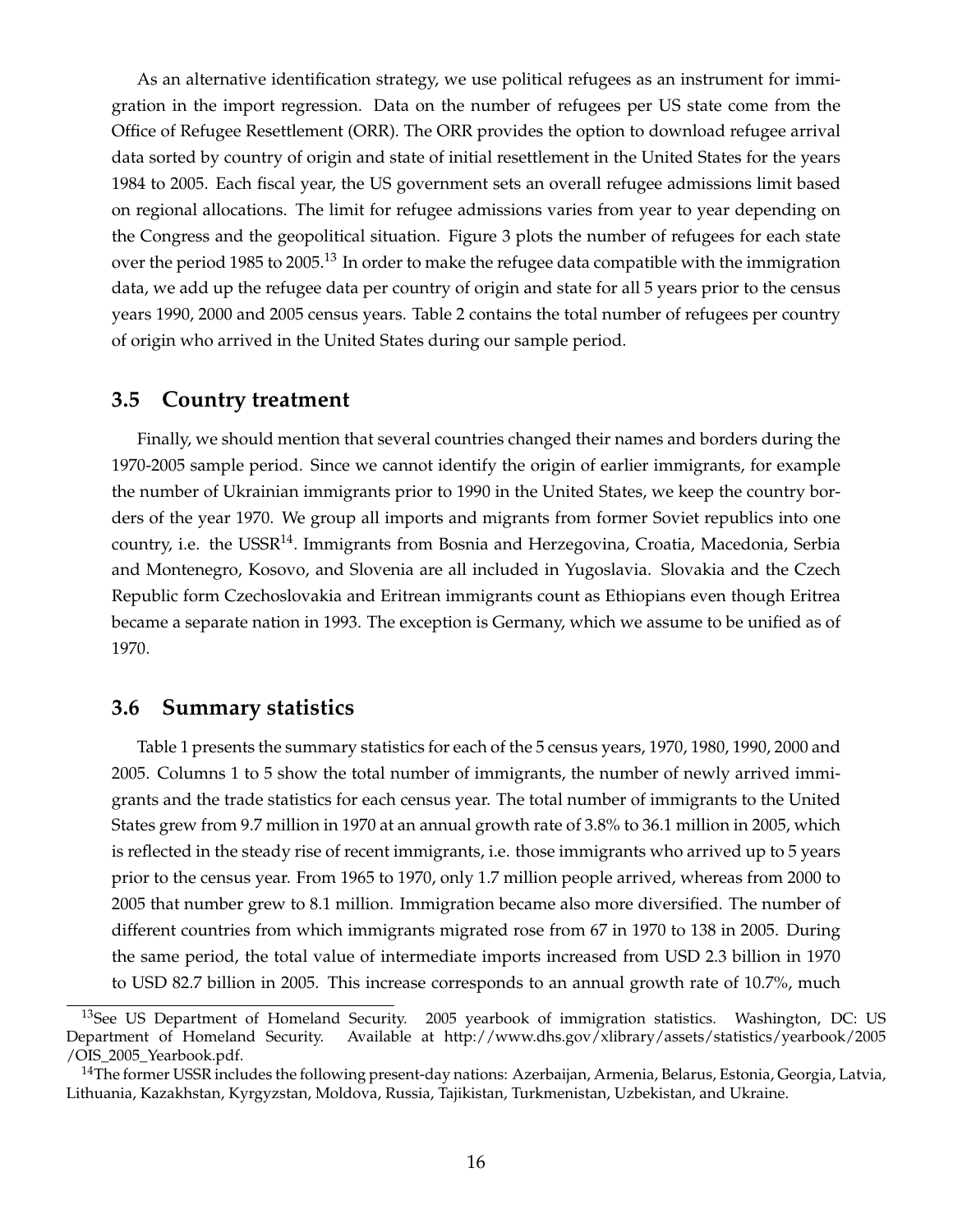higher than the growth rate of the immigrant population. Overall, the summary statistics suggest a positive relationship between the number of recent immigrants and intermediate imports.

To infer a causal link between migration and trade, we take advantage of the exogenous variation in migration in the form of a natural experiment. In particular, we use the emigration caused by hurricane Mitch and refugees from other geopolitical conflicts. For this reason, Table [1](#page-34-0) splits the sample into three country groups: countries affected by hurricane Mitch, Latin American countries and refugee countries. Hurricane-affected countries are El Salvador, Guatemala, Honduras, Nicaragua and Belize. Latin American countries are all American countries beside the United States and Canada; they act as a control group for migration caused by hurricane Mitch. Refugee countries are all countries that sent refugees to the United States over the 1985-2005 period.

With respect to the different country groups, the total number of immigrants from hurricane Mitch affected countries only account for a small share of US immigration and trade. In 2005, they represented 6.7% of total immigrants, while their contribution to intermediate import flows was 0.18%. When compared to other Latin American countries, their share rises to 16% in terms of immigration and 1.4% in terms of total intermediate imports from Latin America to the United States. Given the low representation of hurricane-affected countries in overall trade, we compare the migration and import decisions of these countries relative to other Latin American countries. Below, we argue in more detail that these countries are more similar in their unobserved trade and migration characteristics, which helps to reduce potential omitted variable biases.

To further address concerns about the generality of the migration and trade effects in the case of Central America, we also focus on the trade-migration relationship for countries that sent political refugees to the United States. As in the case of migration caused by hurricane Mitch, refugees take their migration decisions independently of economic reasons and act as an instrument in our empirical analysis. The advantage of looking at the allocation of political refugees is that these refugees come from a wide range of countries, which trade a lot with the United States. Between 2001 and 2005, refugees from 83 countries settled across the United States and the combined import share of these countries was 72%.<sup>15</sup> However, the correlation between refugees and migrants may be weak because the share of refugees in the total number of immigrants is only 3.3%.

# **4 Results**

This section shows empirically that the migration channel was important for increasing intermediate imports across US states. We start by a simple OLS regression of equation [2.](#page-6-2) The results are presented in Table [3.](#page-36-0) Columns (1) to (3) show the estimation results for all countries, where we observe migration and trade data. Columns (4) to (6) contain the results for the restricted sam-

<span id="page-18-0"></span> $15$ Table [2](#page-35-0) contains the number of refugees per country of origin over the whole sample period, while figure [3](#page-33-0) plots the distribution of refugees across states.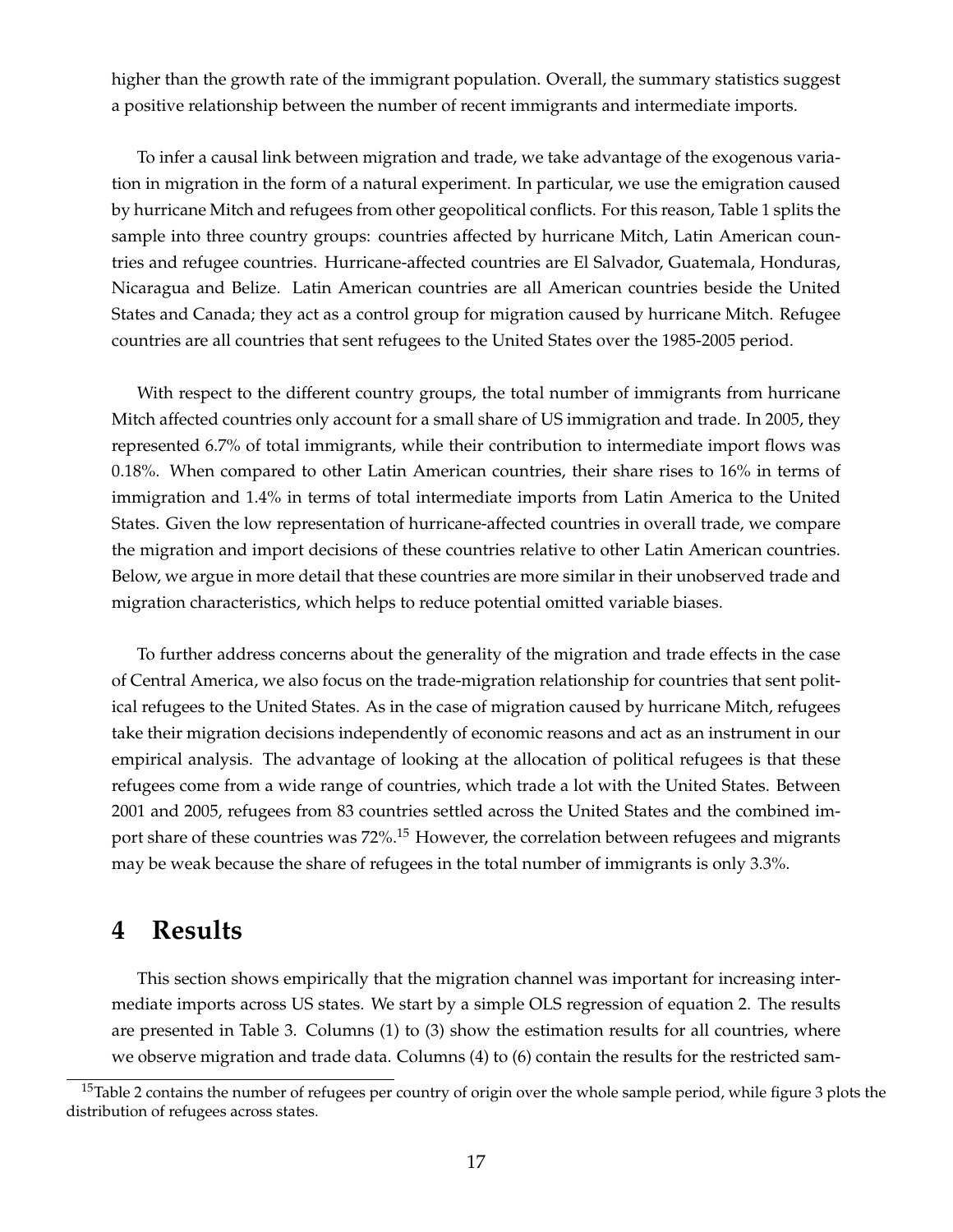ple, where we only consider Latin American countries. Overall, we find a positive and significant migrant trade effect on intermediate imports across all specifications. The baseline OLS results in columns 1 and 4 suggest that a 10% increase in the number of recent migrants raises intermediate imports by 0.49% in the full and 0.78% in the restricted sample. When testing for significant differences between the restricted and the full sample, the results show that the effect is significantly higher for Latin American countries.

Both the magnitude of the migration elasticity for Latin American countries (0.0784) and for all countries (0.049) are significantly lower than the values found in the literature. Looking at the national level of US imports for the period 1870 to 1910, [Dunlevy and Hutchinson](#page-25-10) [\(1999\)](#page-25-10) found a value of 0.28. Other studies at the regional level also found significantly higher values. [Combes](#page-25-11) [et al.](#page-25-11) [\(2005\)](#page-25-11) found a value of 0.12 in the case of France. [Wagner et al.](#page-27-2) [\(2002\)](#page-27-2) found a value of 0.28 using a variation across Canadian provinces and [Bratti et al.](#page-25-12) [\(2011\)](#page-25-12) found a value of 0.32 for Italy. There are at least two explanations for the low migration elasticities. First, the literature does not distinguish between intermediate and final goods. The above-mentioned papers focus exclusively on aggregate imports and consider both the preference effect and the trade cost reducing effect of immigrants. Second, this paper focuses on newly arrived immigrants. Thus, it sets their effect on trade apart from the already established trade network effects created by previous immigrants.

In columns (2) and (3) as well as (5) and (6), we add the number of previous immigrants as an additional control variable. It is likely that the migration decision of recent immigrants is not random and influenced by the presence of previous immigrants from the same country of origin. If the omitted variable drives both trade and migration, the previous results will be biased. For example, assume migrants move to states where there are already previous migrants for cultural or economic reasons. If these regions then experience positive demand shocks that lead to more production and employment, it is unclear whether the demand for intermediate imports increases because of the new immigrants or just because of the positive demand shock on the already established trade network. As a result, we expect the trade cost effect through the arrival of recent immigrants to be lower than in the absence of previous immigrants. The resulting bias from the omission of previous immigrants in the regression may overestimate the true effect.

To control for the number of previous immigrants, we follow two distinct approaches because immigrants are likely to change location between the year they arrived in the United States and the year the census took place. In columns (2) and (5) we add the number of immigrants who arrived 10 or more years ago and reported to be living in state *i* in the year the census was conducted. In columns (3) and (6) we use the number of immigrants before the first year of trade is observed. More precisely, we the number of immigrants who arrived up until in 1960 and reported to be living in state *i* in 1970. Previous immigration will be correlated with actual immigration if recent immigrants prefer to settle in states where there exists a large pre-existing community. However, the specification is less demanding because it is based on the distribution of immigrants in the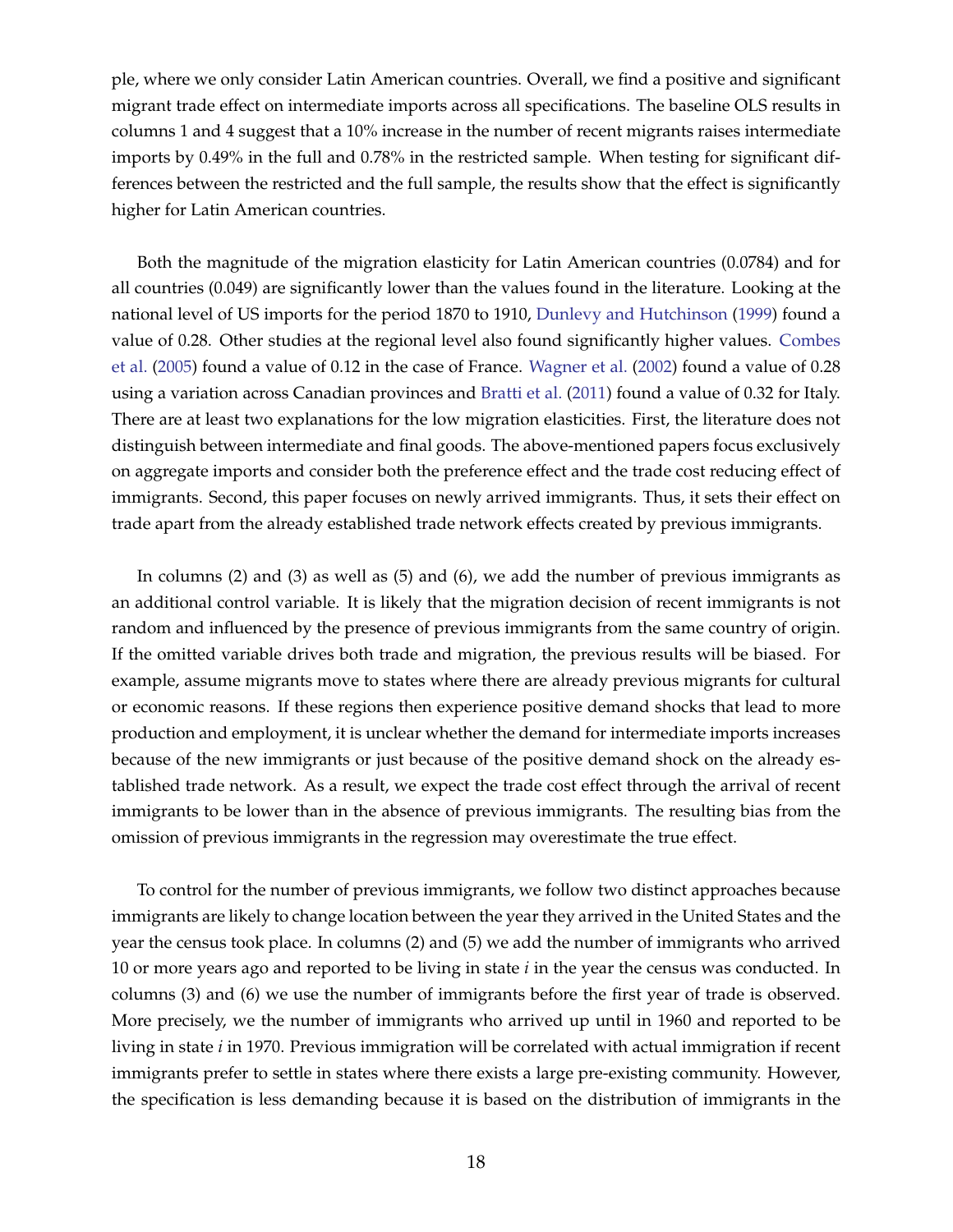year 1960.

Table [3](#page-36-0) presents the results. When we control for pre-existing immigrants, the migration elasticity on intermediate imports increases slightly. For Latin American countries, the coefficient decreases from 0.078 to 0.062 when using the number of immigrants who arrived ten years ago and from 0.049 to 0.04 for the full sample. In the case of the immigrant distribution in the year 1960, the coefficient increases to 0.07 and 0.012 respectively. However, while these coefficients are not significantly different from the baseline results, they point to a potential upward bias in excluding the previous immigration. Note that the combined effect of previous and recent immigrants is larger and comparable to values found in the literature.

#### **4.1 Instrumental variable results**

Note that the OLS results might be biased, for example if people immigrate in order to take advantage of trading opportunities, i.e. trade causes immigration. To resolve the question of endogeneity, we consider the following two approaches. First, we use geopolitical conflicts that forced people to leave their home country. Second, we make use of a natural disaster, Hurricane Mitch. We start by discussing the results based on political refugees before showing the results in the case of hurricane Mitch.

#### **Refugees**

The first stage results are presented in columns (1) to (3) of Table [4.](#page-37-0) First, the number of refugees is positive and significantly correlated with the number of immigrants in all specifications. Note that the positive effect decreases in magnitude once we add the number of previous immigrants as an additional control variable, see columns (2) to (3). The reason is that part of the refugees are settled in states where they have family members living already in the US.

Before turning to the IV baseline results, we say a few words on the validity of our instrumental variable. To confirm the validity of the IV regressions, we include the Cragg-Donald F statistics and the Kleibergen-Paap test p-values at the bottom of our tables. The Kleibergen-Paap test examines whether the excluded instrument is correlated with the endogenous regressors conditional on the control variables. A p-value below 0.1 indicates that we can reject the null hypothesis of no correlation and that the instrument is statistically significant. The Cragg-Donald F statistic provides an indication of the significance of our instrument. If the instrument is only weakly correlated with the endogenous regressor, the IV estimator is not valid. To assess the weakness of our instrument we need to compare these F statistics with the Stock-Yogo critical values for the Cragg-Donald F-statistic with one endogenous regressor [\(Stock and Yogo](#page-26-15) [\(2002\)](#page-26-15)). As a rule of thumb, an F-statistic above 10 indicates that the IV is acceptable.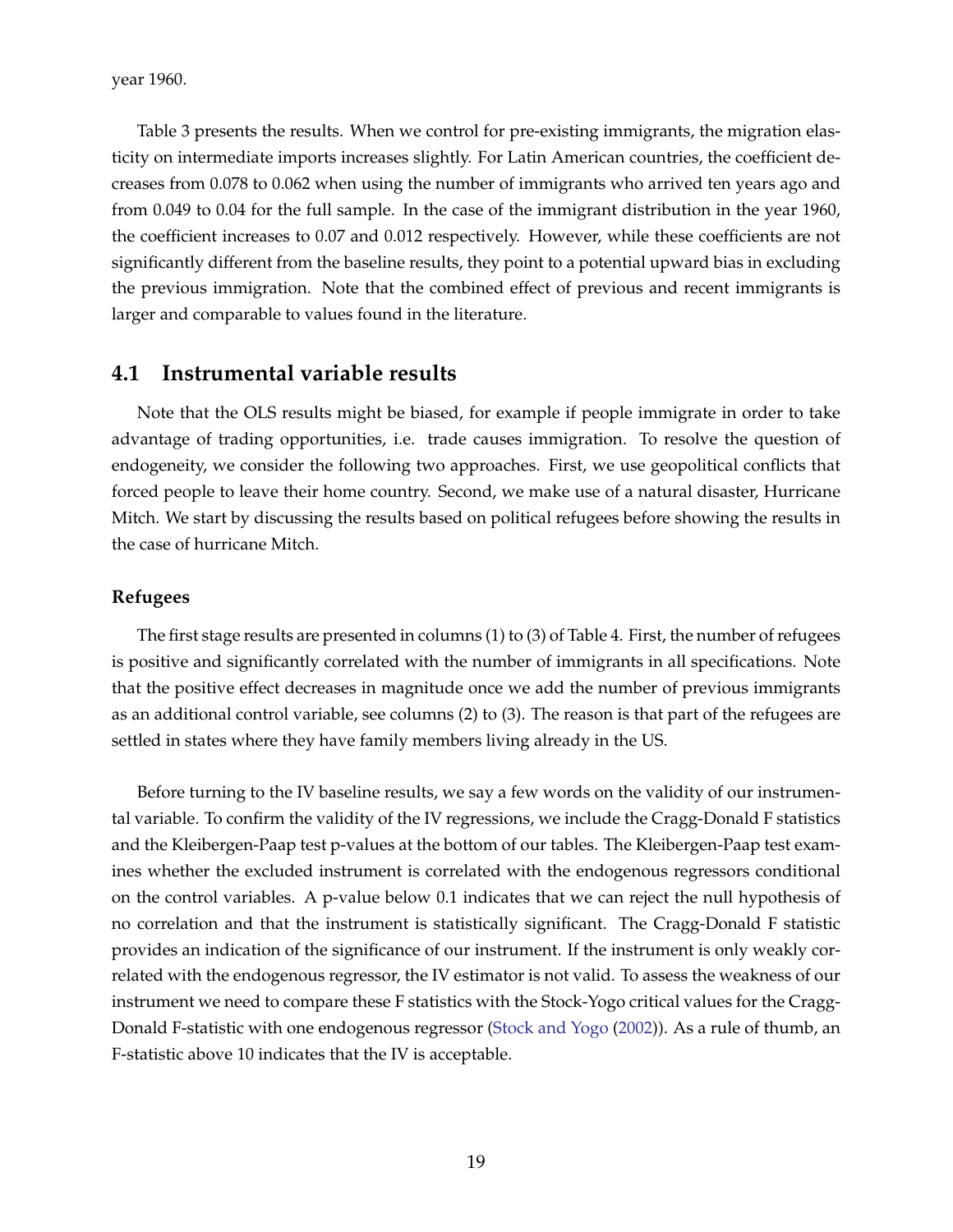Columns (4) to (6) in Table [4](#page-37-0) contain the results of the second stage IV regression. The coefficient on the number of recent immigrants is significantly positive with an elasticity higher than in the OLS regression for all specifications. However, performing a Hausman test does not reveal any significant difference in the coefficients. Overall, our results suggest that a 10% increase in the number of immigrants in the past five years increases intermediate imports by 1.8%.

There are potential concerns that countries where political refugees are coming from do not form a representative sample for US trade. Table [2](#page-35-0) shows that the majority of refugees are either from current or former communist countries (USSR, Vietnam, Cuba) or from countries with whom the US has political tensions (Cuba, Iran, Myanmar). Furthermore, correlation between refugees and migrants may potentially be weak because only a limited number of refugees are allowed to enter the United States every year, i.e. the share of refugees in terms of total number of immigrants is 3-5 percent. For this reason, we consider an alternative instrument, i.e. hurricane Mitch. The argument supporting the validity of the instrument is outlined in section 2 and parallels the argument in the case of political refugees. Hurricane Mitch forced people to migrate who would have not done so otherwise.

#### **Hurricane Mitch**

Columns (1) to (3) in Table [5](#page-38-0) present the results of the first stage IV regression with different control variables. First, distance has a significant negative effect: immigrants move to states that are closer to their country of origin. The variable instrument, capturing the effect of distance after the hurricane, is significant and positive. While the overall effect of distance on the migration decision of Central Americans is still negative, migrants from Central America moved relatively further away from their country origin after the hurricane. Note that this effect is robust to the inclusion of the previous stock of previous immigrants in the state, see columns (2) and (3).

Focusing on the p-value of the Kleibergen-Paap test, we can reject the null hypothesis of no correlation between the endogenous variable and the instrument at the 1% level in all specifications. The Cragg-Donald F statistic is higher than 10 and therefore increases our confidence in the validity of the instrument.

Columns (4) to (6) in Table [5](#page-38-0) contain the second stage IV regression, where the number of recent immigrants is instrumented by the log of distance interacted with a post-time dummy for hurricane Mitch. The coefficient on recent immigrants is significant and positive with an elasticity higher than in the OLS regression for all specifications. Thus, states that received more Central American immigrants after hurricane Mitch face a lower distance elasticity and import more. The estimated immigrant elasticity is 0.13 and comparable in magnitude to the effect when using political refugees as an exogenous migration variation.<sup>16</sup>

<span id="page-21-0"></span> $16$ As noted in section 2, the identification assumption is that the only reason why the elasticity of trade with respect to distance between US states and Central American countries changed is because (1) these states received relatively more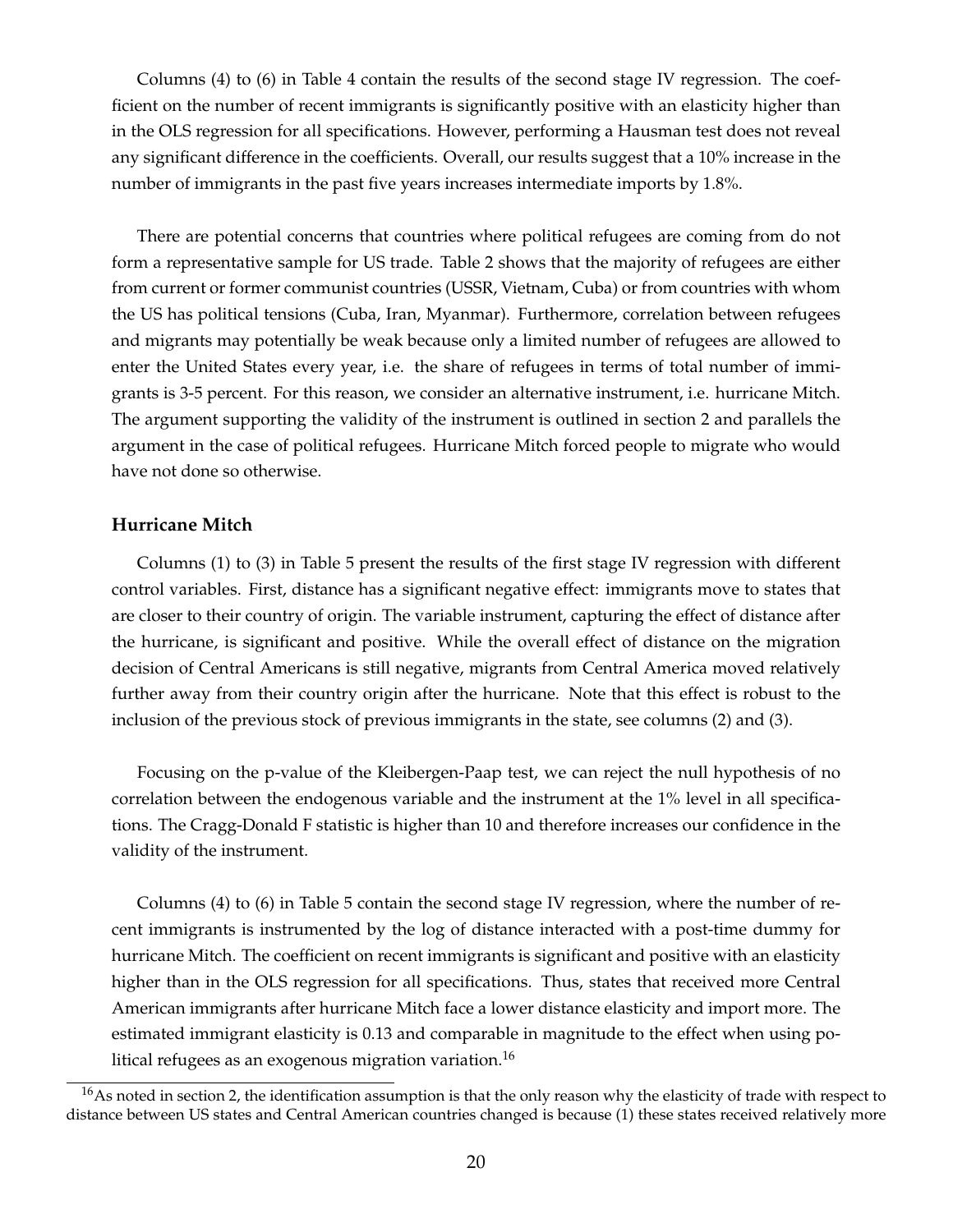Overall, the similarity between the estimated coefficients leads us to conclude that immigrants have a significant and positive impact on intermediate imports. A 10 percent increase in the number of immigrants in the past five years increases intermediate imports by 1.5 to 1.8 percent.

# **5 Robustness**

In this section, we check the robustness of our main findings using an IV strategy, conducting the following two falsification/robustness exercises. First, we address the potential measurement bias that arises from the fact that we construct intermediate import flows via a demand model. To do so, we use recent observed US state import data and compare them to the constructed import flows. Second, given our discussion about the fact that after hurricane Mitch Central American migrants moved predominantly to the United States, we should find that Central American exports to the United States increased more strongly than those to other countries. The following paragraphs address each of these points separately.

# **5.1 Observed import data**

As mentioned above, we do not observe intermediate imports over the period from 1970 to 2005. However, the US Census provides state specific import flow data for the years 2008 to 2012. For these years, we can compare the estimated import flows with the observed import flows and check the robustness of our estimation method. We proceed in two stages. First, we use the import demand model from section 2 together with the national US intermediate import data and generate state specific import data for the years 2008 to 2012. We then compare this estimated import flow with the observed import flow for the same years. If the model works well, we should expect a high correlation between the two flows. Second, we compare the estimated migration elasticity from the observed import flows with the elasticity based on the estimated import flows in the previous section. If the measurement error of the demand model is uncorrelated with immigration, then the two elasticities should not be significantly different from each other.

To construct the import flow data, we apply equation [5](#page-13-0) to the trade cost function specified in equation [7](#page-14-1) and use the industry and aggregate US trade data for the years 2008 to 2012. We then calculate a correlation coefficient between the two series and obtain a coefficient of 0.85. This suggests that our procedure approximates the true import flows quite well.

We then use the estimation equation 2 and replace the calculated import flow with the observed import flow. We focus on the cross section of the year 2010. The reason for this is that we do not

immigrants from Central America and (2) immigrants have trade enhancing effects by providing information or having preferences for goods of their country of origin.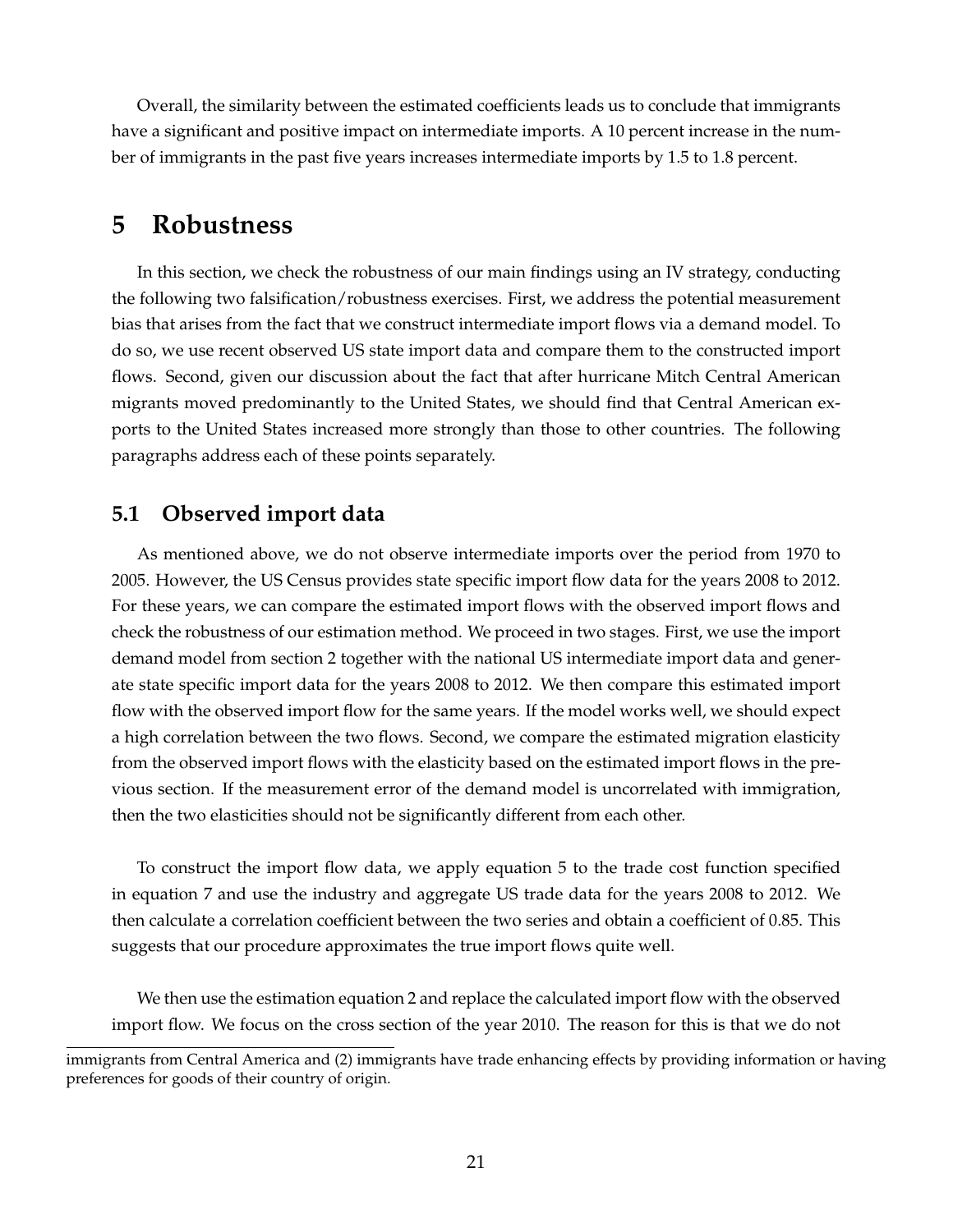have trade data over a 5 year interval so as to use the number of immigrants who arrived in the past 5 years as an explanatory variable.<sup>17</sup> The precise regression model for the year 2010 is:

$$
\log(X_{ij}) = \beta_1 \log(Imm_{ij}) + \beta_2 \log d_{ij} + \beta_3 b_{ij} + \beta_4 \log PImm_{ij} + f_i + f_j + v_{ij}
$$
(9)

Table [6](#page-39-0) plots the OLS estimates for Latin American countries and for all countries. The results are similar to the OLS estimates in the constructed sample, see Table [3.](#page-36-0) The level of the coefficients is similar and the elasticity for Latin American countries is higher than for all countries. The only exception is that in the Latin American sub-sample the immigration elasticity is not significant when we include the number of immigrants who migrated 10 or more years before.

Since the hurricane occurred in 1998, our instrumental variable identification strategy for the year 2010 is solely based on the number of refugees who came to the United States between 2005 and 2010. Table [7](#page-40-0) shows the results. The first stage results are reported in columns 1 to 3. We find that the number of refugees is positively correlated with the number of immigrants over the past five years in all specifications. The F statistics are larger than 10 and the Kleinbergen-Papp P-value are smaller than 0.05, which suggests that our instrument is appropriate. Columns 4 to 6 present the second stage IV. The number of immigrants has a significant impact on the trade level in all but column 5, where we include the number of immigrants who came at least ten years ago to the United States. Overall, the results and the magnitude of the coefficients are similar to our previous results. These findings suggest that our results are robust to the introduced measurement error of the calculated trade flows.

### **5.2 Effect on the exports of the country of origin**

In the previous section, we use the variation in immigrants and Central American exports across US states. Next, we use the variation in the export revenue of Central American countries across all possible destinations in the world. According to our discussion in the previous section, Central Americans mainly responded to the disaster by migrating to the United States. Given this argument, Central American exports to the United States should be higher than those to other countries. We consider the following regression

$$
\log(X_{ijt}) = \beta_1 D_{US,2000} + d_{ij} + d_{jt} + \epsilon_{ijt}
$$
\n
$$
(10)
$$

where the *Xijt* is total intermediate exports from country *i* to country *j* in year *t*. Exporting countries are El Salvador, Guatemala, Honduras, Nicaragua and Belize. Importing countries are all

<span id="page-23-0"></span> $17$  For example, if we use the number of immigrants who arrived in the past 5 years as an explanatory variable in the year 2012 within the panel structure, then the previous import flow should correspond to the year 2007. This ensures independence between the previous trade flow and the arrival of immigrants in the past 5 years. If the two periods overlap, the number of immigrants and the trade flow are correlated. Note that we do not observe the import data for the year 2007. Once the trade data of the year 2013 become available, we can conduct a panel analysis and use the period 2008 to 2013. We experiment with the period 2008 to 2012 and use the number of immigrants who arrived in the past 4 years as an explanatory variable. The results are quantitatively similar to the ones reported in Table [6.](#page-39-0)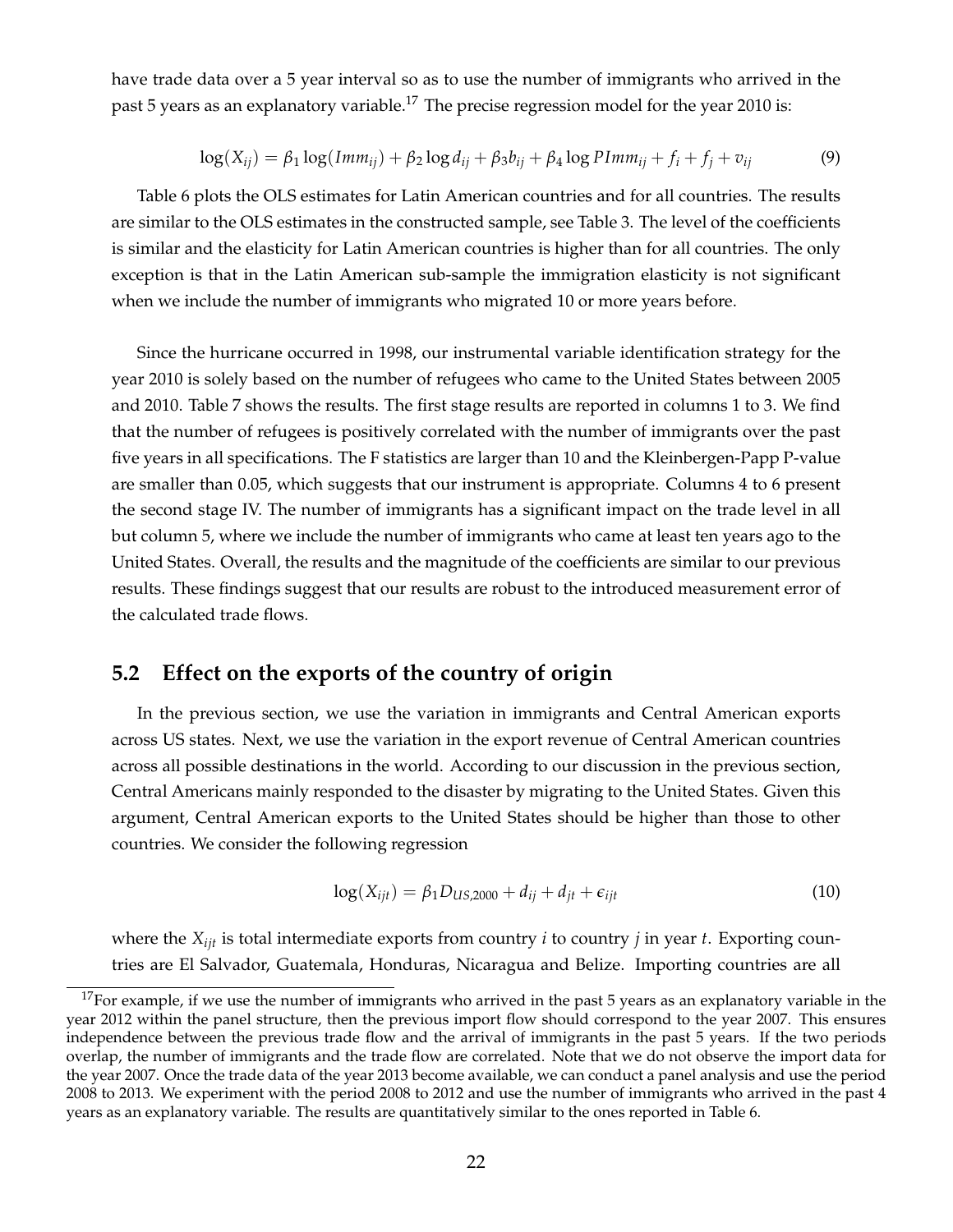countries in the world. To focus on long-term effects, we consider 5 year intervals. The years considered are 1975, 1980, 1985, 1990, 1995, 2000 and 2005. *DUS*,2000 is a dummy variable that equals 1 if the year is 2000 or 2005 and the importing country is the United States. Otherwise, the dummy takes the value zero. This dummy captures whether exports from hurricane-affected countries to the United States were significantly higher than to other countries after the hurricane in the year 2000. The model includes importing country year fixed effects, *dit*, as well as exporting-importing country pair fixed effects *dik*. *dit* controls for any exporting country-time specific effects, such as aggregate demand shocks. *dik* is a dummy variable that controls for any pair fixed effects, such as distance, preferences or other bilateral characteristics that are constant over time.

Table [8](#page-41-0) shows the results. The dummy coefficient is significant, which shows that between 1995 and 2000 exports from hurricane-affected countries increased significantly in comparison to other countries. The average per year effect is:  $(1.81/1)^{(1/5)} - 1 = 12.6\%$ . While we cannot attribute the increase in exports entirely to the number of emigrants to the US, it is consistent with the idea that migration fosters trade between countries.

# **6 Conclusion**

Migrants carry information about the goods and market conditions of the country of origin as well as the country of destination. By providing this information, migrants reduce bilateral trade costs and increase trade between countries. This paper focuses on the trade cost reducing effect of migrants by looking at the relationship between intermediate import demand and immigration across US States. Using the exogenous migration decision brought about by a natural experiment (hurricane Mitch), we establish the causal relationship between immigrants and imports. Our results indicate a strong positive impact of migration on trade. We find that a 10 percent increase in immigrants raises trade by 1.5 to 1.8 percent.

Policy makers may want to take into account the pro-trade effect of immigrants. By providing information on market conditions in both countries, the country of origin as well as the country of destination, they reduce transaction/trade costs for importers and exporters. As a result, industries can purchase cheaper intermediate inputs from abroad and produce more efficiently.

Taking a broader perspective, immigrants may also have knowledge of production techniques used in their country of origin, which can increase the comparative advantage of industries in their country of destination, see [Bahar and Rapoport](#page-25-13) [\(2014\)](#page-25-13) for empirical evidence on this issue. All in all, these results suggest that the mobility of people between countries can serve as a key element in enhancing industrial productivity growth. However, more research is needed to assess the long-term impact of immigration on the economy.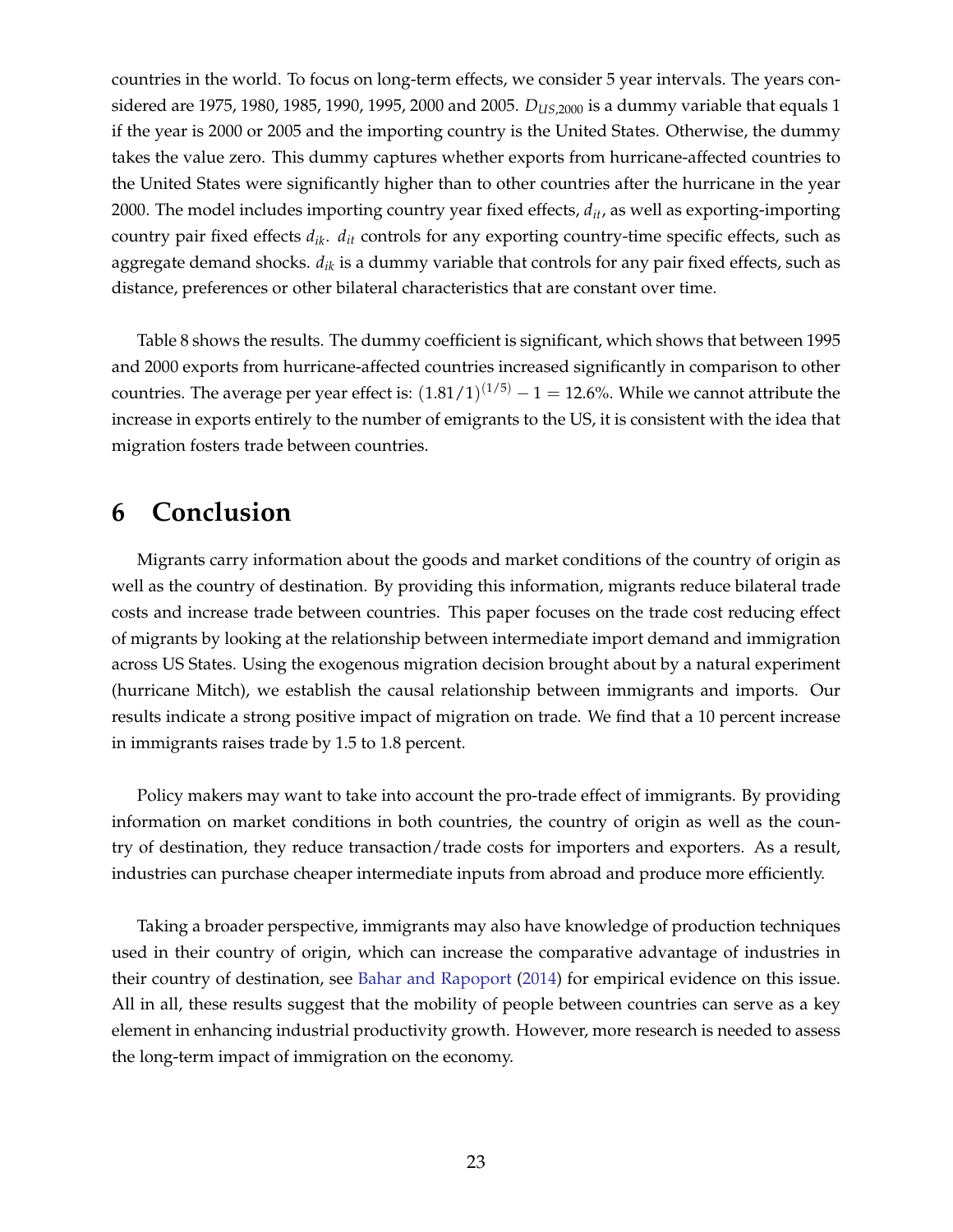# **References**

- <span id="page-25-0"></span>ANDERSON, J. E. AND Y. V. YOTOV (2010): "The changing incidence of geography," *American Economic Review*, 100, 2157–2186.
- <span id="page-25-1"></span>AUTOR, D. H., D. DORN, AND G. H. HANSON (2013): "The China Syndrome: Local Labor Market Effects of Import Competition in the United States." *American Economic Review*, Forthcoming.
- <span id="page-25-13"></span>BAHAR, D. AND H. RAPOPORT (2014): "Migration, knowledge diffusion and the comparative advantage of nations," Tech. rep., Harvard University Working Paper.
- <span id="page-25-5"></span>BARDHAN, A. D. AND S. GUHATHAKURTA (2004): "Global linkages of subnational regions: coastal exports and international networks," *Contemporary Economic Policy*, 22, 225–236.
- <span id="page-25-2"></span>BORJAS, G. J. (1999): "The economic analysis of immigration," *Handbook of labor economics*, 3, 1697– 1760.
- <span id="page-25-12"></span>BRATTI, M., L. DE BENEDICTIS, AND G. SANTONI (2011): "On the pro-trade effects of immigrants," *Review of World Economics*, 1–38.
- <span id="page-25-8"></span>CARD, D. (2001): "Immigrant inflows, native outflows, and the local labor market impacts of higher immigration," *Journal of Labor Economics*, 19, 22–64.
- <span id="page-25-3"></span>CLARK, X., T. J. HATTON, AND J. G. WILLIAMSON (2007): "Explaining US immigration, 1971- 1998," *The Review of Economics and Statistics*, 89, 359–373.
- <span id="page-25-11"></span>COMBES, P.-P., M. LAFOURCADE, AND T. MAYER (2005): "The trade-creating effects of business and social networks: evidence from France," *Journal of International Economics*, 66, 1–29.
- <span id="page-25-6"></span>DUNLEVY, J. A. (2006): "The influence of corruption and language on the protrade effect of immigrants: Evidence from the American States," *Review of Economics and Statistics*, 88, 182–186.
- <span id="page-25-10"></span>DUNLEVY, J. A. AND W. K. HUTCHINSON (1999): "The impact of immigration on American import trade in the late nineteenth and early twentieth centuries," *Journal of Economic History*, 59, 1043–1062.
- <span id="page-25-9"></span>FEENSTRA, R. C. (1996): *US imports, 1972-1994: Data and concordances*, vol. 5515, National Bureau of Economic Research.
- <span id="page-25-7"></span>FELBERMAYR, G. J., V. GROSSMANN, AND W. K. KOHLER (2012): "Migration, international trade and capital formation: Cause or effect?" Tech. rep., Discussion Paper Series, Forschungsinstitut zur Zukunft der Arbeit.
- <span id="page-25-4"></span>GIRMA, S. AND Z. YU (2002): "The link between immigration and trade: Evidence from the United Kingdom," *Review of World Economics/Weltwirtschaftliches Archiv*, 138, 115–130.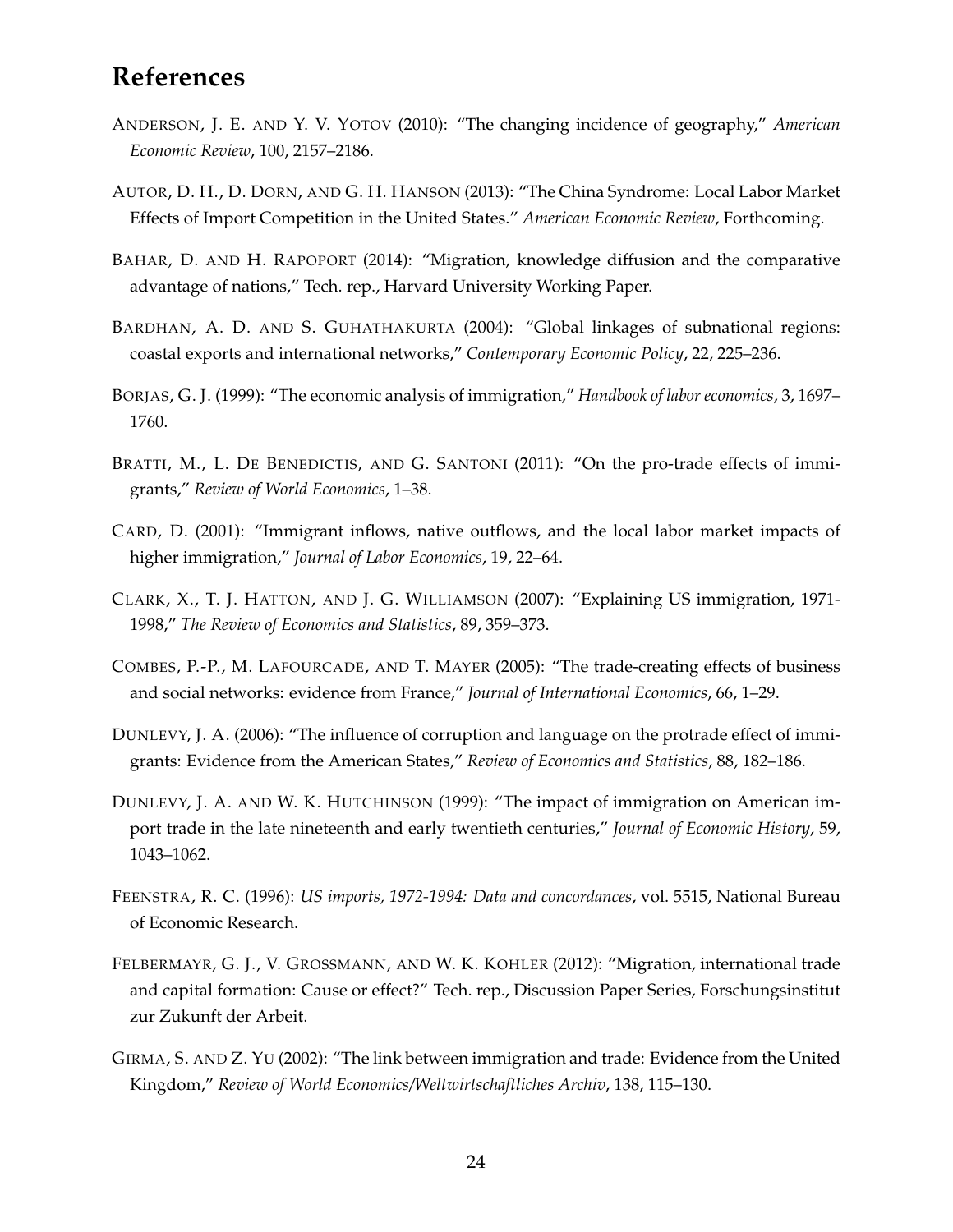- <span id="page-26-1"></span>GOULD, D. M. (1994): "Immigrant links to the home country: empirical implications for US bilateral trade flows," *The Review of Economics and Statistics*, 302–316.
- <span id="page-26-6"></span>HANSON, G. H. (2010): "International Migration and the Developing World," *Handbook of Development Economics*, 66, 4363–4414.
- <span id="page-26-5"></span>HEAD, K. AND T. MAYER (2013): *Gravity equations: Workhorse, toolkit, and cookbook*, Centre for Economic Policy Research.
- <span id="page-26-2"></span>HEAD, K. AND J. RIES (1998): "Immigration and trade creation: econometric evidence from Canada," *Canadian journal of economics*, 47–62.
- <span id="page-26-13"></span>HIJMANS, R., N. GARCIA, AND J. WIECZOREK (2010): "GADM: database of global administrative areas," .
- <span id="page-26-7"></span>KERWIN, D. (2012): "The faltering us refugee protection system: Legal and policy responses to refugees, asylum-seekers, and others in need of protection," *Refugee Survey Quarterly*, 31, 1–33.
- <span id="page-26-9"></span>KUGLER, A. AND M. YUKSEL (2008): "Effects of low-skilled immigration on US natives: evidence from Hurricane Mitch," Tech. rep., National Bureau of Economic Research.
- <span id="page-26-8"></span>MARTIN, D. (2004): *The United States Refugee Admissions Program*, Migration Policy Institute.
- <span id="page-26-0"></span>MAYDA, A. M. (2006): "Who is againts immigration? A cross-country investigation of individual attitudes toward immigrants," *Review of Economics and Statistics*, 88, 510–530.
- <span id="page-26-12"></span>MAYER, T. AND S. ZIGNAGO (2011): "Notes on CEPIIs distances measures: The GeoDist database," *CEPII Working Paper 201125*.
- <span id="page-26-3"></span>PARSONS, C. AND P.-L. VÉZINA (2014): "Migrant Networks and Trade: The Vietnamese Boat People as a Natural Experiment," Tech. rep., Economic Research Institute for ASEAN and East Asia (ERIA).
- <span id="page-26-4"></span>PERI, G. AND F. REQUENA-SILVENTE (2010): "The trade creation effect of immigrants: evidence from the remarkable case of Spain," *Canadian Journal of Economics/Revue canadienne d'économique*, 43, 1433–1459.
- <span id="page-26-14"></span>RUGGLES, S., M. SOBEK, T. ALEXANDER, C. A. FITCH, R. GOEKEN, P. K. HALL, M. KING, AND C. RONNANDER (2004): "Integrated Public Use Microdata Series (IPUMS): Version 3.0," *Minneapolis, MN: Minnesota Population Center. Available at: http://www. ipums. org. her, GA (1966)."*.
- <span id="page-26-11"></span>SCHOTT, P. K. (2008): "The relative sophistication of Chinese exports," *Economic Policy*, 23, 5–49.
- <span id="page-26-15"></span>STOCK, J. H. AND M. YOGO (2002): "Testing for weak instruments in linear IV regression," .
- <span id="page-26-10"></span>STUMPNER, S. (2013): "Trade and the Geographic Spread of the Great Recession," Tech. rep., Mimeo, University of Berkeley.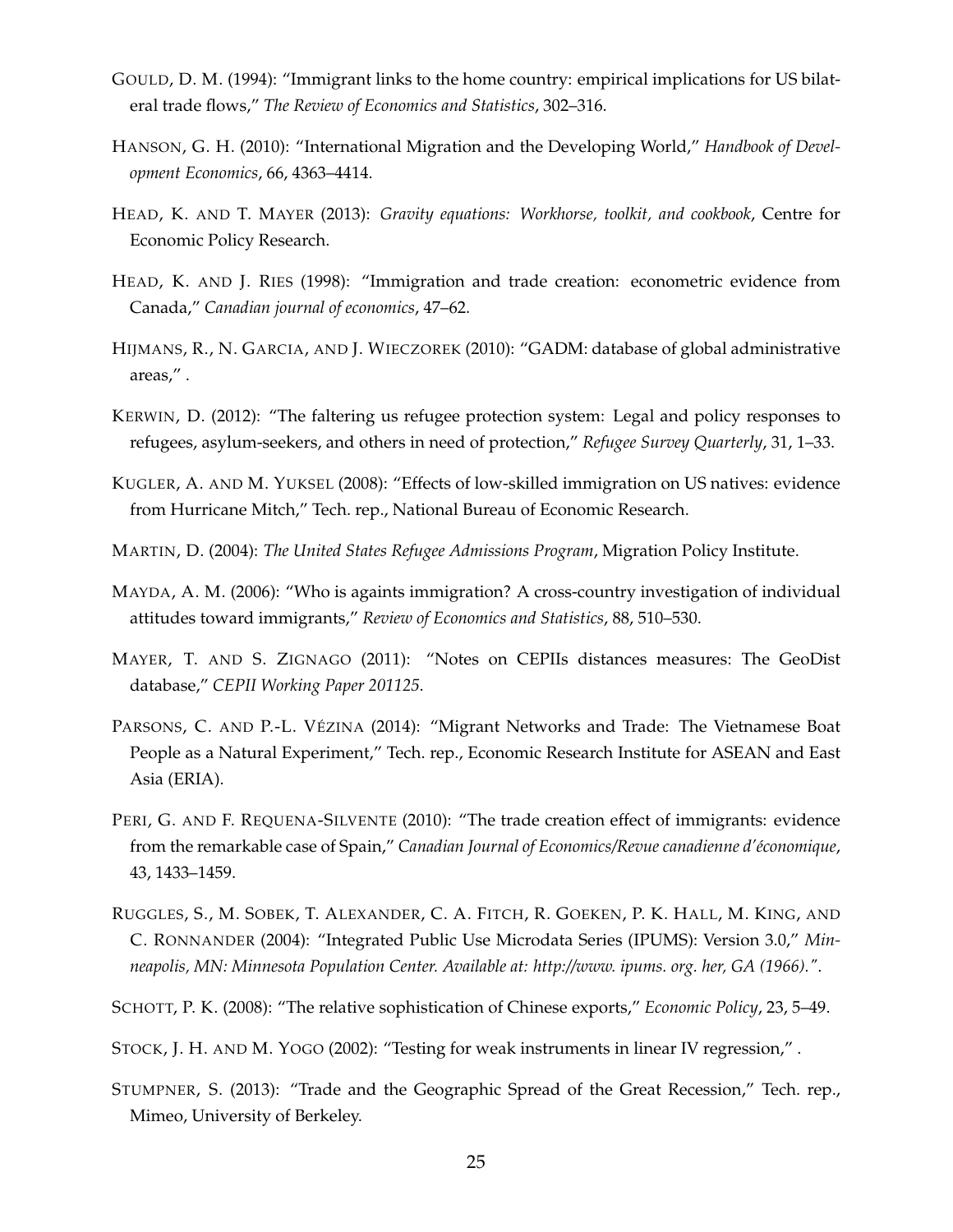- <span id="page-27-2"></span>WAGNER, D., K. HEAD, AND J. RIES (2002): "Immigration and the Trade of Provinces," *Scottish Journal of Political Economy*, 49, 507–525.
- <span id="page-27-0"></span>WOOLDRIDGE, J. M. (2010): *Econometric analysis of cross section and panel data*, MIT press.
- <span id="page-27-1"></span>WORLDBANK (2001): *Hurricane Mitch: The Gender Effects of Coping with Crisis*, World Bank: Washington DC.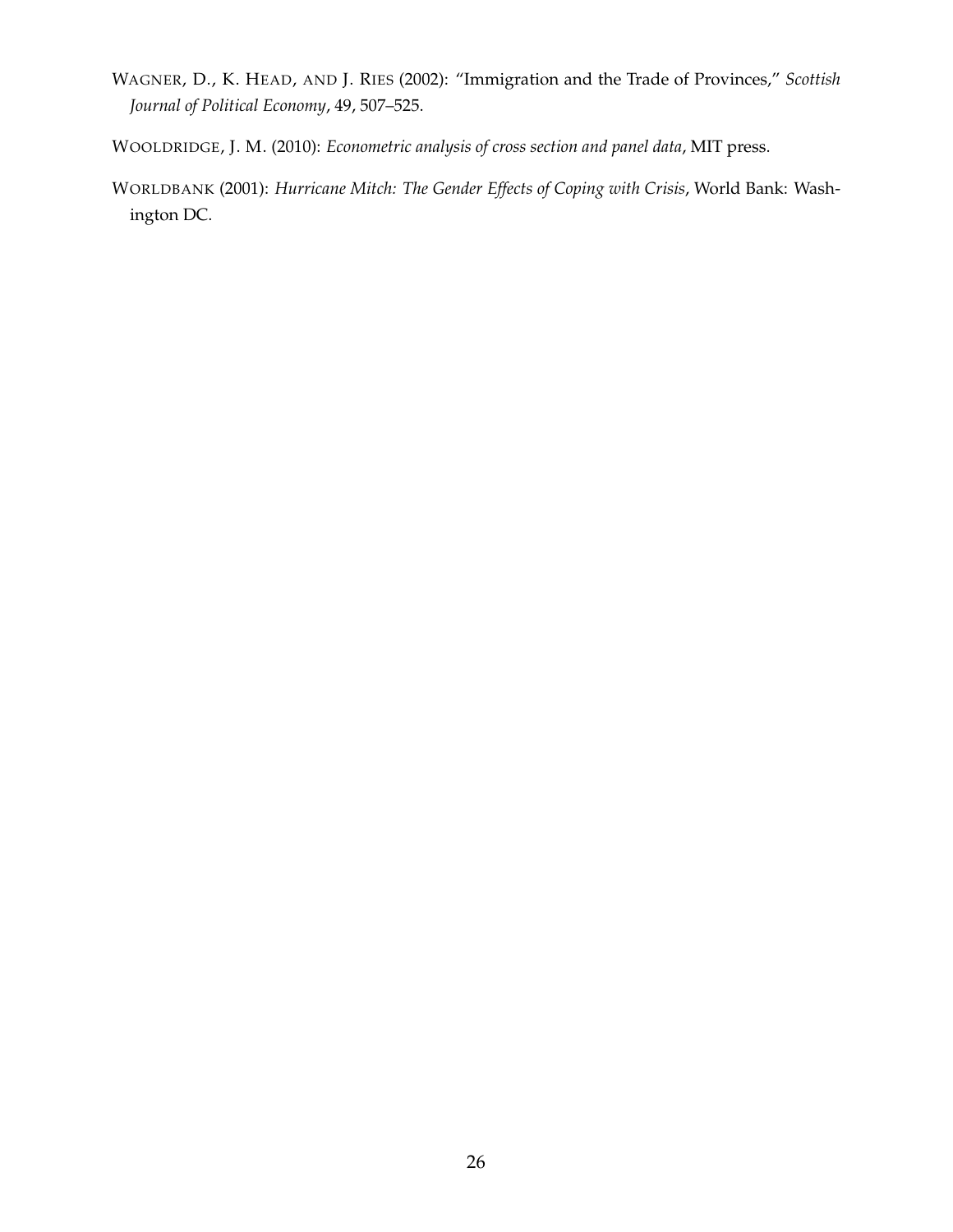# **7 Appendix**

### **7.1 Estimation of industry specific trade costs**

To consistently estimate the effect of trade costs on trade flows, we follow the literature on the estimation of gravity equations (see [Head and Mayer](#page-26-5) [\(2013\)](#page-26-5)). A wide variety of trade models yields an expression for trade flows that can be written in log form as follows:

<span id="page-28-1"></span>
$$
\log(X_{ijt}^k) = \log(t_{ijt}^k) + f_{it}^k + f_{jt}^k + e_{ijt}^k
$$
\n(11)

In this expression,  $f_i^k$  denotes all factors that promote exports of industry  $k$  in country i to all destinations, and  $f_i^k$  all factors that promote imports.  $\sigma$  represents the trade cost elasticity.We are only interested in estimating the bilateral trade costs independently of the origin and destination specific effects. To do so, we follow [Stumpner](#page-26-10) [\(2013\)](#page-26-10) and consider the following industry specific trade costs function

<span id="page-28-0"></span>
$$
\log(t_{ijt}^k) = \delta_1 \log(d_{ij}) - \delta_2 \log(d_{ij}) \log(v_t^k) - \delta_3 b_{ij}
$$
\n(12)

where  $d_{ij}$  is the distance measured from the capital in state *i* to the capital in country *j*.  $v^k$  is the value-to-weight ratio calculated by dividing the total value in dollars by the total weight in tons. *bij* indicates whether state *i* shares a border with country *j*. We can now plug in the trade cost function, equation [12,](#page-28-0) into the trade flow equation, equation [11,](#page-28-1) and estimate the distance, value-to-weight and border elasticities.

<span id="page-28-2"></span>
$$
\log(X_{ijt}^k) = \delta_1 \log(d_{ij}) - \delta_2 \log(d_{ij}) \log(v_t^k) - \delta_3 b_{ij} + f_{it}^k + f_{jt}^k + e_{ijt}^k
$$
\n(13)

Since we do not observe regional trade flows, we cannot estimate equation [13](#page-28-2) at the state level. Instead, we consider the following two alternatives for constructing trade costs. First, we assume that the inter-state trade cost function from [Stumpner](#page-26-10) [\(2013\)](#page-26-10) also holds at the international level. He finds  $\delta_1 = 0.666$ ,  $\delta_2 = -0.0803$  and  $\delta_3 = 0$ . Alternatively, we can estimate equation [13](#page-28-2) at the international level using aggregate US international trade flows and assuming that the parameters are valid at the regional trade level. To estimate the effect of trade costs on trade flows, we re-write equation [13](#page-28-2) at the national level by aggregating trade flows over all US states. US intermediate imports,  $X_j^k$ , from country *j* in year *t* are now given by:

$$
\log(X_{jt}^k) = \delta_1 \log(d_j) + \delta_2 \log(d_j) \log(v_t^k) + \delta_3 b_j + \delta_4 w_{jt} + d_t^k + e_j^k \tag{14}
$$

where  $d_i$  is the distance from the capital of country *j* to the capital of the United States.  $b_i$  is a border dummy equal to 1 for Mexico and Canada and  $v_t^k$  is the value-to-weight in US dollars per ton shipped. In addition, we use industry-time fixed effects to control for industry specific variations.  $w_{it}$  are control variables that are common to all regions within the United States but may be correlated with distance and/or border. The bilateral control variables are a common currency indicator, a trade agreement indicator and an indicator of whether the partner country shares a common language with the United States. Furthermore, we include PPP converted GDP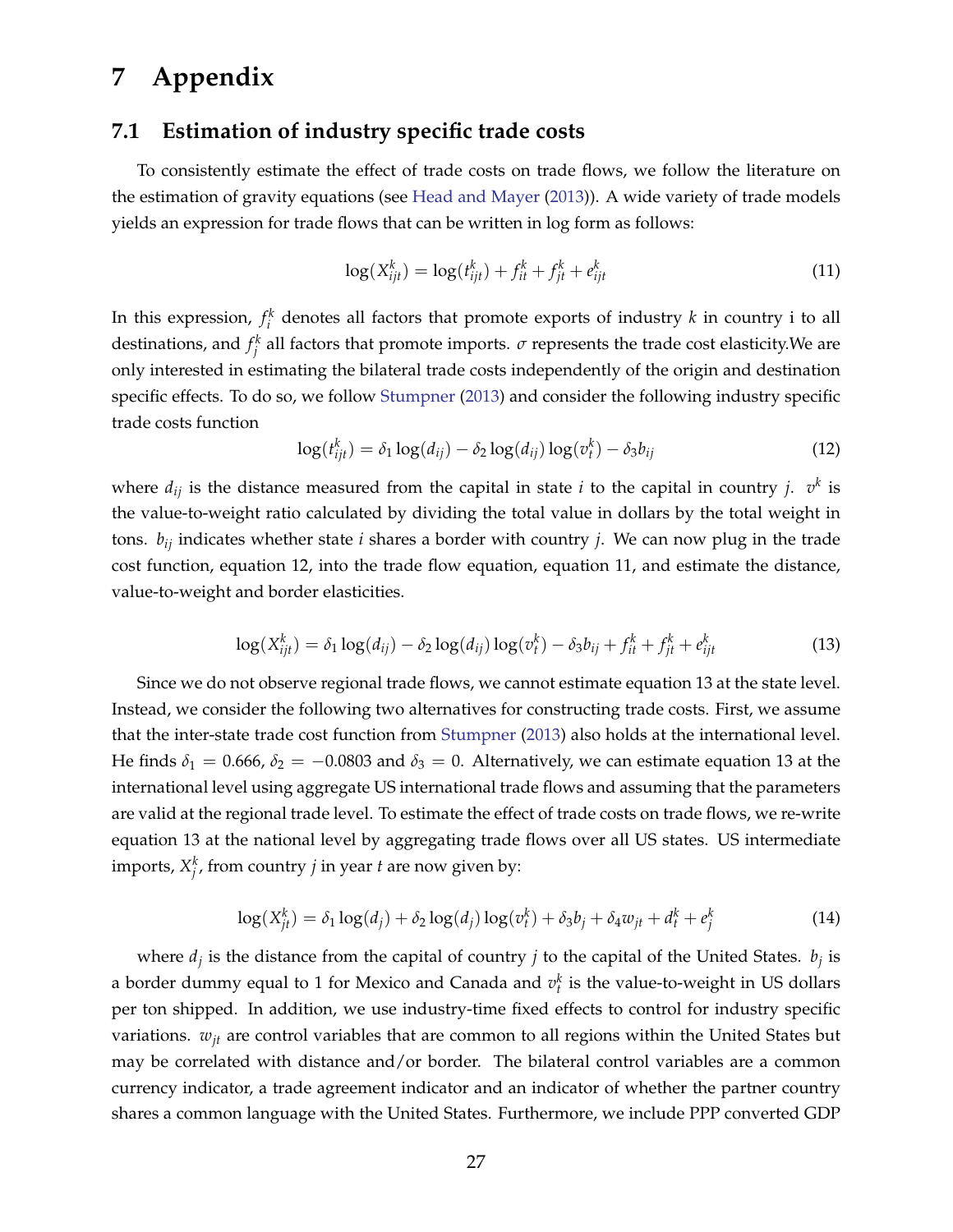and population data from the Penn World Table. Results are in Table [9.](#page-42-0) As expected, they show a strong negative effect of distance on trade flows, which is muted in industries with high value-toweight ratios. Sharing a border with the United States increases exports to the United States.

Given the estimated parameters, we assume that the estimated aggregate trade cost elasticities  $(\hat{\delta}_1 - \hat{\delta}_3)$  hold at the state level. As a result, we calculate industry specific trade costs using:

$$
\log t_{ijt}^k = 0.691 \log d_{ij} - 0.154 \log d_{ij} \log v_t^k - 1.897 b_{ij}
$$

where  $d_{ij}$  represents the distance from the capital of state *i* to the capital of country *j*.  $b_{ij}$  equals one if the state  $i$  shares a land border with Canada or Mexico and  $v_t^k$  remains the average value-toweight ratio of industry *k* at year *t*.

### **7.2 Calculation of the value-to-weight ratio**

We calculate the average value-to-weight ratio per SIC 87 industry as follows. The data used are drawn from [Feenstra](#page-25-9) [\(1996\)](#page-25-9) for 1972 and 1980 and [Schott](#page-26-11) [\(2008\)](#page-26-11) for the years 1990, 2000 and 2005. They record the customs value of all US imports by exporting country and year from 1990 to 2005 according to SIC 87 codes and the corresponding value and weight of trade shipped by air and shipped by sea. For the years 1972 and 1980, we convert the seven-digit Tariff Schedule of the United States (TSUSA) to SIC87 codes following the correspondence table of [Feenstra](#page-25-9) [\(1996\)](#page-25-9). Next, we compute the total import value and the average weight for each industry code and for each transportation mode, i.e. shipped by air or by sea. To compute the average value-to-weight ratio, we divide the total value shipped by its weight and convert it into tons for each mode of transportation and industry pair. We then weight the importance of the transportation mode by its share in the total per industry import value.

### **7.3 Calculation of intermediate imports**

We classify goods according to the Broad Economic Categories (BEC) industry classification scheme of the United Nations. Intermediate goods are defined as the sum of the categories: Processed food and beverages (12), Industrial supplies (2), Capital goods (4) and Parts of transport equipment (53). To map the import data into the BEC categories, we use the World Bank concordance table between SITC Revision 2 codes and BEC categories. To convert the SITC Revision 2 codes into SIC 1987 codes, we follow the procedure outlined in [Feenstra](#page-25-9) [\(1996\)](#page-25-9). Finally, intermediate imports are simply the total value of all intermediate imports per SIC code.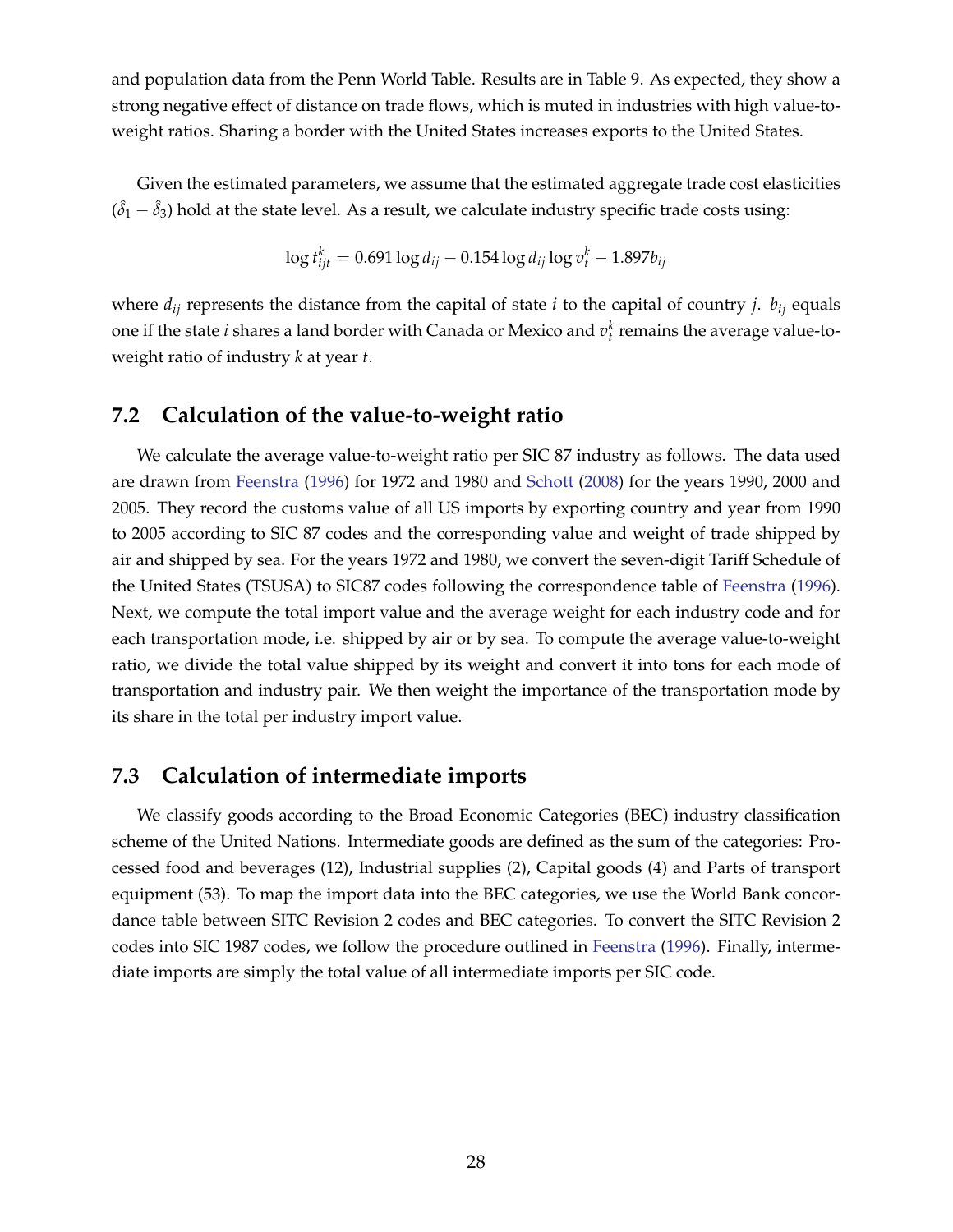### **7.4 Immigration response to hurricane Mitch**

In this paragraph, we test whether hurricane Mitch increased immigration. We apply the difference in differences estimation procedure. Consider the following regression model

$$
\log Imm_{ijt} = \beta_0 + \beta_1 X_{ij} + \beta_2 D_{ijt} + d_{ij} + b_{ij} + f_{it} + f_{jt} + \epsilon_{ijt}
$$

where *Imm<sub>ijt</sub>* is the number of immigrants from country *j* living in state *i* at time *t*.  $X_{ij}$  is a dummy variable equal to 1 if immigrants are from the hurricane-affected countries. *dij* controls for distance and  $b_{ij}$  for border effects between state *i* and country *j*.  $f_{it}$  are state-year and  $d_{it}$  country of origin year fixed effects. *Dijt* is a dummy variable equal to 1 if country *j* was affected by hurricane Mitch and the observation period is year 2000 or 2005.  $\epsilon_{ijt}$  is an error term. The variable of interest is  $\beta_2$  and measures the effect of hurricane Mitch on immigration from the affected countries, i.e. El Salvador, Guatemala, Honduras and Nicaragua, to the United States. The control group consists of Latin American immigrants, i.e. immigrants from the following countries: Argentina, Bolivia, Brazil, Chile, Colombia, Costa Rica, Ecuador, Mexico, Panama, Paraguay, Peru, Uruguay and Venezuela. We distinguish between two definitions of immigrants: standard and new. A standard immigrant is a foreign born individual who migrated to the United States at any point in time, while a new immigrant is a foreign born individual who migrated to the United States within the last 5 years.

Table [10](#page-43-0) shows the results. The treatment dummy is significant and negative, implying that the level of migration from hurricane-affected countries is significantly lower than from other Latin American countries. The coefficient on the difference in differences dummy is statistically significant. The number of immigrants and the number of newly arrived immigrants increased significantly after hurricane Mitch. Column (1) shows that while the number of immigrants from affected countries is 74.3 percent lower than from other Latin American countries, the number of immigrants from those countries surged by 53 percent after the hurricane. Column (2) presents the results for the new immigrants who arrived during the last 5 years. The estimates show that the number of new immigrants from affected countries increased more strongly than those from other Latin American countries. After the hurricane, the number of new immigrants per state posted a stronger rise, climbing by an additional 75.3 percent. Overall, the evidence in Table [10](#page-43-0) supports the view that hurricane Mitch caused significantly more immigration from the affected countries to the United States than from other Latin American countries.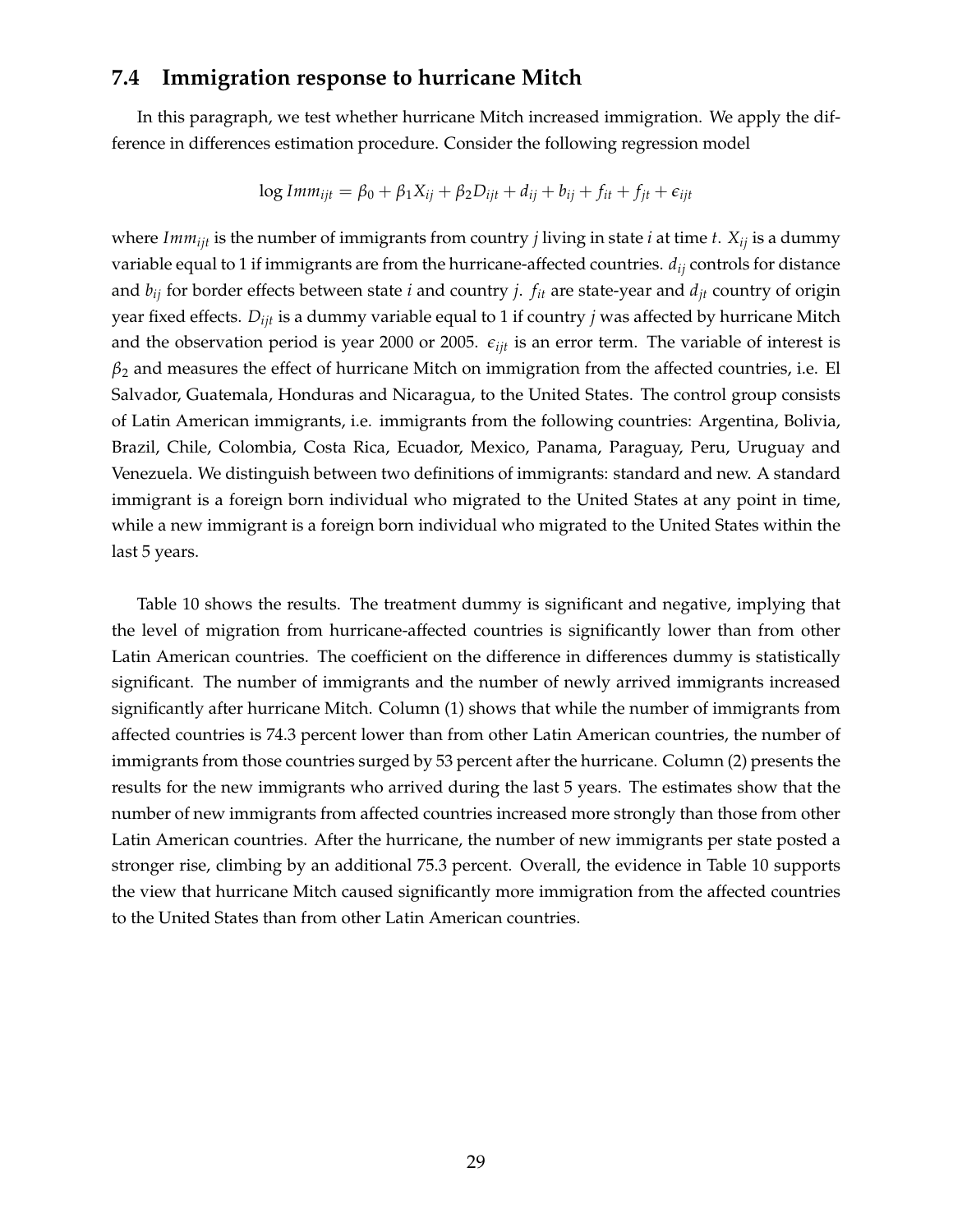# **8 Figures**

<span id="page-31-0"></span>Figure 1: The log of the number of immigrants who immigrated from hurricane Mitch affected countries (Nicaragua, El Salvador, Honduras, Guatemala and Belize) over the period from 1998 to 2005.

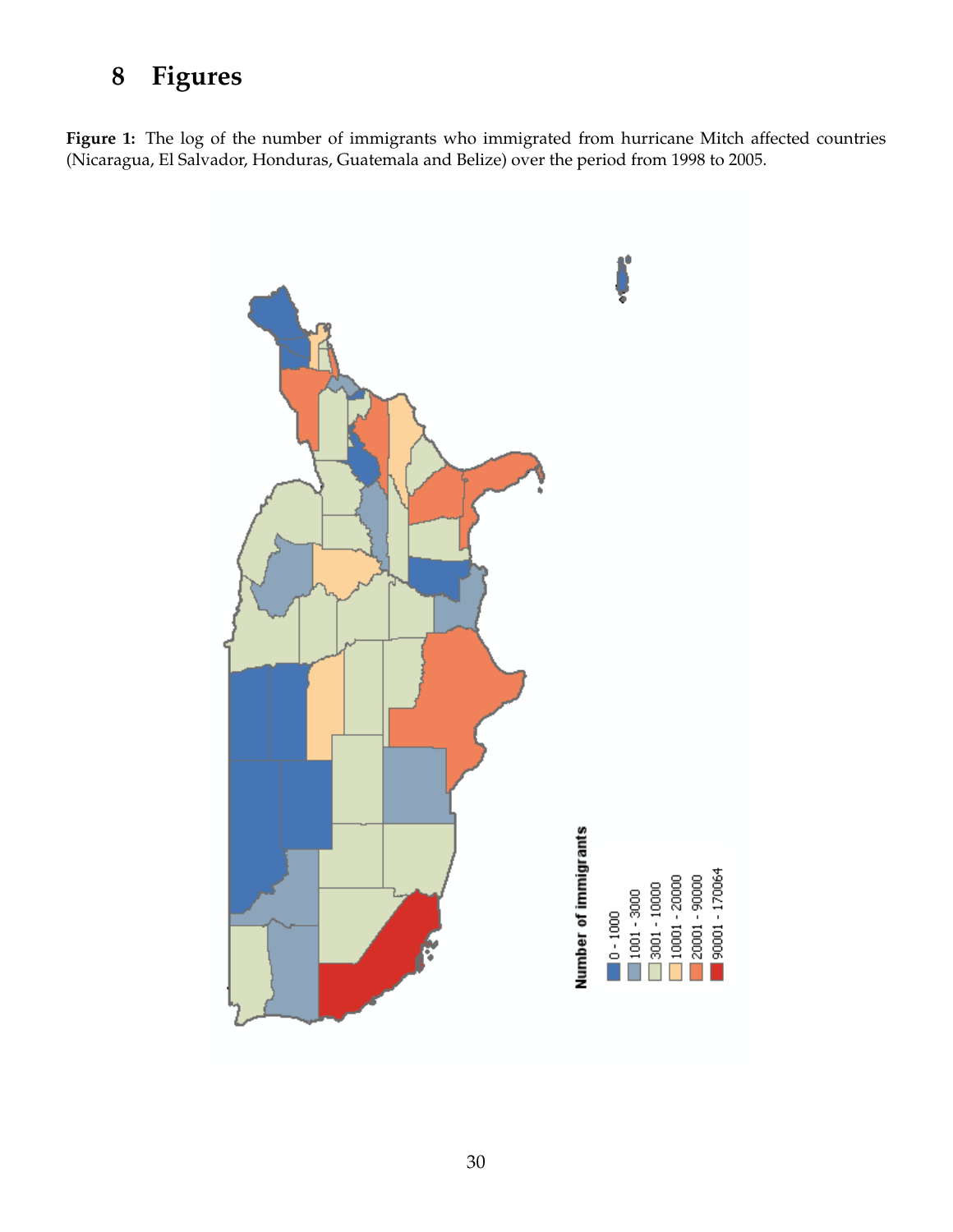

<span id="page-32-0"></span>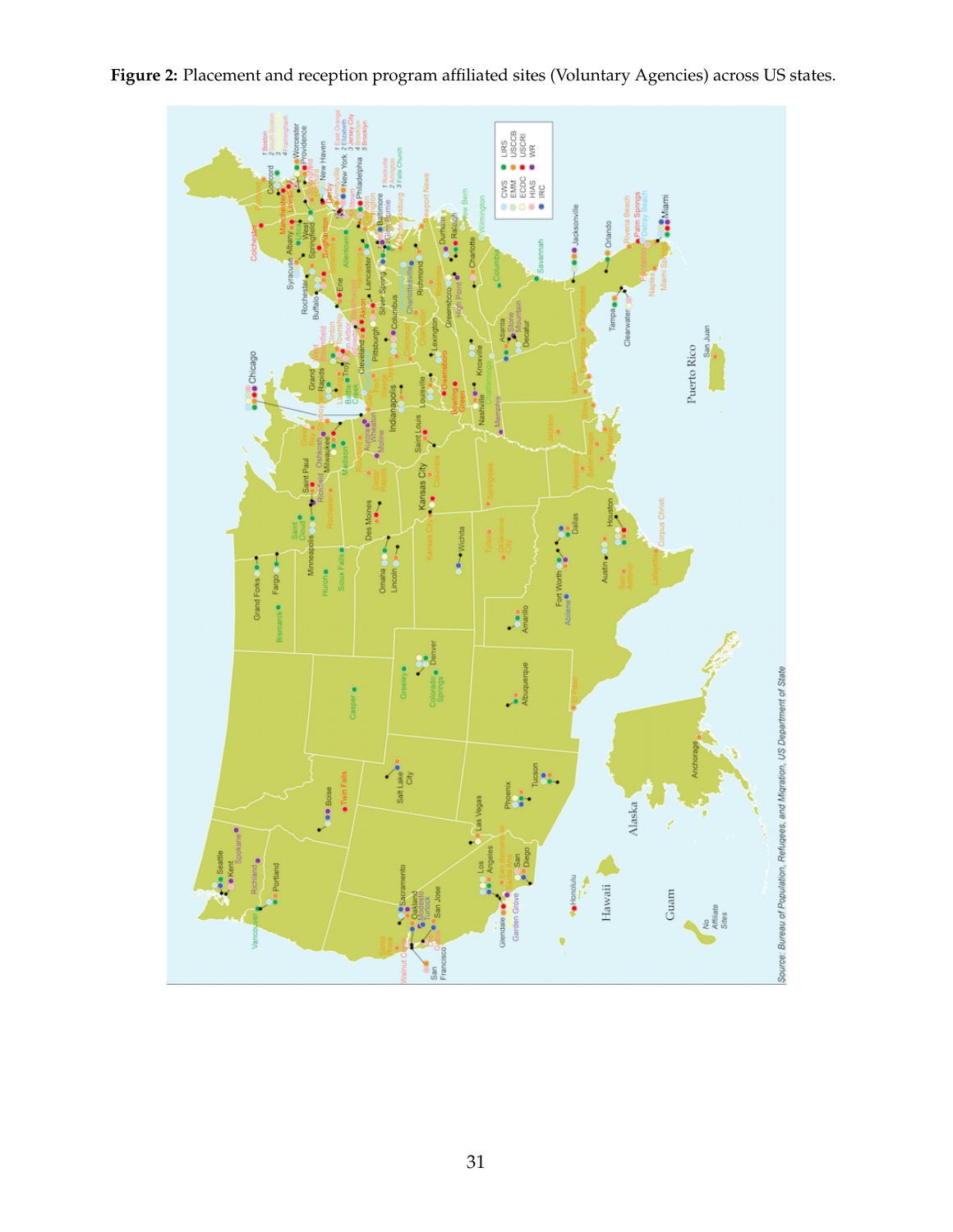<span id="page-33-0"></span>**Figure 3:** The log of the number of refugees who immigrated to the United States over the period from 1985 to 2005.

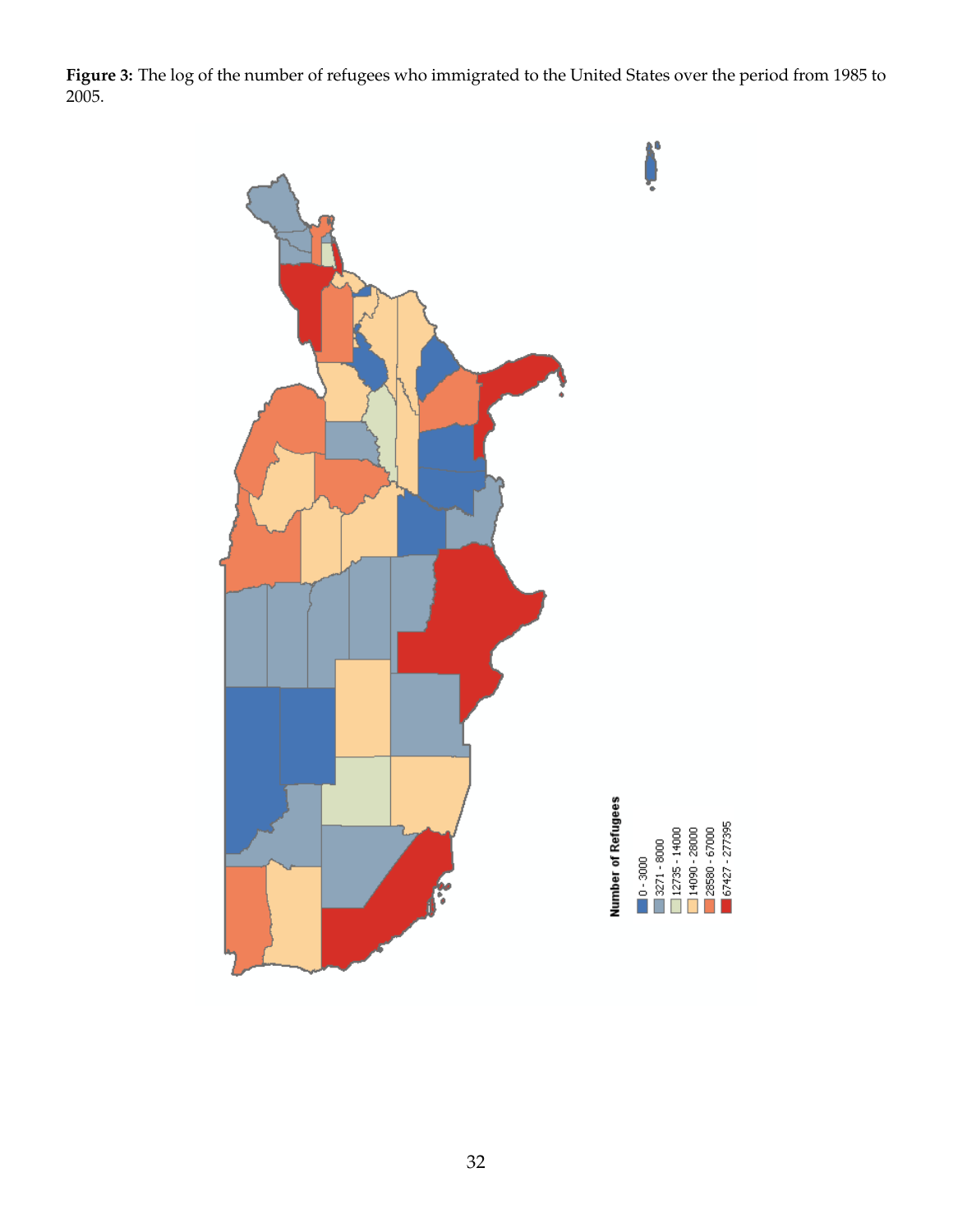# **9 Tables**

|  | Table 1: Summary Statistics |  |
|--|-----------------------------|--|
|--|-----------------------------|--|

<span id="page-34-0"></span>

|           |                                                    | 1970  | 1980   | 1990   | 2000   | 2005   |
|-----------|----------------------------------------------------|-------|--------|--------|--------|--------|
|           | Nr. of immigrants (thousands)                      | 9,752 | 13,700 | 23,100 | 32,300 | 36,100 |
| Total     | Nr of immigrants last 5 years (thousands)          | 1,708 | 3,054  | 5,508  | 7,783  | 8,056  |
|           | Value of Imports (USD millions)                    | 2330  | 8510   | 24500  | 66100  | 82700  |
|           | Number of different nationalities among immigrants | 67    | 148    | 149    | 127    | 138    |
|           | Nr of immigrants (thousands)                       | 1,189 | 3,089  | 7,566  | 13,100 | 15,500 |
| Latin     | Nr of immigrants last 5 years (thousands)          | 360   | 997    | 2,292  | 3,682  | 4,125  |
| American  | Share of immigrants (%)                            | 12.20 | 22.55  | 32.74  | 40.47  | 42.88  |
| countries | Share of immigrants last 5 years $(\%)$            | 0.21  | 0.33   | 0.42   | 0.47   | 0.51   |
|           | Value of Imports (USD millions)                    | 133   | 621    | 2270   | 9550   | 12700  |
|           | Share of US Imports                                | 5.71  | 7.30   | 9.27   | 14.45  | 15.36  |
|           | Nr of immigrants (thousands)                       | 80    | 253    | 1,051  | 1,871  | 2,260  |
| Hurricane | Nr of immigrants last 5 years (thousands)          | 29    | 105    | 410    | 439    | 538    |
| affected  | Share of immigrants (%)                            | 0.82  | 1.85   | 4.55   | 5.79   | 6.26   |
| countries | Share of immigrants last 5 years $(\%)$            | 1.72  | 3.43   | 7.44   | 5.65   | 6.68   |
|           | Value of Imports (USD millions)                    | 3.62  | 13.3   | 56.2   | 101    | 145    |
|           | Share of US Imports                                | 0.16  | 0.16   | 0.23   | 0.15   | 0.18   |
|           | Nr of immigrants (thousands)                       |       |        | 8,664  | 12,567 | 25,993 |
|           | Nr of refugees last 5 years (thousands)            |       |        | 288    | 425    | 266    |
| Refugee   | Share of immigrants (%)                            |       |        | 37.51  | 38.91  | 72.00  |
| countries | Share of refugees in immigrants last 5 years (%)   |       |        | 5.23   | 5.46   | 3.30   |
|           | Value of Imports (USD millions)                    |       |        | 4340   | 15300  | 38600  |
|           | Share of US Imports                                |       |        | 17.71  | 23.15  | 46.67  |
|           | Number of different nationalities among refugees   |       |        | 56     | 67     | 83     |

Note: Affected countries: Belize, El Salvadore, Guatemala, Honduras and Nicaragua. Latin American countries: Argentina, Belize, Bolivia, Brazil, Chile, Colombia, Costa Rica, Ecuador, El Salvadore, Guatemala, Honduras, Mexico, Nicaragua, Panama, Peru, Uruguay and Venezuela. Value of exports and imports in current US dollars. Number of immigrants in absolute numbers. 1980, 1990 and 2000 are the respective Census years from the 5% sample. 1970 from the 1% sample and 2005 from the American Community Survey.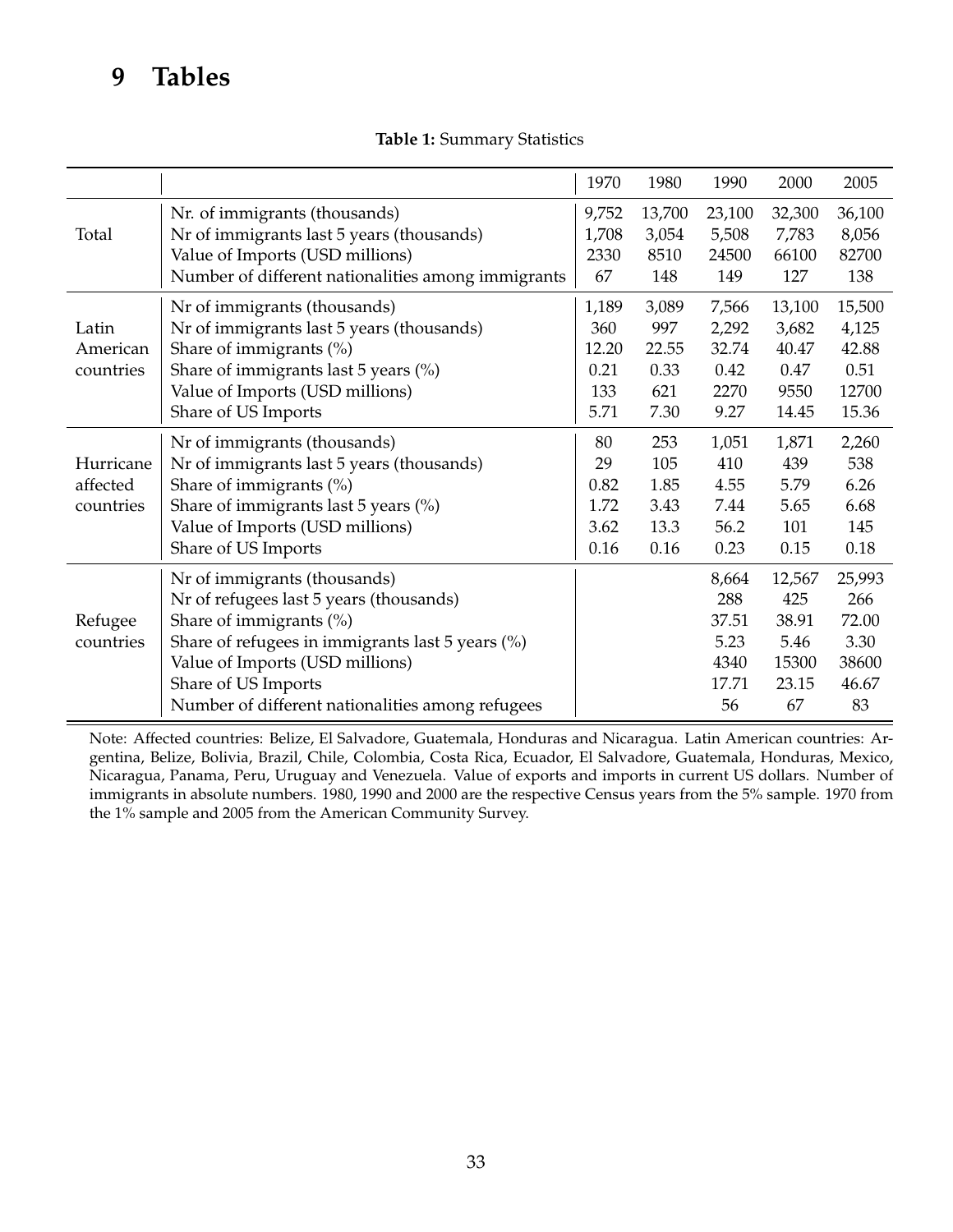<span id="page-35-0"></span>

| Table 2: Refugee-Sending Countries over the 5 years prior to the census years: 1985 to 1990, 1995 to 2000 and |  |  |  |
|---------------------------------------------------------------------------------------------------------------|--|--|--|
| 2001 to 2010                                                                                                  |  |  |  |

| Refugees   | Country           | Refugees         | Country                  | Refugees                | Country                     |
|------------|-------------------|------------------|--------------------------|-------------------------|-----------------------------|
| 367995     | <b>USSR</b>       | $\overline{267}$ | Yemen                    | $\overline{24}$         | Senegal                     |
| 284999     | Vietnam           | 252              | Central African Republic | 21                      | Lesotho                     |
| 207944     | Cuba              | 249              | Cote d'Ivoire            | 20                      | Seychelles                  |
| 168788     | Yugoslavia        | 239              | Syria                    | 19                      | Bangladesh                  |
| 113607     | Somalia           | 216              | Lebanon                  | 15                      | Germany                     |
| 108372     | Laos              | 213              | Jordan                   | 14                      | Benin                       |
| 85652      | Iran              | 201              | Sri Lanka                | 14                      | Morocco                     |
| 77766      | Iraq              | 187              | Chad                     | 11                      | Argentina                   |
| 66419      | Myanmar           | 179              | Malaysia                 | $11\,$                  | Spain                       |
| 55781      | Cambodia          | 178              | South Africa             | 10                      | <b>United Arab Emirates</b> |
| 46875      | Liberia           | 162              | Gambia, The              | 10                      | Saudi Arabia                |
| 40797      | Sudan             | 161              | Nepal                    | 9                       | Madagascar                  |
| 39682      | Ethiopia          | 151              | Egypt                    | 9                       | Venezuela                   |
| 32096      | Afghanistan       | 148              | Indonesia                | $\,8\,$                 | Burkina Faso                |
| 30873      | Bhutan            | 147              | Cameroon                 | 8                       | Greece                      |
| 21088      | Poland            | 123              | Algeria                  | 8                       | Italy                       |
| 20596      | Romania           | 109              | Kuwait                   | 7                       | United Kingdom              |
| 12856      | Haiti             | 95               | North Korea              | 6                       | Bahrain                     |
| 12658      | Sierra Leone      | 93               | Ghana                    | 6                       | <b>Brunei</b>               |
| 10909      | Burundi           | 91               | Guinea                   | 5                       | Mali                        |
| 9833       | Thailand          | 88               | <b>Equatorial Guinea</b> | $\overline{\mathbf{4}}$ | Antigua and Barbuda         |
| 9683       | DR Congo          | 83               | Djibouti                 | 4                       | Maldives                    |
| 5806       | Czechoslovakia    | 74               | Zimbabwe                 | 4                       | Mexico                      |
| 4207       | Hungary           | 61               | Philippines              | $\overline{\mathbf{4}}$ | Panama                      |
| 2506       | Colombia          | 61               | Turkey                   | 3                       | Canada                      |
| 2476       | Rwanda            | 51               | Namibia                  | 3                       | Iceland                     |
| 1801       | Kenya             | 50               | Honduras                 | $\overline{2}$          | Belgium                     |
| 1511       | Nigeria           | $50\,$           | Mozambique               | $\overline{2}$          | Bahamas                     |
| 1333       | Togo              | 46               | India                    | $\overline{2}$          | Guinea-Bissau               |
| 1258       | Republic of Congo | $40\,$           | Zambia                   | $\overline{2}$          | Peru                        |
| 801        | Bulgaria          | 37               | El Salvador              | $\sqrt{2}$              | Paraguay                    |
| 666        | Israel            | 36               | Gabon                    | $\mathbf{1}$            | Switzerland                 |
| 631        | Nicaragua         | 34               | Botswana                 | 1                       | Guatemala                   |
| 611        | Albania           | 34               | Costa Rica               | $\mathbf{1}$            | Jamaica                     |
| 427        | Angola            | 34               | Ecuador                  | $\mathbf{1}$            | Japan                       |
| 404        | Mauritius         | 31               | Austria                  | $\mathbf{1}$            | Mongolia                    |
| 387        | Pakistan          | 31               | Tunisia                  | $\mathbf{1}$            | Niger                       |
| 373        | China             | 31               | Tanzania                 | $\,1$                   | Palau                       |
| 344        | Uganda            | 25               | Libya                    | $\mathbf{1}$            | Portugal                    |
| 269<br>$=$ | Mauritania        | 24               | Malawi                   | $\mathbf{1}$            | Taiwan                      |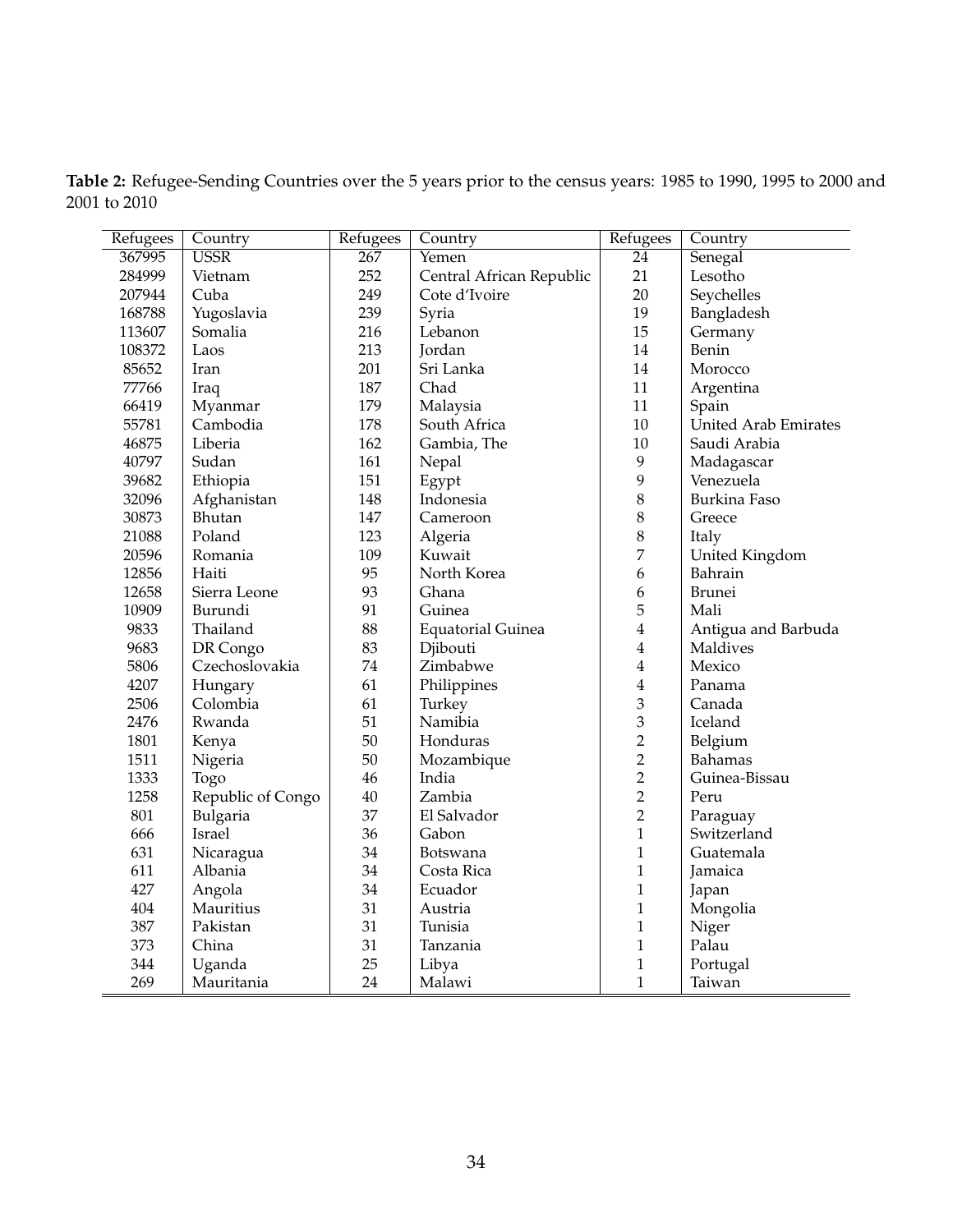<span id="page-36-0"></span>

| Dependent variable                                                                                                                                                                                                                                                                                                                                                                                                                                                                           |                          |                          |                          | log(intermediate imports) |                          |                        |
|----------------------------------------------------------------------------------------------------------------------------------------------------------------------------------------------------------------------------------------------------------------------------------------------------------------------------------------------------------------------------------------------------------------------------------------------------------------------------------------------|--------------------------|--------------------------|--------------------------|---------------------------|--------------------------|------------------------|
|                                                                                                                                                                                                                                                                                                                                                                                                                                                                                              |                          | All countries            |                          |                           | Latin American countries |                        |
|                                                                                                                                                                                                                                                                                                                                                                                                                                                                                              | $\bigoplus$              | $\widehat{c}$            | $\widehat{\odot}$        | $\bigoplus$               | $\widehat{\Theta}$       | $\widehat{\circ}$      |
| log(No. of immigrants past 5 years)                                                                                                                                                                                                                                                                                                                                                                                                                                                          | $0.0490***$<br>[0.00495] | $0.0399***$<br>[0.00560] | [0.00666]<br>$0.0123*$   | $0.0784***$<br>[0.0189]   | [0.0354]<br>$0.0619*$    | $0.0723**$<br>[0.0313] |
| log(Distance)                                                                                                                                                                                                                                                                                                                                                                                                                                                                                | $-0.718***$<br>[0.0645]  | $-0.696***$<br>[0.0653]  | $-0.670***$<br>[0.0654]  | $-1.086***$<br>[0.195]    | $-0.872***$<br>[0.219]   | $-1.074***$<br>[0.201] |
| Border                                                                                                                                                                                                                                                                                                                                                                                                                                                                                       | $0.369*$                 | $0.349*$                 | 0.341                    | 0.28                      | 0.199                    | 0.284                  |
| $\log$ (No. of immigrants 10 years ago)                                                                                                                                                                                                                                                                                                                                                                                                                                                      | [0.209]                  | $0.0208***$<br>[0.209]   | [0.209]                  | [0.223]                   | $0.0461*$<br>[0.227]     | [0.223]                |
|                                                                                                                                                                                                                                                                                                                                                                                                                                                                                              |                          | [0.00597]                |                          |                           | [0.0279]                 |                        |
| log(No. of immigrants in 1960)                                                                                                                                                                                                                                                                                                                                                                                                                                                               |                          |                          | $0.0577***$<br>[0.00700] |                           |                          | 0.00969<br>[0.0395]    |
| State x year fixed effects                                                                                                                                                                                                                                                                                                                                                                                                                                                                   | yes                      | yes                      | yes                      | yes                       | yes                      | yes                    |
| Country of origin x year fixed effects                                                                                                                                                                                                                                                                                                                                                                                                                                                       | yes                      | yes                      | yes                      | yes                       | yes                      | yes                    |
| Observations                                                                                                                                                                                                                                                                                                                                                                                                                                                                                 | 15633                    | 15633                    | 15633                    | 2659                      | 2659                     | 2659                   |
| R-squared                                                                                                                                                                                                                                                                                                                                                                                                                                                                                    | 0.923                    | 0.942                    | 0.932                    | 0.933                     | 0.956                    | 0.945                  |
| - as well as state-year fixed effects. Robust standard errors in parentheses (clustered by country state): ***, **, *<br>kilometers from the capital city in country i to the capital city in state j. All regressions include country of origin<br>Note: The dependent variables are total intermediate imports from country i to state i in period t. Distances are in<br>indicate the statistically significant difference from zero at the $1\%$ , $5\%$ and $10\%$ levels respectively. |                          |                          |                          |                           |                          |                        |

Table 3: Gravity Equation with OLS estimates for the full sample including all countries and the restricted **Table 3:** Gravity Equation with OLS estimates for the full sample including all countries and the restricted sample with Latin American countries only sample with Latin American countries only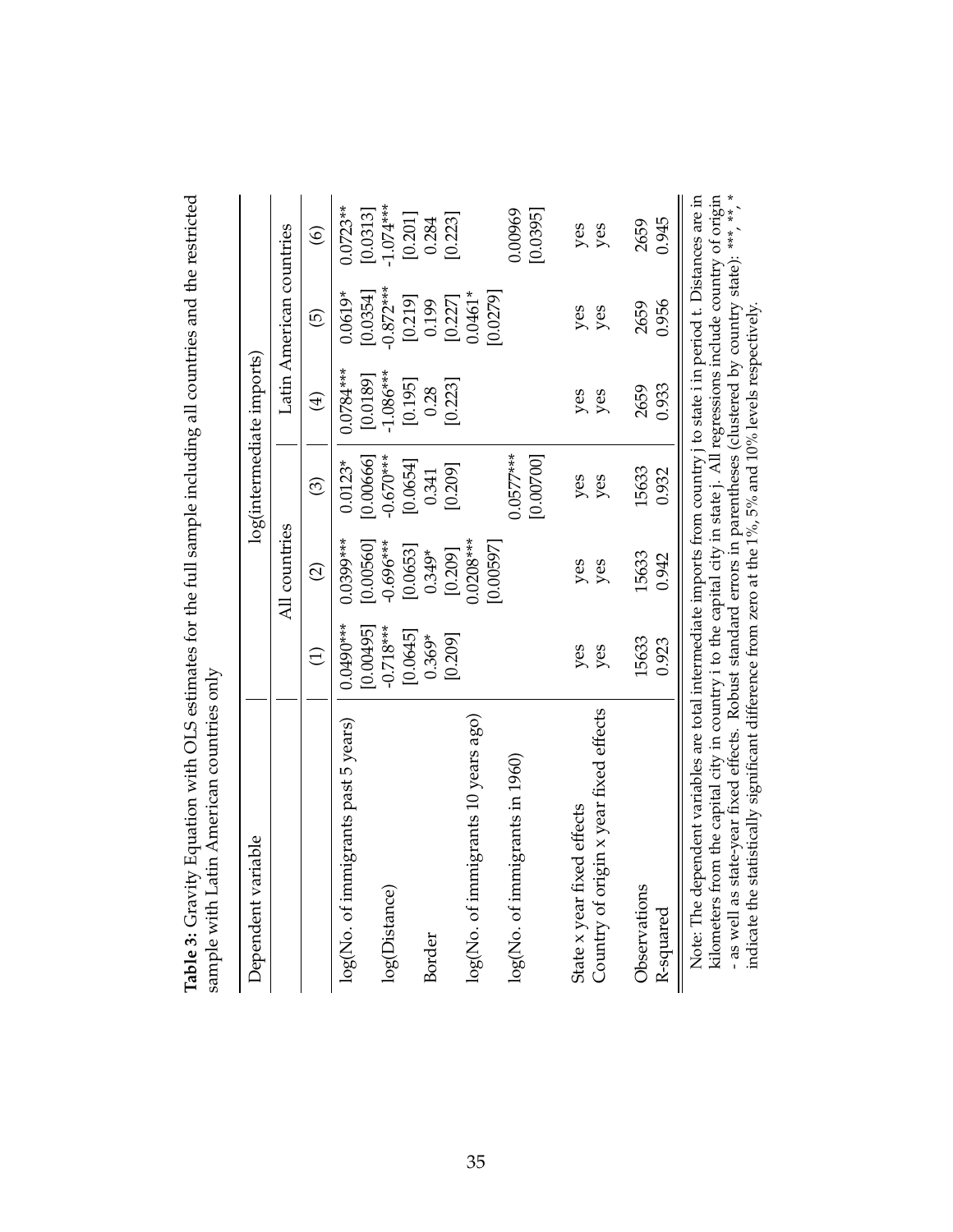| iable<br>Dependent vari                                                                                                                                                                                                                 |                 |                        | log(No. of immigrants past 5 years) |                       | log(intermediate imports) |                         |
|-----------------------------------------------------------------------------------------------------------------------------------------------------------------------------------------------------------------------------------------|-----------------|------------------------|-------------------------------------|-----------------------|---------------------------|-------------------------|
|                                                                                                                                                                                                                                         | $\widehat{\Xi}$ | $\widehat{\Omega}$     | ම                                   | $\bigoplus$           | $\widehat{\Theta}$        | $\circledcirc$          |
| log(No. of refugees in past 5 years)                                                                                                                                                                                                    | $0.434***$      | $0.270***$             | $0.425***$                          |                       |                           |                         |
|                                                                                                                                                                                                                                         | [0.0220]        | [0.0250]               | [0.0220]                            |                       |                           |                         |
| log(No. of immigrants past 5 years)                                                                                                                                                                                                     |                 |                        |                                     | [0.0634]<br>$0.160**$ | $0.155***$<br>[0.0489]    | [0.0622]<br>$0.133**$   |
| log(Distance)                                                                                                                                                                                                                           | $-1.62***$      | $-1.01***$             | $-1.56***$                          | $-0.462$              | $-0.24$                   | $-0.251$                |
|                                                                                                                                                                                                                                         | [0.199]         |                        | [0.199]                             | [0.285]               | [0.307]                   | [0.285]                 |
| log(No. of immigrants 10 years ago)                                                                                                                                                                                                     |                 | $0.493***$<br>[0.0287] |                                     |                       | [0.0924]<br>0.0989        |                         |
| log(No. of immigrants in 1960)                                                                                                                                                                                                          |                 |                        | $0.014***$<br>[0.003]               |                       |                           | [0.00493]<br>$0.0115**$ |
|                                                                                                                                                                                                                                         |                 |                        |                                     |                       |                           |                         |
| State x year fixed effects                                                                                                                                                                                                              | yes             | yes                    | yes                                 | yes                   | yes                       | yes                     |
| Country of origin x year fixed effects                                                                                                                                                                                                  | yes             | yes                    | yes                                 | yes                   | yes                       | yes                     |
| Observations                                                                                                                                                                                                                            | 1674            | 1674                   | 1674                                | 1674                  | 1674                      | 1674                    |
| R-squared                                                                                                                                                                                                                               | 0.744           | 0.825                  | 0.747                               | 0.962                 | 0.968                     | 0.962                   |
| щ<br>Cragg-Donald                                                                                                                                                                                                                       | 28.72           | 42.91                  | 31.6                                | 28.72                 | 42.91                     | 31.6                    |
| Kleibergen-Paap p-val                                                                                                                                                                                                                   | 0.0195          | 0.0109                 | 0.0128                              |                       |                           |                         |
| Note: The dependent variables are total intermediate imports from country i to state i in period t. The number of<br>instrumented by the number of refugees who arrived in the past 5 years in state i from country j.<br>immigrants is |                 |                        |                                     |                       |                           |                         |

immigrants is instrumented by the number of refugees who arrived in the past 5 years in state i from country j. Distances are in kilometers from the capital city in country i to the capital city in state j. All regressions include country of origin - as well as state-year fixed effects. Robust standard errors in parentheses (clustered by country state): \*\*\*, \*\*, \* indicate the statistically significant difference from zero at the 1%, 5% and 10% levels respectively.

Distances are in kilometers from the capital city in country i to the capital city in state j. All regressions include country of origin - as well as state-year fixed effects. Robust standard errors in parentheses (cluster

state): \*\*\*, \*\*, \* indicate the statistically significant difference from zero at the 1%, 5% and 10% levels respectively.

<span id="page-37-0"></span>Table 4: Gravity Equation with first and second stage IV estimates for all countries **Table 4:** Gravity Equation with first and second stage IV estimates for **all countries**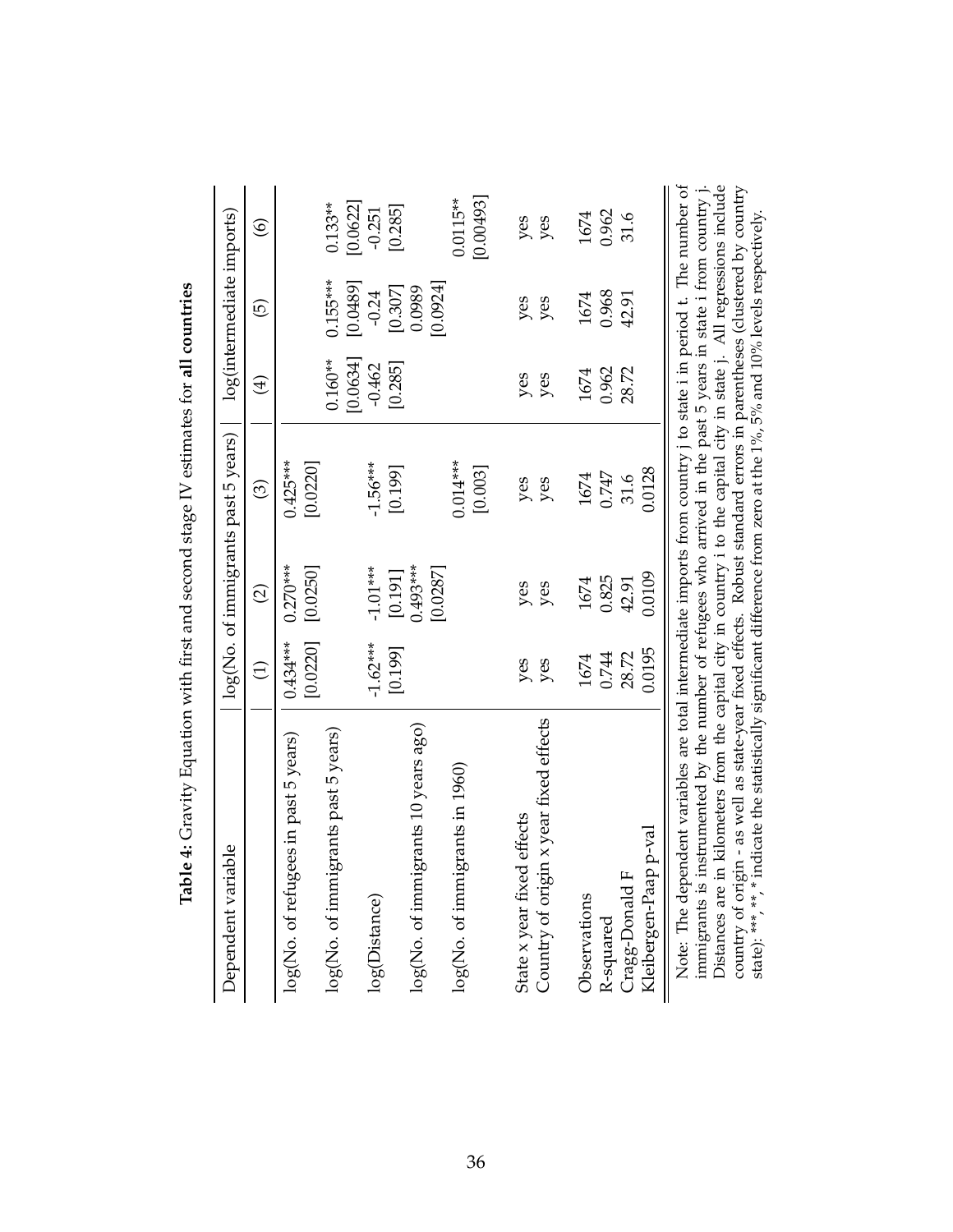| Dependent variable                                                                                                                                                                                                                   |                 |                    | log(No. of immigrants past 5 years) |             | log(intermediate imports) |                |
|--------------------------------------------------------------------------------------------------------------------------------------------------------------------------------------------------------------------------------------|-----------------|--------------------|-------------------------------------|-------------|---------------------------|----------------|
|                                                                                                                                                                                                                                      | $\widehat{\Xi}$ | $\widehat{\infty}$ | $\widehat{\odot}$                   | $\bigoplus$ | 6                         | $\circledcirc$ |
| log(Distance) x dPost                                                                                                                                                                                                                | $0.432***$      | $0.163***$         | $0.150***$                          |             |                           |                |
|                                                                                                                                                                                                                                      | [0.035]         | [0.0335]           | [0.0355]                            |             |                           |                |
| log(No. of immigrants past 5 years)                                                                                                                                                                                                  |                 |                    |                                     | $0.156**$   | $0.131***$                | $0.132***$     |
|                                                                                                                                                                                                                                      |                 |                    |                                     | [0.079]     | [0.060]                   | [0.064]        |
| log(Distance)                                                                                                                                                                                                                        | $-1.846***$     | $-0.704***$        | $-1.553***$                         | $-0.647*$   | $-0.578*$                 | $-0.521$       |
|                                                                                                                                                                                                                                      | [0.200]         | [0.196]            | [0.200]                             | [0.340]     | [0.340]                   | [0.320]        |
| Border                                                                                                                                                                                                                               | $2.038***$      | $0.758***$         | 1.908***                            | $0.821**$   | 0.465                     | $0.748**$      |
|                                                                                                                                                                                                                                      | [0.241]         | [0.212]            | [0.238]                             | [0.377]     | [0.353]                   | [0.365]        |
| $log(No.$ of immigrants $10$ years $aggo)$                                                                                                                                                                                           |                 | 0.559***           |                                     |             | $0.021*$                  |                |
|                                                                                                                                                                                                                                      |                 | [0.021]            |                                     |             | [0.012]                   |                |
| $log(No.$ of immigrants in $1960)$                                                                                                                                                                                                   |                 |                    | $0.022***$                          |             |                           | $0.007*$       |
|                                                                                                                                                                                                                                      |                 |                    | [0.002]                             |             |                           | [0.004]        |
|                                                                                                                                                                                                                                      |                 |                    |                                     |             |                           |                |
| State x year fixed effects                                                                                                                                                                                                           | yes             | yes                | yes                                 | yes         | yes                       | yes            |
| Country of origin x year fixed effects                                                                                                                                                                                               | yes             | yes                | yes                                 | yes         | yes                       | yes            |
|                                                                                                                                                                                                                                      |                 |                    |                                     |             |                           |                |
| Observations                                                                                                                                                                                                                         | 1946            | 1946               | 1946                                | 1946        | 1946                      | 1946           |
| R-squared                                                                                                                                                                                                                            | 0.809           | 0.88               | 0.814                               | 0.948       | 0.953                     | 0.948          |
| Cragg-Donald F                                                                                                                                                                                                                       | 15.24           | 17.9               | 15.1                                |             |                           |                |
| Kleibergen-Paap p-val                                                                                                                                                                                                                | 0.0352          | 0.0215             | 0.0318                              |             |                           |                |
| Note: The dependent variables are total intermediate imports from country j to state i in period t. The number                                                                                                                       |                 |                    |                                     |             |                           |                |
| Distances are in kilometers from the capital city in country i to the capital city in state j. All regressions include<br>of immigrants is instrumted by distance interacted with a time dummy for the period after Hurricane Mitch. |                 |                    |                                     |             |                           |                |

Distances are in kilometers from the capital city in country i to the capital city in state j. All regressions include country of origin - as well as state-year fixed effects. Robust standard errors in parentheses (clustered by country state): \*\*\*, \*\*, \* indicate the statistically significant difference from zero at the 1%, 5% and 10% levels respectively.

country of origin - as well as state-year fixed effects. Robust standard errors in parentheses (clustered by country state): \*\*\*, \*\*, \*indicate the statistically significant difference from zero at the 1%, 5% and 10% leve

<span id="page-38-0"></span>Table 5: Gravity Equation with first and second stage IV estimates for Latin American countries **Table 5:** Gravity Equation with first and second stage IV estimates for **Latin American countries**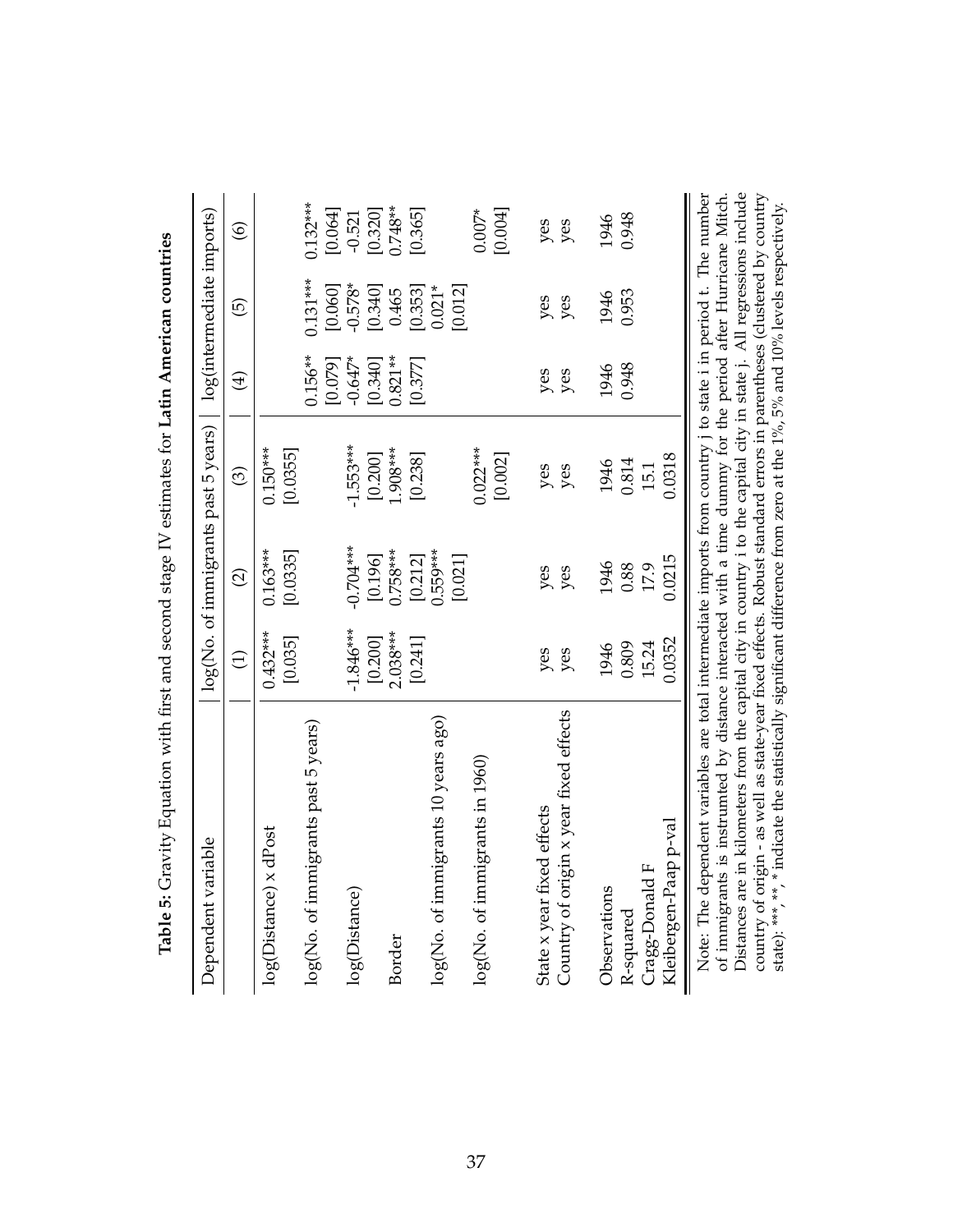| Dependent variable                                                                                                                                                                                                                                                                                                                                                                                                                                                   |                      |                          |                       | log(intermediate imports) |                       |                         |
|----------------------------------------------------------------------------------------------------------------------------------------------------------------------------------------------------------------------------------------------------------------------------------------------------------------------------------------------------------------------------------------------------------------------------------------------------------------------|----------------------|--------------------------|-----------------------|---------------------------|-----------------------|-------------------------|
|                                                                                                                                                                                                                                                                                                                                                                                                                                                                      |                      | Latin American countries |                       |                           | All countries         |                         |
|                                                                                                                                                                                                                                                                                                                                                                                                                                                                      | $\ominus$            | $\widehat{\infty}$       | $\odot$               | $\bigoplus$               | $\widetilde{\Theta}$  | $\widehat{\circ}$       |
| log(No. of immigrants past 5 years)                                                                                                                                                                                                                                                                                                                                                                                                                                  | $0.0638*$<br>[650.0] | 0.0378<br>0.0183         | $0.0623*$<br>[0.0349] | $0.0352**$<br>[0.0152]    | $0.0203**$<br>[0.009] | $0.0366***$<br>[0.0152] |
| log(Distance)                                                                                                                                                                                                                                                                                                                                                                                                                                                        | $-2.25***$           | $-2.08***$               | $-2.19***$            | $-1.15***$                | $-1.103***$           | $-1.05***$              |
|                                                                                                                                                                                                                                                                                                                                                                                                                                                                      | [0.227]              | [0.233]                  | [0.230]               | [0.0769]                  | [0.0776]              | [0.0817]                |
| Border                                                                                                                                                                                                                                                                                                                                                                                                                                                               | 0.311                | 0.212                    | 0.0464                | 1.85***                   | $1.82***$             | $1.81***$               |
|                                                                                                                                                                                                                                                                                                                                                                                                                                                                      | [1.197]              | $0.121***$<br>[1.190]    | [1.211]               | [0.687]                   | 0.0403**<br>[0.696]   | [0.686]                 |
| $\log({\rm No.\ of\ immigr}$ igrants $10$ years ago)                                                                                                                                                                                                                                                                                                                                                                                                                 |                      | [0.038]                  |                       |                           | [0.0165]              |                         |
| log(No. of immigrants in 1960)                                                                                                                                                                                                                                                                                                                                                                                                                                       |                      |                          | 0.048                 |                           |                       | 0.054                   |
|                                                                                                                                                                                                                                                                                                                                                                                                                                                                      |                      |                          | [0.038]               |                           |                       | [0.039]                 |
| State fixed effects                                                                                                                                                                                                                                                                                                                                                                                                                                                  | yes                  | yes                      | yes                   | yes                       | yes                   | yes                     |
| Country of origin fixed effects                                                                                                                                                                                                                                                                                                                                                                                                                                      | yes                  | yes                      | yes                   | yes                       | yes                   | yes                     |
| Observations                                                                                                                                                                                                                                                                                                                                                                                                                                                         | 710                  | 710                      | 710                   | 3913                      | 3913                  | 3913                    |
| R-squared                                                                                                                                                                                                                                                                                                                                                                                                                                                            | 0.798                | 0.799                    | 0.798                 | 0.787                     | 0.789                 | 0.787                   |
| are in kilometers from the capital city in country i to the capital city in state j. All regressions include<br>Note: The dependent variables are total intermediate imports from country j to state i in period t. Distances<br>country of origin - as well as state-year fixed effects. Robust standard errors in parentheses (clustered by<br>country state): ***, **, * indicate the statistically significant difference from zero at the 1%, 5% and 10% levels |                      |                          |                       |                           |                       |                         |

respectively.

respectively.

<span id="page-39-0"></span>Table 6: Gravity Equation with OLS estimates for the 2010 sample including all countries and the **Table 6:** Gravity Equation with OLS estimates for the 2010 sample including all countries and the  $\frac{1}{2}$ restricted sample with Latin American countries only  $mlim$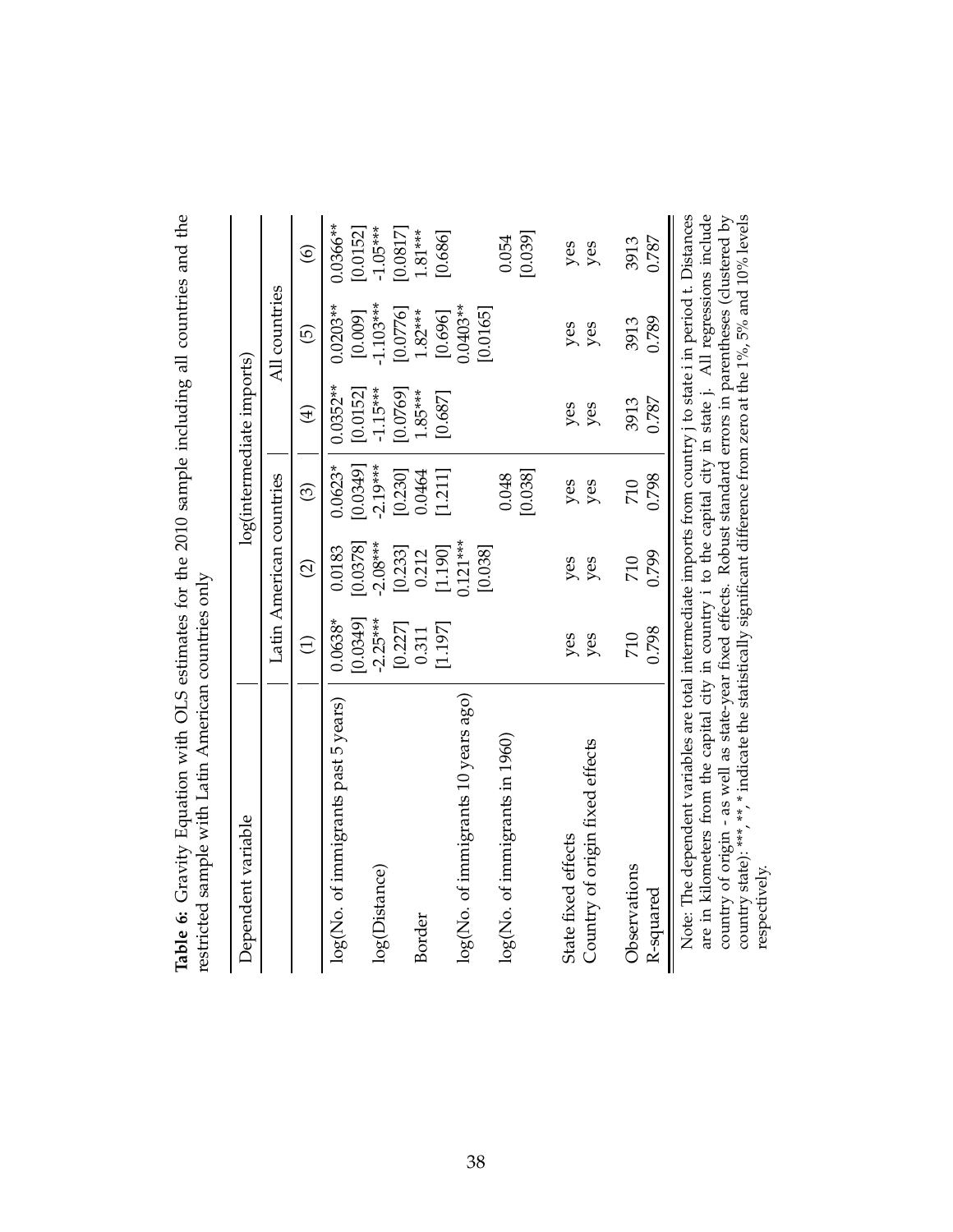| Dependent variable                                                                                                                                                                                                                   |                        |                                   | $log(No.$ of immigrants past 5 years) |                      | log(intermediate imports) |                      |
|--------------------------------------------------------------------------------------------------------------------------------------------------------------------------------------------------------------------------------------|------------------------|-----------------------------------|---------------------------------------|----------------------|---------------------------|----------------------|
|                                                                                                                                                                                                                                      | $\widehat{\Xi}$        | $\widehat{\Omega}$                | $\odot$                               | $\bigoplus$          | ම්                        | $\circledcirc$       |
| log(No. of refugees in past 5 years)                                                                                                                                                                                                 | $0.319***$<br>[0.0372] | $0.229***$<br>[0.0391]            | $0.266***$<br>[0.0500]                |                      |                           |                      |
| log(No. of immigrants past 5 years)                                                                                                                                                                                                  |                        |                                   |                                       | $0.274**$<br>[0.114] | $0.211**$<br>[0.102]      | $0.225**$<br>[0.108] |
| log(Distance)                                                                                                                                                                                                                        | $-1.988***$            | $-1.191***$                       | $-1.873***$                           | $-1.017$             | $-1.422**$<br>[0.690]     | $-1.220*$            |
| log(No. of immigrants 10 years ago)                                                                                                                                                                                                  | [0.398]                | $0.388***$<br>[0.0393]<br>[0.372] | [0.227]                               | [0.794]              | [0.140]<br>0.0354         | [0.676]              |
| log(No. of immigrants in 1960)                                                                                                                                                                                                       |                        |                                   | $0.0745***$<br>[0.0186]               |                      |                           | [0.0817]<br>0.0789   |
| Country of origin fixed effects<br>State fixed effects                                                                                                                                                                               | yes<br>yes             | yes<br>yes                        | yes<br>yes                            | yes<br>yes           | yes<br>yes                | yes<br>yes           |
| Observations                                                                                                                                                                                                                         | 649                    | 649                               | 649                                   | 649                  | 649                       | 649                  |
| R-squared                                                                                                                                                                                                                            | 0.816                  | 0.868                             | 0.832                                 | 0.769                | 0.777                     | 0.766                |
| Cragg-Donald F                                                                                                                                                                                                                       | 22.14                  | 23.1                              | 24.55                                 |                      |                           |                      |
| Kleibergen-Paap p-val                                                                                                                                                                                                                | 0.051                  | 0.048                             | 0.027                                 |                      |                           |                      |
| Note: The dependent variables are total intermediate imports from country i to state i in period t. The number of<br>immigrants is instrumented by the number of refugees who arrived in the past 5 years in state i from country j. |                        |                                   |                                       |                      |                           |                      |

immigrants is instrumented by the number of refugees who arrived in the past 5 years in state i from country j. Distances are in kilometers from the capital city in country i to the capital city in state j. All regressions include country of origin - as well as state-year fixed effects. Robust standard errors in parentheses (clustered by country state): \*\*\*, \*\*, \* indicate the statistically significant difference from zero at the 1%, 5% and 10% levels respectively.

Distances are in kilometers from the capital city in country i to the capital city in state j. All regressions include country of origin - as well as state-year fixed effects. Robust standard errors in parentheses (cluste

<span id="page-40-0"></span>**Table 7:** Gravity Equation with first and second stage IV estimates for all countries in the year  $2010$ **Table 7:** Gravity Equation with first and second stage IV estimates for **all countries** in the year 2010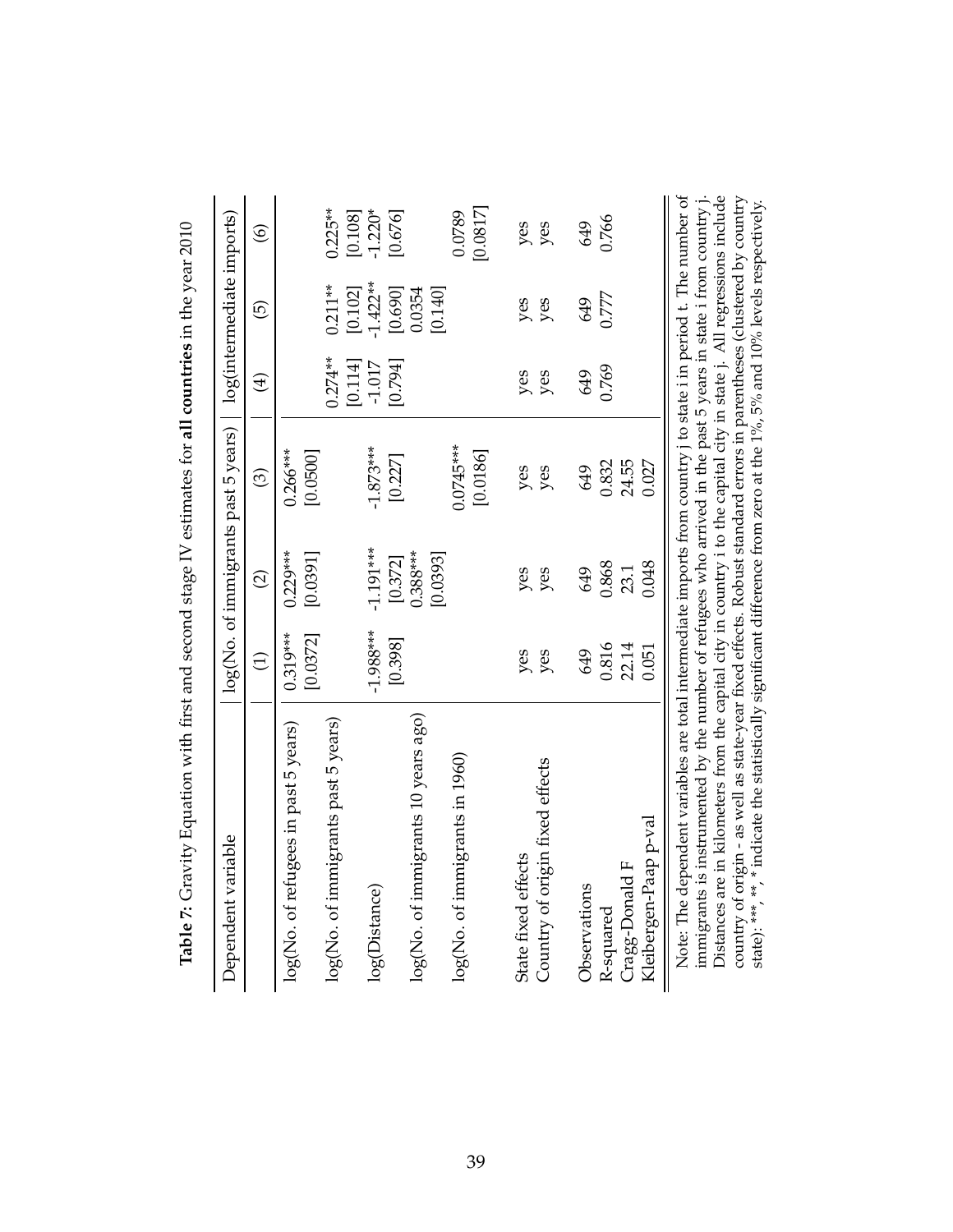| Dependent variable   log(Total exports) |           |
|-----------------------------------------|-----------|
| Dummy_US_2000                           | $0.811**$ |
|                                         | [0.337]   |
| Observations                            | 948       |
| R-squared                               | 0.897     |

<span id="page-41-0"></span>**Table 8:** Effect of Hurricane Mitch on total exports from hurricane-affected countries.

Note: Regression includes exporting country, importing country, time, importer-time and exporter-importer fixed effects. \*\*\*, \*\*, \* indicate the statistically significant difference from zero at the 1%, 5% and 10% levels respectively.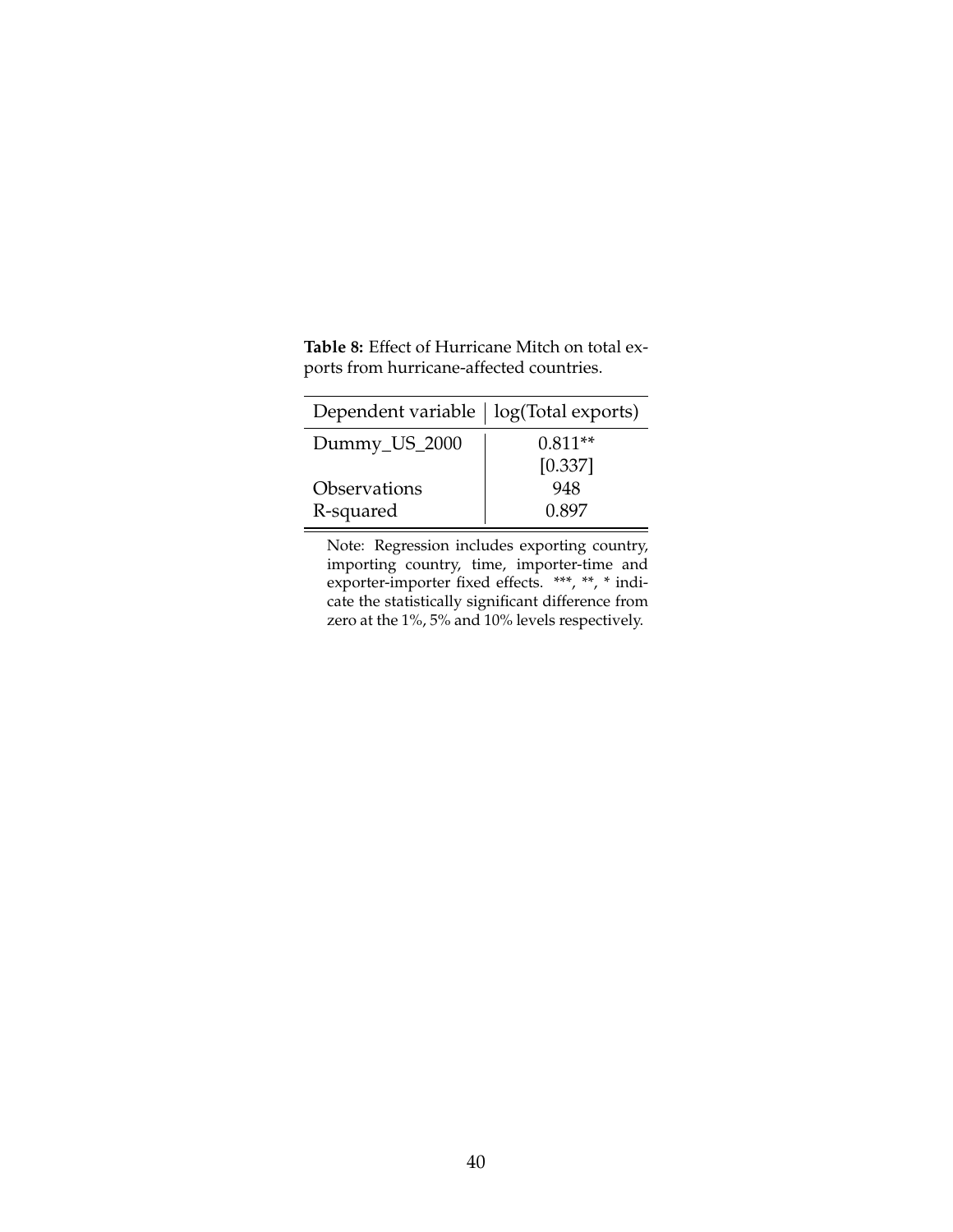| Dependent variable                 | log(intermediate imports) |
|------------------------------------|---------------------------|
| log(Distance)                      | $-0.691***$               |
|                                    | [0.107]                   |
| log(Distance)*log(Value-to-weight) | $0.154***$                |
|                                    | [0.022]                   |
| Border                             | 1.897***                  |
|                                    | [0.430]                   |
| Trade agreement                    | $0.420***$                |
|                                    | [0.062]                   |
| Common language                    | $0.235***$                |
|                                    | [0.035]                   |
| Common currency                    | $0.093*$                  |
|                                    | [0.057]                   |
| $log(GDP of$ exporter)             | $0.990***$                |
|                                    | [0.011]                   |
| log(Population of exporter)        | $0.024*$                  |
|                                    | [0.012]                   |
| Industry FE                        | Yes                       |
| Observations                       | 61796                     |
| R-squared                          | 0.449                     |

<span id="page-42-0"></span>**Table 9:** Effect of transport costs on industry trade flows in gravity model.

Note: Regression includes exporting country, importing country, time, exporter-time and exporter-importer fixed effects. \*\*\*, \*\*, \* indicate the statistically significant difference from zero at the 1%, 5% and 10% levels respectively.